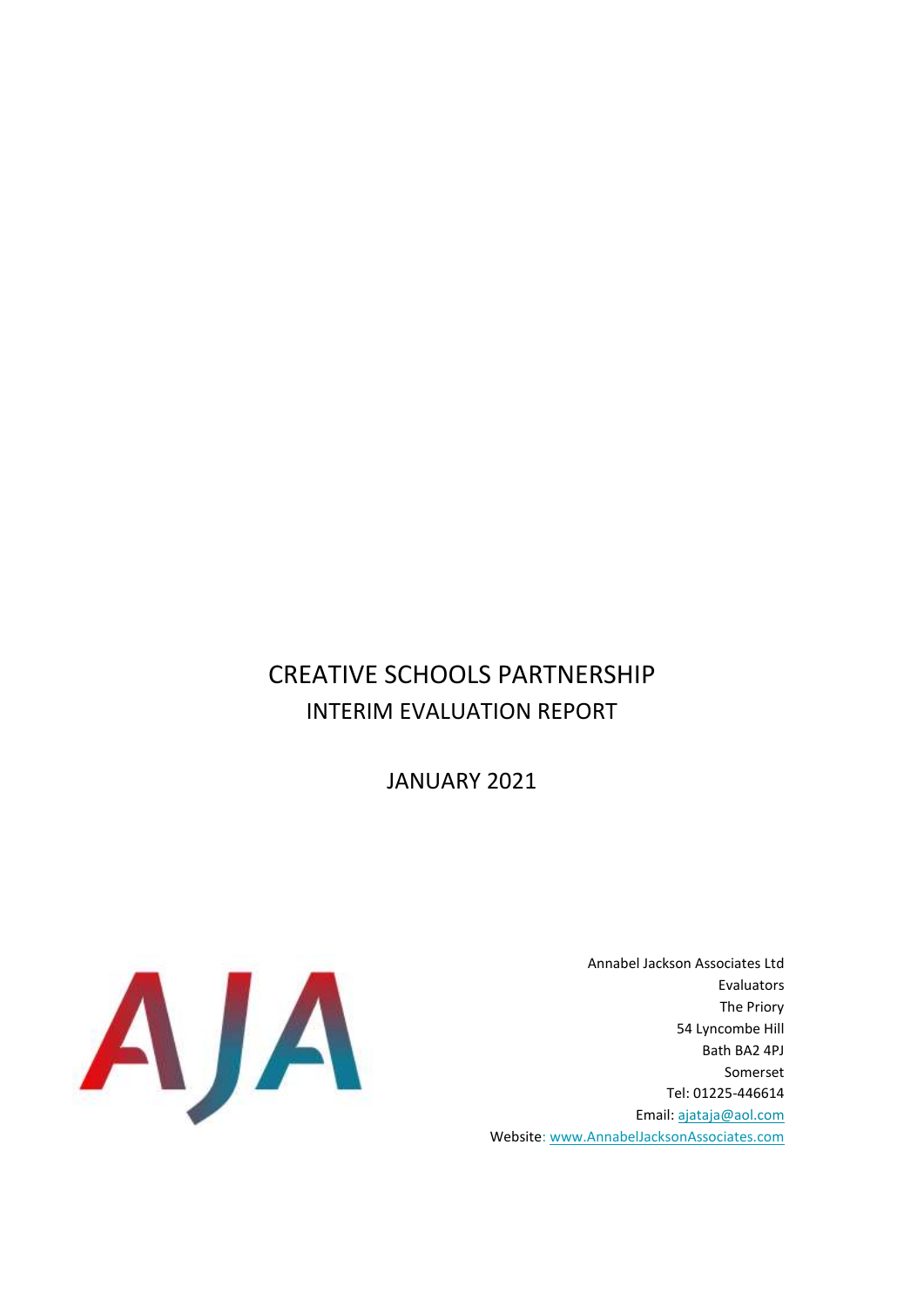# Contents

| Understanding how creative and project based learning improves pupil engagement  19               |  |
|---------------------------------------------------------------------------------------------------|--|
|                                                                                                   |  |
|                                                                                                   |  |
|                                                                                                   |  |
|                                                                                                   |  |
|                                                                                                   |  |
|                                                                                                   |  |
|                                                                                                   |  |
|                                                                                                   |  |
|                                                                                                   |  |
|                                                                                                   |  |
|                                                                                                   |  |
| Understanding what is special about the arts and what is special about project-based learning  33 |  |
|                                                                                                   |  |
| APPENDIX ONE: BACKGROUND ON SCHOOLS AND PROJECTS 35                                               |  |
|                                                                                                   |  |
|                                                                                                   |  |
|                                                                                                   |  |
|                                                                                                   |  |
|                                                                                                   |  |
|                                                                                                   |  |
|                                                                                                   |  |
|                                                                                                   |  |
|                                                                                                   |  |
|                                                                                                   |  |
|                                                                                                   |  |
|                                                                                                   |  |
|                                                                                                   |  |

Copyright © Annabel Jackson Associates Ltd January 2021. Not to be reproduced in part or whole without prior permission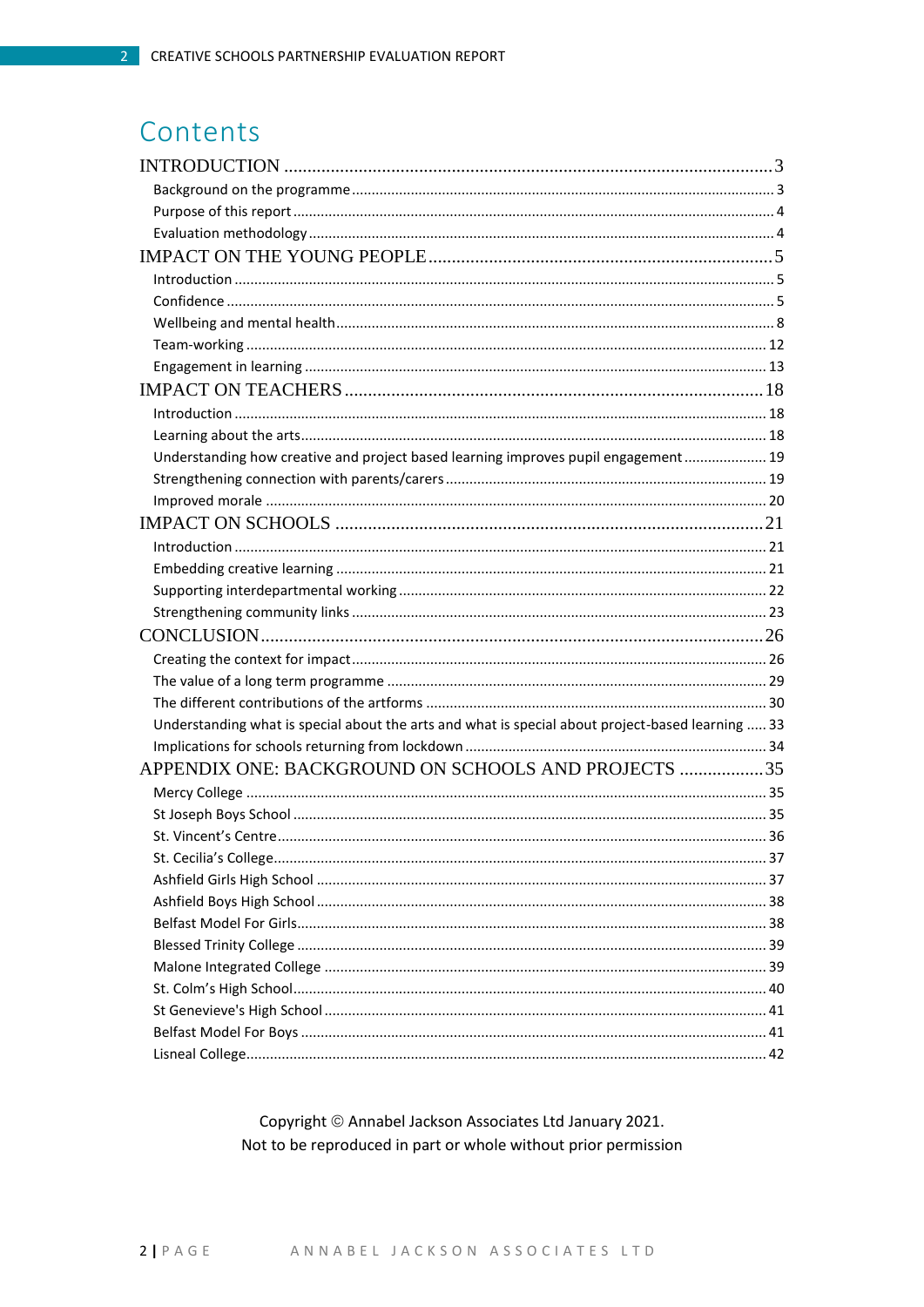# <span id="page-2-1"></span><span id="page-2-0"></span>INTRODUCTION BACKGROUND ON THE PROGRAMME

The Creative Schools Partnership Programme is a three year programme, funded by the Arts Council of Northern Ireland (ACNI), Education Authority (EA) and the Urban Villages Initiative (UV). It aims to improve outcomes for young people from disadvantaged areas and backgrounds and support them in contributing to positive change within Urban Village communities. The partnership meets a collective ambition to improve community cohesion, support government priorities and reduce educational inequalities. A pilot Creative Schools Partnership programme ran between January 2018 and October 2018.

The Urban Villages Initiative is designed to improve community relations and develop thriving places where there has been a history of deprivation and tension. It is a headline action within the Together: Building a United Community (TBUC) Strategy, one of the Northern Ireland Executive's key strategy objectives within the Programme for Government (PfG). Community consultation and wider stakeholder engagement has informed the creation of Strategic Frameworks that identify the challenges and strengths of each of the Urban Village areas. These frameworks are designed to join up delivery by central and local government and wider stakeholders in support of the TBUC Strategy's overarching priorities as well as PfG outcomes.

The five Urban Village areas are:

- Ardoyne and Greater Ballysillan (North Belfast).
- **Colin (West Belfast).**
- Lower Part of the Newtownards Road known as Eastside (East Belfast).
- **Sandy Row, Donegall Pass and the Markets areas (South Belfast).**
- **The Bogside, Bishop Street and Fountain (Derry / Londonderry).**

Eligibility is limited to 12 schools located either within a core area or wider areas of influence<sup>1</sup>. The core area provides a focal point for action and investment within each area. The concept of a wider area of influence, that is not sharply defined, acknowledges that thriving places require wider connection to both physical and social assets.

The programme goals were to:

 $\overline{a}$ 

- Improve outcomes for young people living in designated Urban Village areas.
- **Support the delivery of school development priorities.**

<sup>&</sup>lt;sup>1</sup> In 20118/19 12 schools were eligible. Lisneal College has been invited to take part from September 2019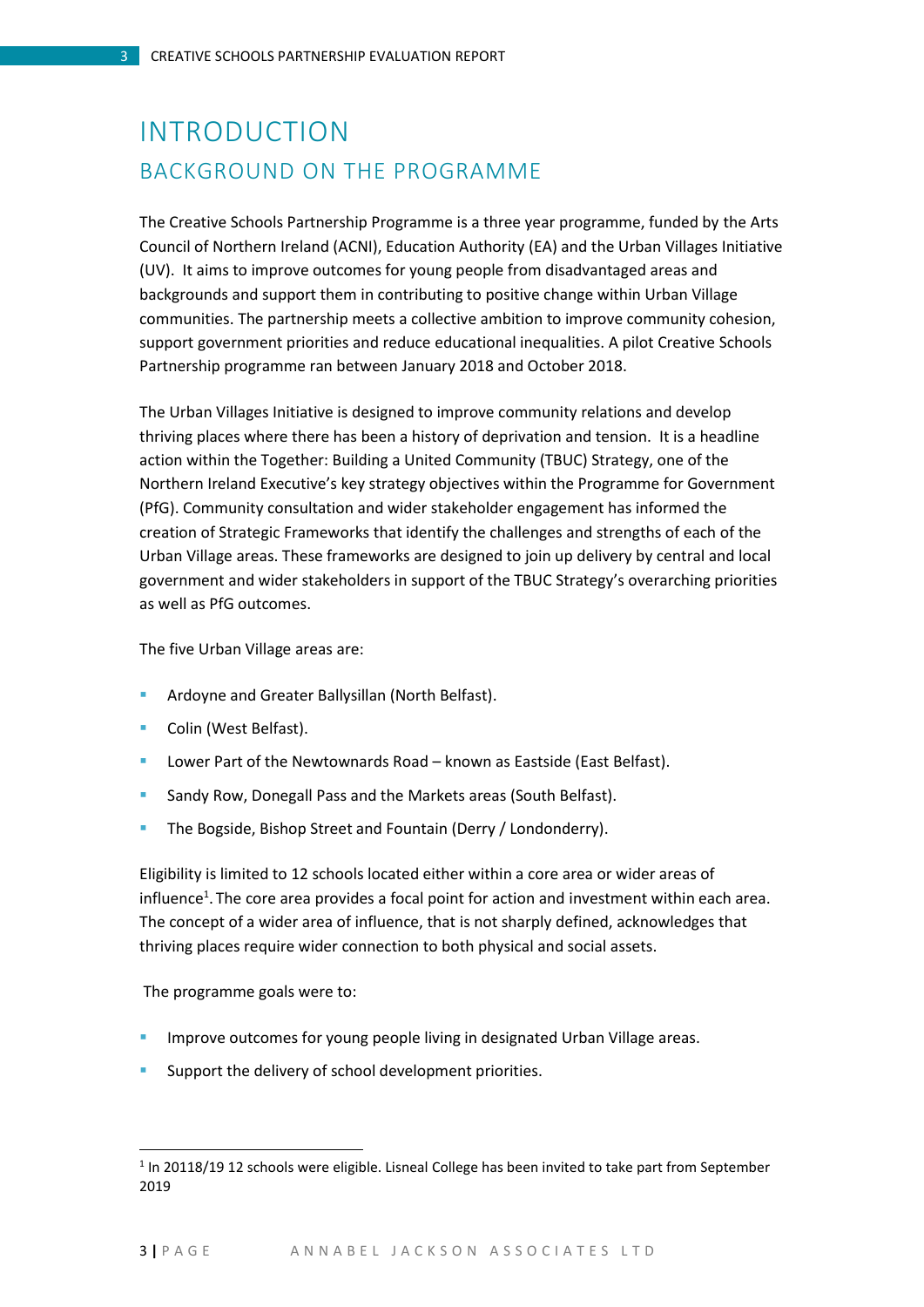- **Strengthen connection between young people, post-primary schools and the local** community.
- **Contribute to key aims of the Urban Villages Initiative which include fostering positive** community identities and building community capacity.

### <span id="page-3-0"></span>PURPOSE OF THIS REPORT

I have produced three evaluation reports for the Creative Schools Partnership programme:

- A pilot report in June 2018.
- A first year report in September 2019.
- An interim second year report in June 2020.

Each of these provides detailed case studies of each of the schools in the programme. This report integrates all this content by analysing the themes in the material. The report can be read at three levels of detail:

- If you want the key points, follow the bold text in the sections, most of which outline mechanisms.
- **If you want more detail on the mechanisms, read the quote boxes.**
- If you want more detail on the projects, consult the appendix or the other reports.

## <span id="page-3-1"></span>EVALUATION METHODOLOGY

My methodology consisted of:

- Review of documentation: applications, assessment systems, School Improvement Plans, planning documents.
- **Creation of a format for systematic observation to be completed by the project manager** and teachers, and analysis of the results. Data were compiled and analysed for each of the three years.
- **Face-to-face interviews with project lead teachers, head teachers, and artists. Interviews** were carried out in each of the schools in the pilot and first year.
- **Face-to-face interviews with students. I interviewed 127 students across the pilot and** first year of the programme.
- Participation in two learning workshops.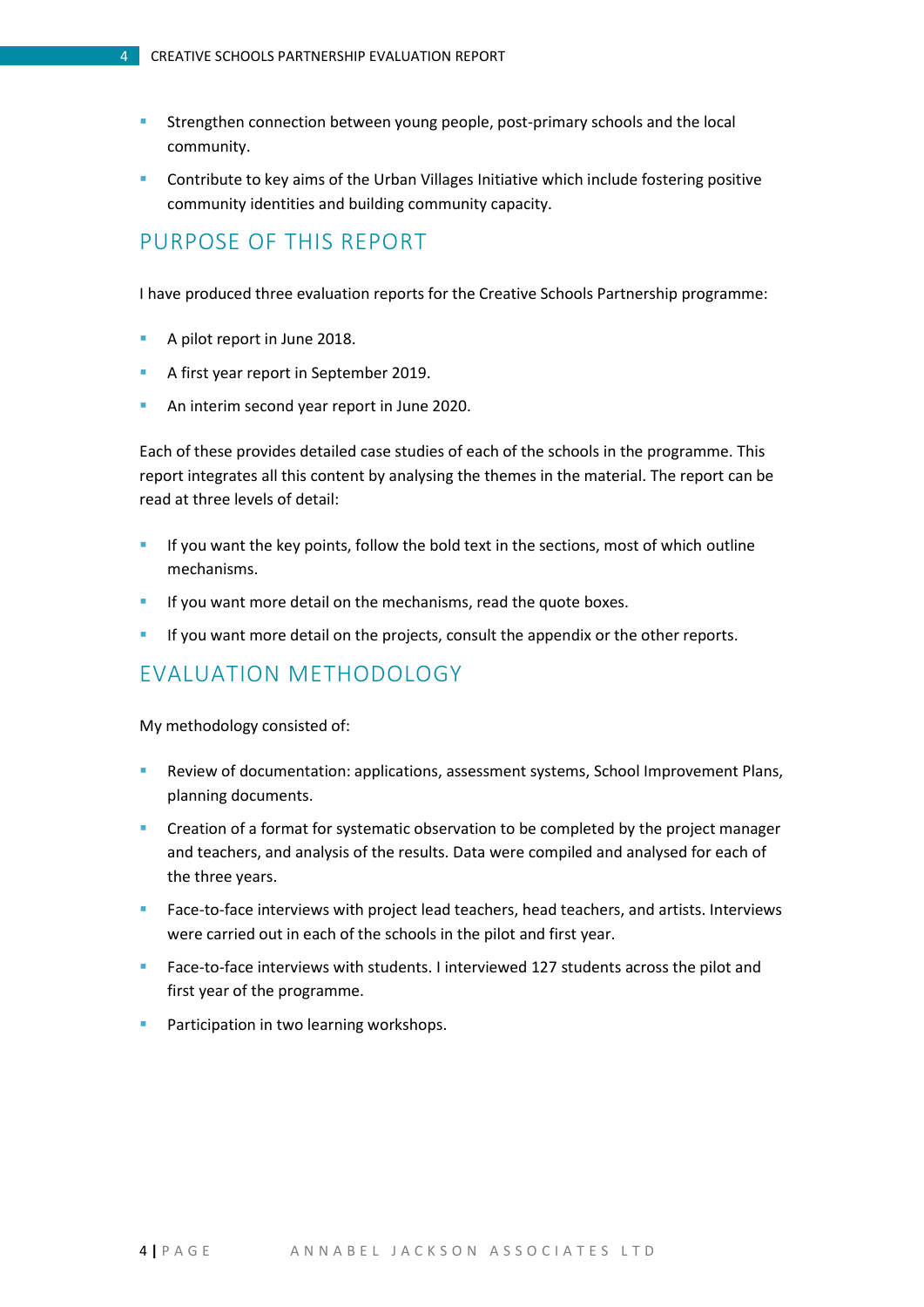# <span id="page-4-1"></span><span id="page-4-0"></span>IMPACT ON THE YOUNG PEOPLE INTRODUCTION

The outcomes described below - wellbeing, confidence, team working, engagement in learning - were identified as applying by the vast majority of the interviewees – typically all students who were not already strong in that area, and many who were. I have tested these claims of outcomes by exploring attribution, adopting a Scientific Realist approach that talks about mechanisms – the route whereby outcomes are generated. Analysis of mechanisms gives the added benefit of being able to understand the extent to which outcomes are due to inherent features of the arts or to the model of delivery/project-based learning. This important distinction is picked up in the conclusions.

### <span id="page-4-2"></span>CONFIDENCE

Students increased their confidence on the programme through:

 **Feeling that their individuality was understood and appreciated**. Having opportunities for creative expression gave students a feeling of being heard and validated as people.

In St. Cecilia's College, the artist explained that: "Placing students at the centre of activities, giving them license to lead, shape, and create their project is a confidence booster in itself. Through practical activities, being viewed or heard back within minutes of creation, we are able to reflect on successes and areas of improvement. Each discussion is an opportunity to boost a participant's confidence, regardless of the task outcome, as our starting point for each evaluation of tasks is congratulating participants for trying."

**Feeling their ideas were valued**. The artistic process often included a stage of stimulating ideas but then shaping and combining them using an overall aesthetic or purpose. Students described this as more nourishing than in class, where students' ideas were often presented as if in opposition, with the implication that only one was 'the right answer'. The moulding process didn't just pick up students' ideas, but often improved them, as if revealing some hidden value that only the artist could see.

In the Mercy College Year 1 project, students describe the process of finding their voice: "It feels good playing different roles and seeing the audience boosts your confidence. Even when I am not in Drama, I am no longer quiet. I am a completely different person. You feel more confident and able to speak out more." "I wasn't shy in primary school, well a wee bit. But if it came to someone insulting me, I would take it to heart. Now I know that I have the power to say" that isn't true or I am way better than that." "

 **Being given responsibility**. Projects placed students in positions of responsibility whether with people (e.g. interviewing businesses, officials or members of the public for a newspaper or film), or objects (e.g. being entrusted with expensive items of equipment such as cameras or musical instruments).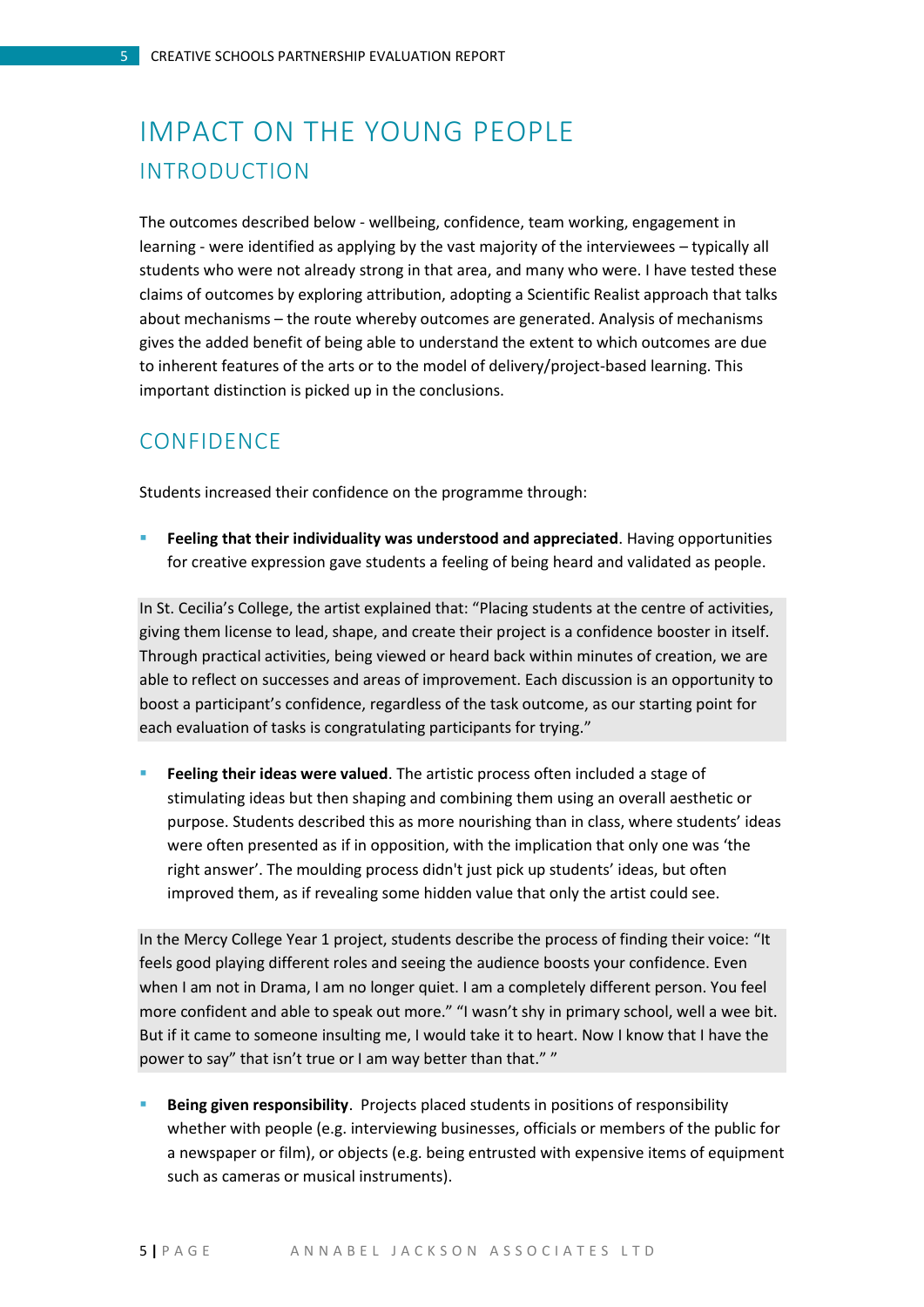**Improving their communication skills by learning specific techniques**. Communication is inherent in the arts. Students learnt about: voice projection and open body language in drama and film-making; about framing interviewing questions and literary devices while producing a newsletter; and about messaging and design while curating a photography exhibition.

The artist for St. Cecilia's College mentions three mechanisms to improve communication: 1) having to communicate clearly in the group to ensure each member understood their roles and responsibilities; 2) having to create short questions with prompts for community interviews; and 3) reflecting on how songs communicate different emotions.

 **Finding they could talk to people outside their usual friendship group**. The arts projects invariably brought together students from different classes, years or schools.

In the St Joseph's Boys School Year 1 project, students said their confidence increased because of the different people in the community they had to interview. "You are talking to all these people and you realise you can do it without them wondering what you are doing. I met the Mayor."

- **Having - through the arts - a broad range of possibilities to find their special talent**. The projects gave different students a chance to shine.
- **Finding that they already had valuable skills they didn't know they had**. Students revealed strong abilities e.g. visual acuity from using social media, poetry from rap.
- **Feeling special from being included in an arts project and present at launch events**. Students were very aware of being selected to take part in the projects and often achieved a status or visibility in the school from the process or the product.

In Ashfield Girls High School, the Programme Manager observed that the 2<sup>nd</sup> year project built students' confidence because of: 1) the individual attention during the project: "These girls are being valued, they know that there has been an investment in them both emotionally, educationally and financially. They have been given their own ukulele and have been allowed to take it home; they are going to be writing their own songs and forming their own band."2) The feeling of being special: "For the pupils, the prospect of returning to Kilcronaghan for an overnight stay is an important aspect of the project. They feel privileged to be the only Y9 class involved in a residential." 3) And the positive working environment: "The fact too that these girls were getting access to W5 and yet again like last year we were in the most magnificent surroundings of the glass panelled boardroom of W5, these are special experiences all of which make you feel special and valued."

 **Receiving praise and encouragement**. Students appreciated receiving positive feedback, often very detailed and specific to them, which had an added status because of coming from a professional artist.

In the Belfast Model For Girls Year 1 project students said their confidence increased because of the positive feedback. "It has made me feel better about myself because the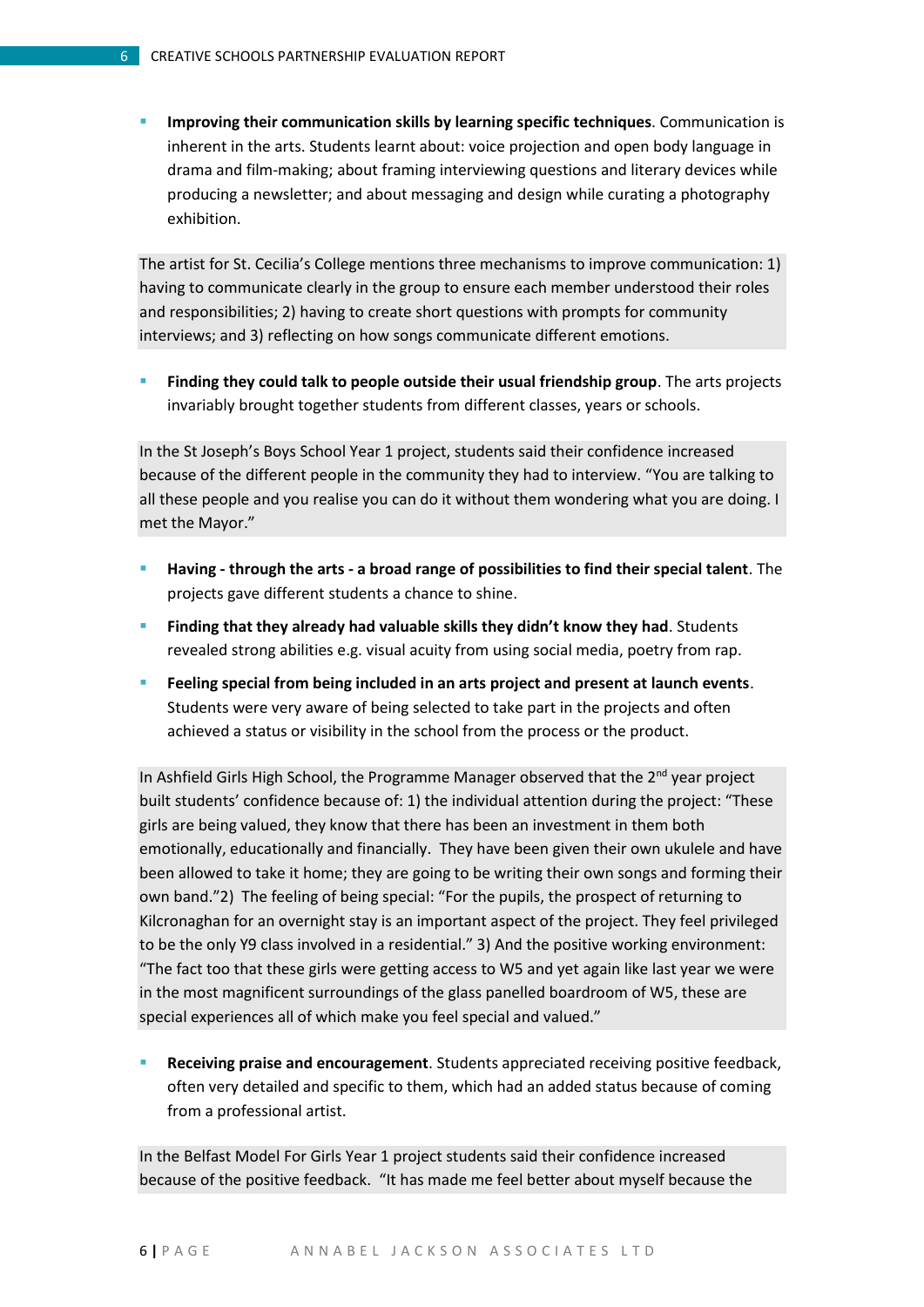artists say what I have done is really good." "The artists encouraged us to do things and not be afraid, give it a go, even if you are scared. They encouraged us to do new things."

**Feeling more powerful because of a potential impact on an audience**. It was evident from interviews that students often had quite different worries from their parents' generation and wanted to express these: they were more concerned with climate change and mental health than with religious difference. This is an important finding for agencies seeking to reduce sectarianism.

In the St Genevieve's High School 2nd year the teacher concluded that: "Students' selfesteem improved because they were given the opportunity to realise that they were able to succeed in a new area of learning and were praised and recognised for what they were doing. Their self-belief was further strengthened by their work and achievements from the sessions being shared with staff and the whole school community through school notice boards, social media – Twitter, Instagram and Facebook."

 **Replacing voices of internal criticism with a voice saying ' you can do it"**. Students picked up the artists' thought processes from their explanation or feedback.

In the Mercy College pilot project students reported losing their fear of being judged. "There are people you would be scared of talking to because you would be judged. But in drama it isn't you being judged, it is the character." "The drama project has taken me out of my comfort zone. I used to be really shy. But now I can talk to people. Your friends are there. You are not being yourself. You are being a character. They can't judge. They are judging the character." "I get bad anxiety. But in drama I feel no one will judge so you can just be yourself."

 **Gaining a sense of achievement**. As with other project-based activity, students gained from seeing a process through. The arts added an element of achievement because the project – whether a film, show, publication or an exhibition – was emotionally charged and complex.

In Ashfield Boys High School's pilot project, students said that that the project increased their confidence in writing because: "I have learnt that stories can come from anywhere and writing is more than just writing. It is the creative part too."

In Belfast Model For Boys  $2<sup>nd</sup>$  year project, the teacher said that: "Many of the pupils described their feelings of being privileged to have been selected to take part in the project. They told me that they were the type of boys who "never get picked for anything" as they are generally well behaved and a lot of projects are geared at engaging less motivated children. They described the sense of pride that they would be making a piece of sculpture that would be displayed for years to come in the school building."

Belfast Model For Girls students explained how achievement is more visible in the project. "After we made the art, on Friday, we saw all the artwork, with the light. It boosts your confidence to see what you have created. It can be a bit stressful sometime but when you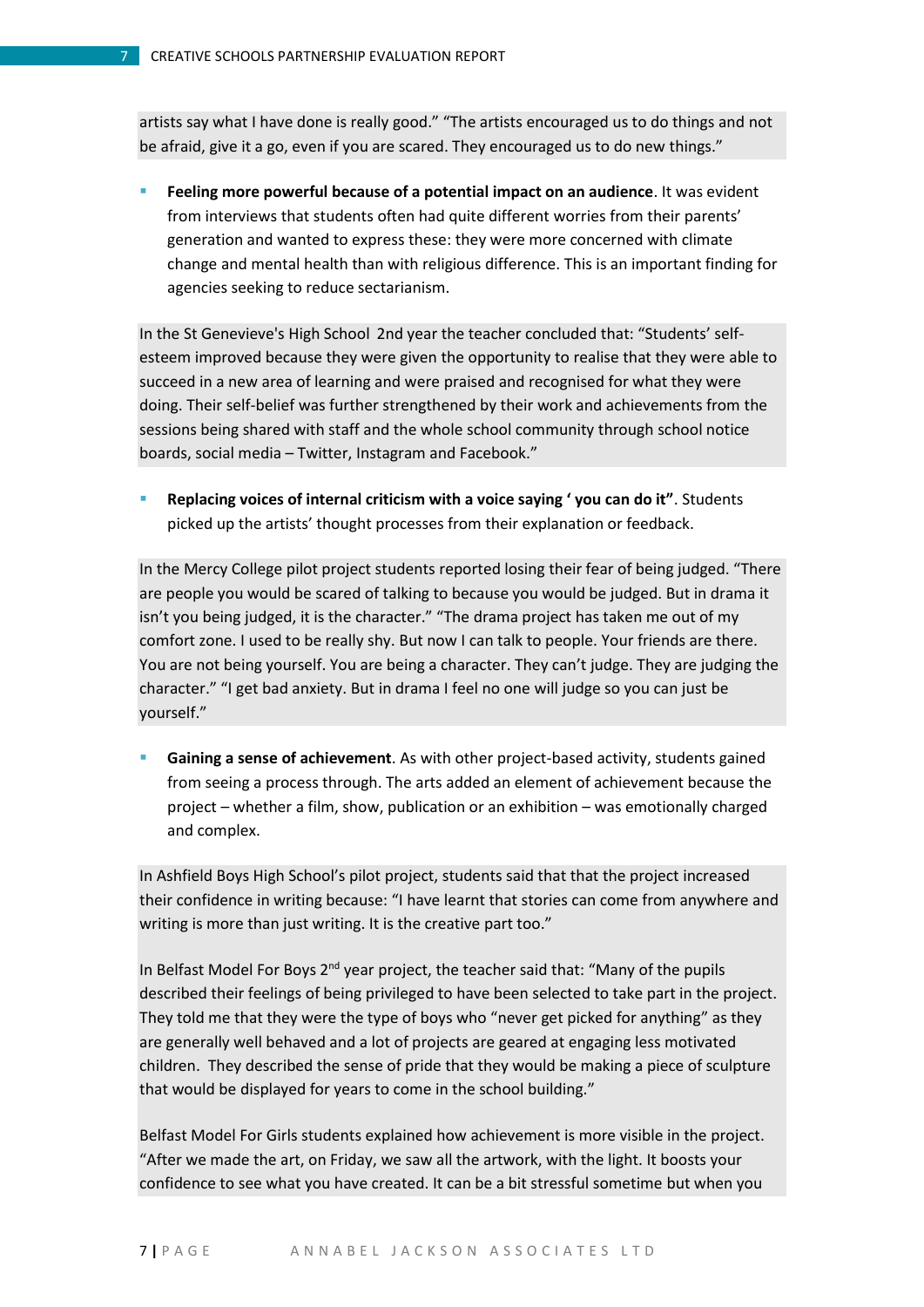see it you feel proud of it." "Your work goes into the show rather than into a score or mark that you don't get back. This is something we are doing something with."

Belfast Model For Boys year one students described the satisfaction from producing a photographic exhibition: "We had a huge freedom in how we put it together. Creating something that will actually happen. A lot of projects in school are hypothetical."

- **Producing artwork that they could take home to show their families**. Schools described the arts project as the only positive conversation that they had had with some parents in a while.
- **Extending their boundaries**. The arts project took students to places and types of buildings many had not previously visited. Taking Protestant students to a gallery in the Republic added another element of cross-over.

The Programme Manager accompanied a group of St. Vincent's Centre students to a performance by Arch 8 at Young At Art Festival in the Mac Theatre, which was their first school visit to a theatre. The play was chosen because it was relevant to teenage boys, inspired by the video game Tetris, but was nonetheless rather challenging because the performance was nonverbal/physical theatre and most of the audience were Primary School children. The Programme Manager reported that: "All of the students, watched, reacted and engaged. Their behaviour was excellent throughout and for the final 30 minute session all but one student engaged in the audience participation. The students were definitely a little anxious at the beginning just prior to the performance as they had absolutely no idea of what was going to happen. This was quite an experimental piece of theatre for their first visit but in hindsight it worked well."

## <span id="page-7-0"></span>WELLBEING AND MENTAL HEALTH

The arts projects supported wellbeing through creating moments of joy and enjoyment. Students described the arts projects as being enjoyable because of:

 **The multisensory and vivid nature of the arts experience**. The arts provide an immersive experience for the senses and emotions.

In the St. Colm's High School 2nd year project the teacher observed that: "The African drumming sessions saw full participation, which was amazing given the number of autistic and severely anxious children that we have in the group. It was truly humbling to watch these young people slowly start to shed their fears and anxieties and actually enjoy the creative processes."

At St Vincent Centre the head teacher explained that the: "Attachment disorder and trauma affects the development of the imagination. We are trying to patch skills that children in a mainstream school might have but these pupils won't have because they live in a flight or fight mode all the time. Making clay figures engaged the imagination. They have to imagine their creation before forming it."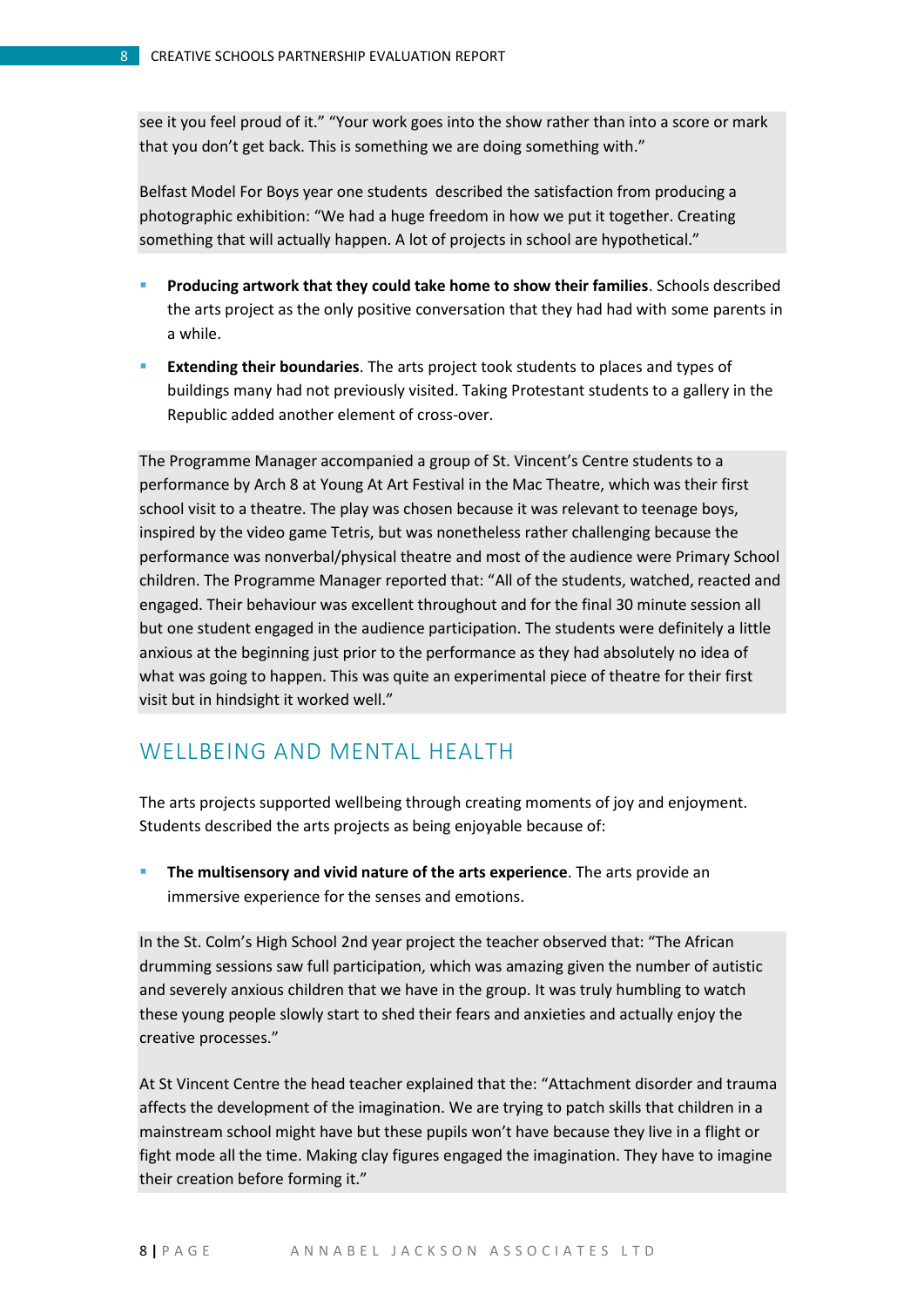**The variety of activities and tasks in an arts session**. The projects gave students access to materials the schools didn't have, and the artists showed new techniques which expanded the possibilities in class.

In the Belfast Model For Girls Pilot project, all students said they enjoyed the project. They particularly liked playing with different materials and techniques, so that each session was new and exciting.

"I really like the freedom part of it. Usually in a classroom you are sitting with the same people, listening to the teacher going over and over the same thing. In the arts class you are free to express what you think." "In an average class you sit in the same seat and look at the same teacher. In the art class you are always moving on, it is different things and it actually will help you in everyday life." "In an average class you are stuck: you are doing the same thing for weeks. Here we are given a new thing each week and we can change it. Give our ideas to the project." Students at St Cecilia's College

 **The time to develop their work**. Project-based approaches give students the chance to develop their work to the stage where they are satisfied with it and so are more aware of what can be achieved with dedication and effort. They experiment, make mistakes and learn from them, and reflect around a goal rather than being entirely goal-driven. Several students said they were more motivated than in class, where they might feel there was insufficient time to do things well so they wouldn't bother at all.

Students from Mercy College's year one project explained that: "In class you are always told what to do. It is very draining."

- **The contact with professional artists**. Artists were described as charismatic, empathetic, sensitive, open and non-judgemental so that students felt heard and valued as individuals, as well as connected to the world of work.
- **The scaffolding of learning**. Perhaps because of the time available, and perhaps because of the artists' ability to unpack their practice, students often felt they had more support with their learning. Students learned stages to improve their writing, drawing, filming etc.

In the Ashfield Boys High School pilot project, the students said Fighting Words' step-by step process made writing easy because: "You get to use your imagination and make up characters. Then you get to write stories about the characters you made up."

At St. Colm's High School **t**he teacher explained that: "During our poetry workshops there was much "thinking aloud" from both facilitators in a bid to model the thinking process for the young people, and also from students, which aided them in their writing process."

 **The non-judgemental environment**. Artists typically circle between phases of open expression/exploration, and phases of shared critique/decision-making, with each stage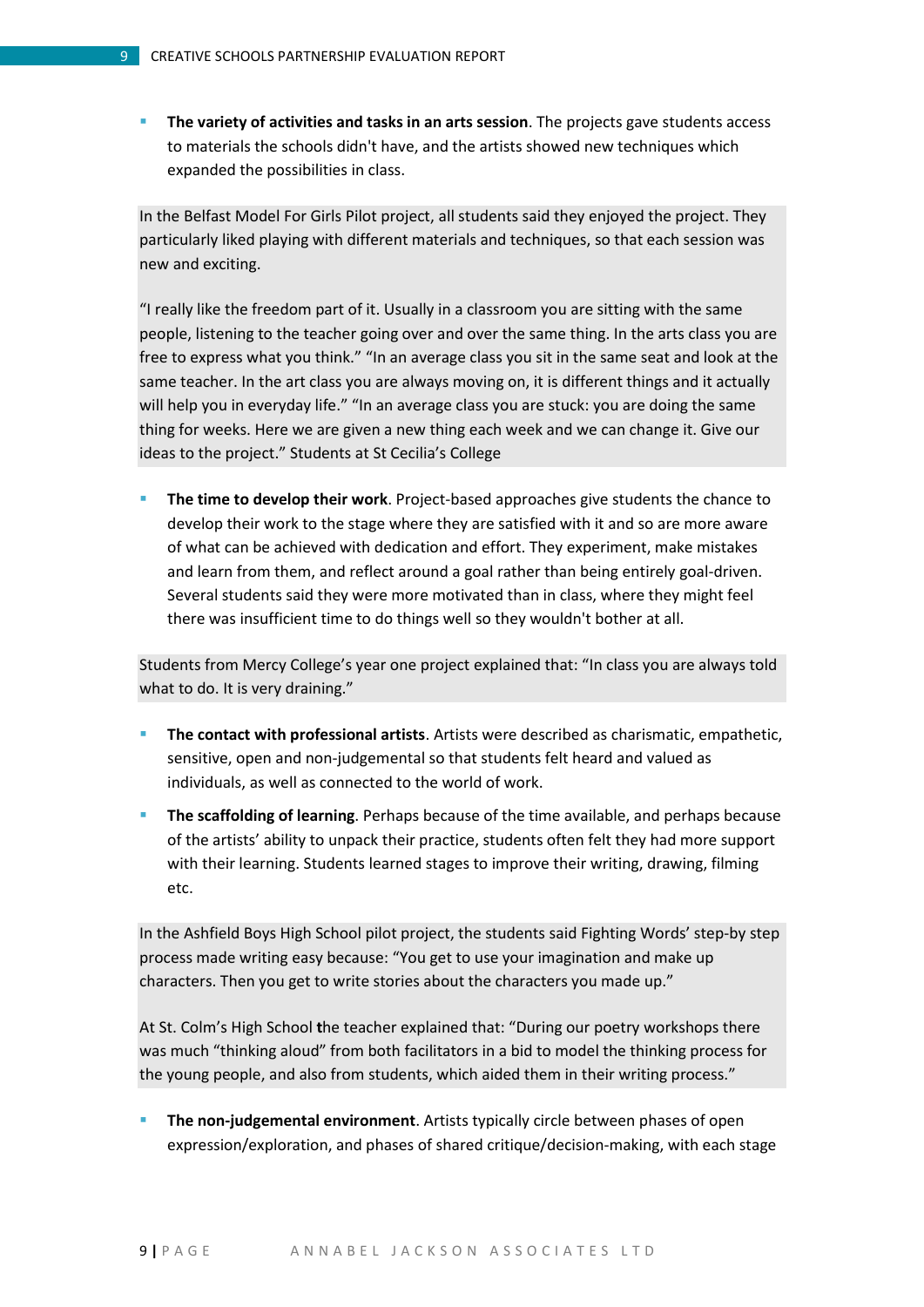potentially opened up and reframed at the next. Students often experienced this as very freeing.

A student at Ashfield Girls High School described the music and writing residential as "more natural": "I felt more relaxed. It felt like home. Rather than tied up in school uniform and having to be quiet."

Students at Ashfield Boys High School described the writing project as relaxing. "It is not as stressing as a class. You can work at your own pace and mix your ideas with other peoples. This makes it a lot easier to create a piece of writing that is unique and everyone is doing the same thing. It is easier sharing and spreading your story across the whole group rather than writing a whole story yourself." "It is more comfortable and makes you feel you can share the ideas you have. The way it is presented. The teachers are not in front of you. The teacher sits with you. Everyone contributes to the group."

- **Visits to arts venues**. Students reacted very positively to visiting the galleries, theatre and museums. They frequently described the experience as new, inspiring and relaxing. Several students said that they would visit galleries and museums themselves when they wanted somewhere quiet to reflect, and we know that some made a habit of this.
- **Depth of engagement with other people**. Arts projects had a special dynamic, which brought together students who might otherwise not have met (including those from different backgrounds and religions) and provided a positive and safe context to talk about profound issues of identity, belief and mental health, while also understanding each other as individuals. It is likely that this deep connection will naturally reduce sectarian feelings, without being seen to require this in a didactic way.

Many of the projects were specifically designed to improve students' mental health, for example, in the St. Cecilia's College pilot project, students trialled and filmed different creative and sporting activities and lifestyle changes and rated each in terms of its ability to affect their mood/mental health. The project led to students making changes in their lives for the sake of their mental health: exercising more, being more organised, reducing their consumption of energy drinks, going to bed earlier, and talking to their friends and family more.

As well as enjoyment, the Creative Schools Partnership programme enhanced mental health and wellbeing through:

- **Enabling students to externalise feelings and experiences and so gain perspective**.
- **Developing feelings of mastery and competence**.

For example in the St. Colm's High School 2<sup>nd</sup> year, the teacher reported that: "One boy who is extremely introverted discovered a musical talent he didn't know he had and this has made such a difference for him. Another girl, who suffers from chronic anxiety, benefitted immensely from the creative writing workshops and went on to produce insightful and engaging poetry. This has gone a long way to giving her an outlet for her anxiety and raising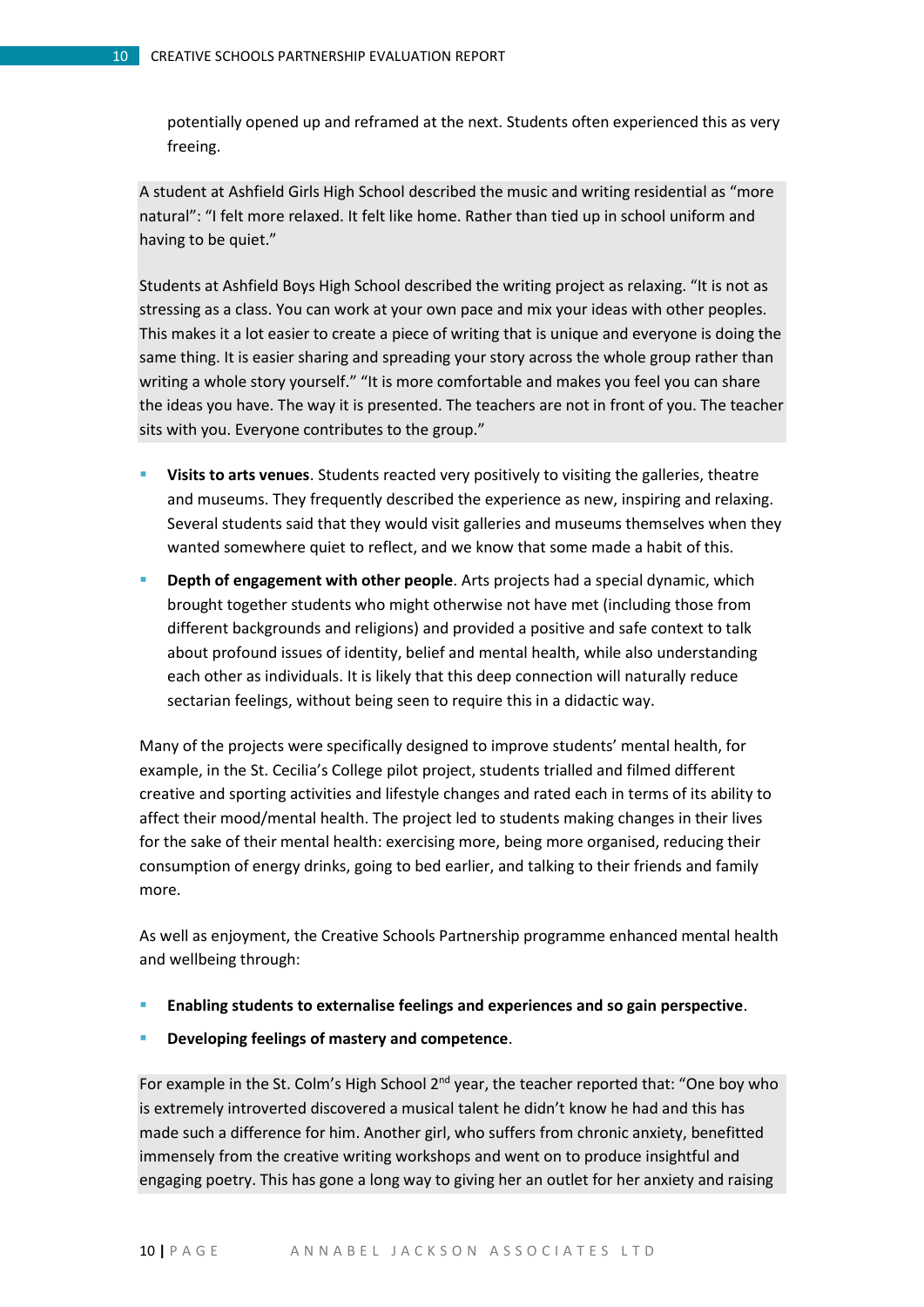her self-belief." Students also had their concerns validated by the artists, for example: "The artist encouraged the students to talk and to interact, she had been very honest in sharing with them her fears, her struggles and how she had to overcome them. I think she offered them hope – not in a sympathetic way but rather in a supportive, concrete manner."

- **Helping students to channel their feelings positively**.
- **Giving a route for students to express themselves and in some cases experience catharsis**.

The St. Vincent's Centre 2<sup>nd</sup> year project was designed for: "pupils to design their own freeze frame or dramatic production detailing the consequences of conflict and more specifically of not dealing with their emotions, which may give rise to this conflict. This dramatic piece was to accompany music which was designed to show the rise and fall of different emotions in line with the story being presented."

- **Giving students a method (e.g. drawing, visiting a gallery) to manage their emotions**.
- **Creating a soothing effect by the use of arts materials** (e.g. the tactile effect of clay, the visual impact of colour).

In St Vincent Centre's year one project, the Programme manager observed a session where students were using objects such as a grater or toothbrush to create hair in the clay figures and said: "This was one of the most rewarding learning experiences that I have seen with these boys; they were totally engaged, calm and relaxed working together."

 **Refining students' ability to make choices** (e.g. characterisation in drama or debriefing processes).

At St. Colm's High School the teacher commented that: "The children had full autonomy over their choice of music to mix which would later accompany their poems in a school performance. This process allowed them to experiment with their learning and to take risks by losing the fear of making mistakes. It was truly enlightening to see their confidence grow at points like this on our creative schools' journey."

**Removing the usual hierarchies in class**.

"Some people are really good at Maths, but in this group everyone has their own skills. It helps people be natural." Student at St Cecilia's College

**Giving students an increased sense of control over their lives**.

Belfast Model For Girls student: "Normally in art you are told what to do, and not allowed to do anything different. Here, the artist asked us what we want to do next, what characters we wanted to create."

**Generating intense concentration and so distracting participants from their problems**.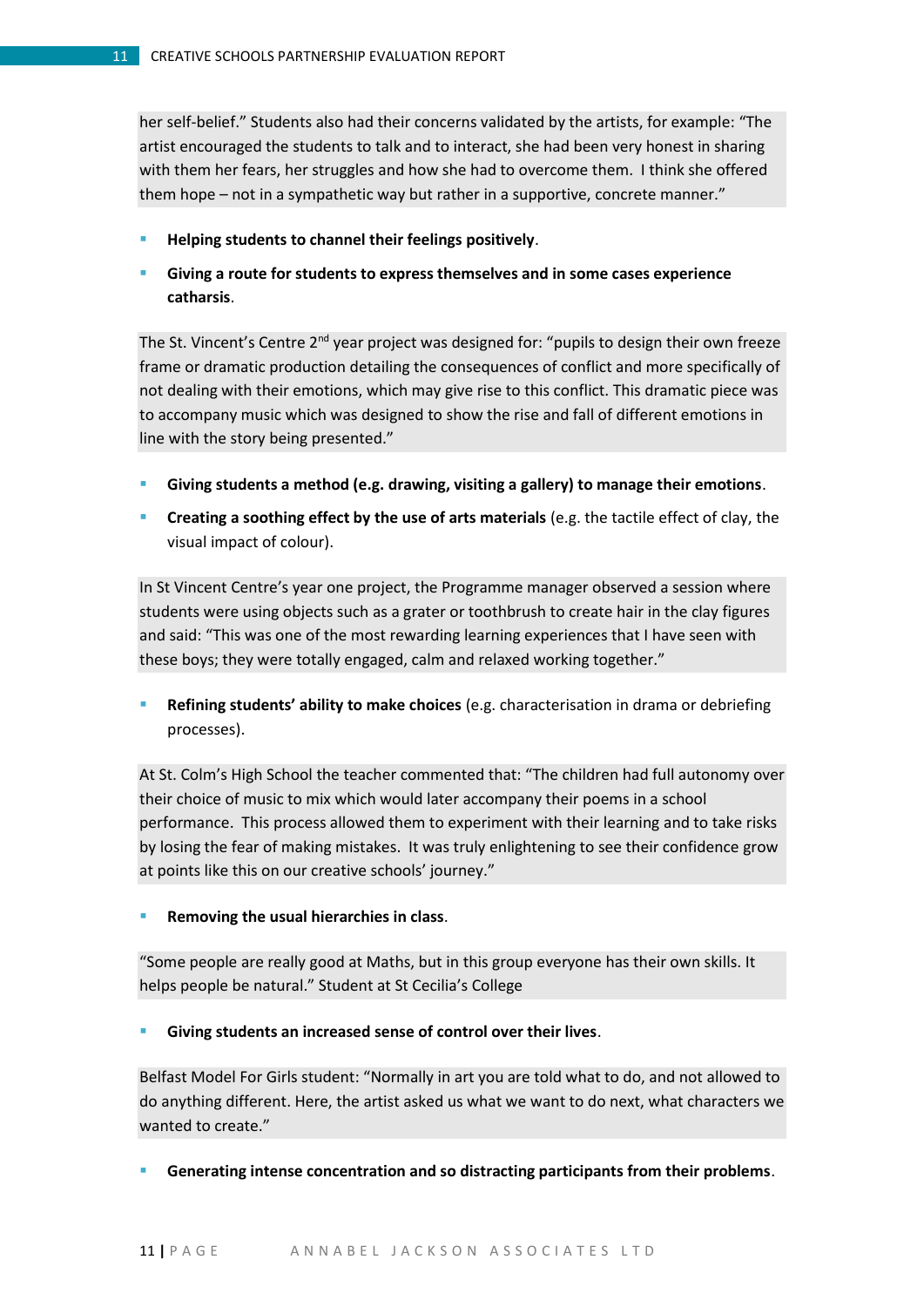- **Placing students in/near nature for some activities** (e.g. drawing or pottery-making).
- **Giving students individual attention**, which is not possible with large class sizes.
- **Giving a shared experience and feeling of connection**.

At Ashfield Girls High School, the  $1<sup>st</sup>$  year project, the Programme Manager said that: "There is a sense of connectedness, which has been evident ever since their return from their residential last year. This group of girls have bonded well as a group and they are supportive of each other."

In the Mercy College pilot project, students described feeling closer to other participants by sharing views. "Before in class I wouldn't have got on with people. In the drama workshop you see people in a completely different light. They are more open. It is like two sections of the school. In drama you are comfortable. You connect with everyone. Drama develops more of your personal skills and helps social anxiety. It has really helped." "I am now much more open. I have seen that many other people share my opinions."

Some schools realised the power of the arts projects and so continued the activity during lockdown. For example Ashfield Girls High School had a writing and ukulele project that sustained students' motivation and supported their mental health. The literature artist produced a resource that explained that: "Writing is always good. Nobody needs to see it. Write for yourself, write to get rid of annoyance and frustration (but maybe be careful about keeping it hidden!). Write out your dreams and your fears. Write a list of the things you're looking forward to when lockdown is over." Comments from students suggested strong engagement, for example, one wrote: "It is very interesting to see that actually quite a lot of authors wrote during tough times. I find this very inspiring."

## <span id="page-11-0"></span>TEAM-WORKING

The arts projects enhanced students' team-working skills by:

 **Increasing empathy** through e.g. character or narrative development, interviewing or considering the audience.

For St. Cecilia's College 2<sup>nd</sup> year project, the teacher recorded that: "The whole project is looking at ideas to help our city become a SMART City, which means pupils have to show empathy to their end users (the community). They are regularly asked to look at solutions from this point of view."

 **Encouraging curiosity about other people's ideas**. Students came to understand that one person doesn't have all the answers; that other people are a source of ideas, knowledge and support, and that working together is easier than struggling alone. As one interviewee at St. Cecilia's College explained: "It has made me think that everyone thinks differently. It has taught me not to judge other people. And to try to mash our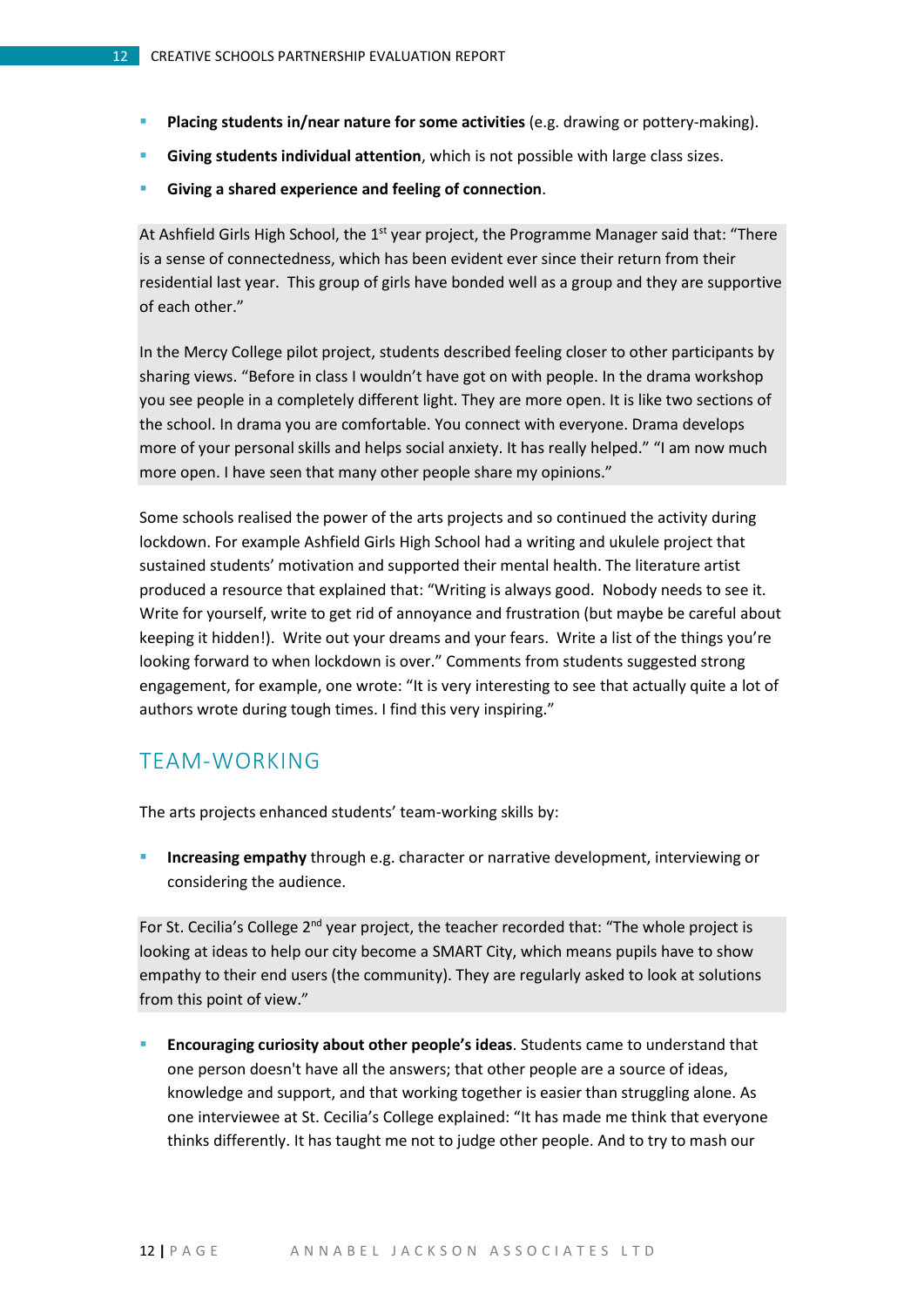ideas together because then they benefit everyone. Joining part of my idea and part of someone else's."

**Giving students a role to support others**.

In the St Genevieve's High School second year project, students from the first year acted as mentors to the participants.

**Sharing spaces and equipment**.

In the St Vincent Centre year one project, the teacher reported that students learnt to be respectful of each other when: producing models of each other; taking turns in using the equipment; managing the details of the mixing process (timing, texture, beat, mood); appreciating students difference taste in music. One student who liked Tchaikovsky got a round of applause when his peers heard what it sounded like mixed with a strong beat.

 **Demonstrating or requiring interdependency because of safety or other practical requirements**. As a student at St. Cecilia's College explained, roles are different in arts projects because: "At school you do work in groups but not as much and not working equally without a leader."

In the Blessed Trinity College pilot project, the animation had two roles - one person does the movements and the other takes the pictures - and the two need to be in tune: "There is constant direction. So you get good at being critical of someone's animation without being unkind. Criticism is done quickly so you can't be precious." The project demonstrated the value of working together because: "Ideas are contagious and idea generation is contagious."

**Creating collaborative products**.

Students at the Mercy College pilot project said that the arts take learning beyond the individual. "There are group discussions about what you want. Acting isn't individual work. In class, learning is usually individual."

**Building students' confidence to work with different people**.

A student from the Blessed Trinity Year one project said that they were more accepting of other people. "Talking to people you have never really talked to before means you can accept everyone and their opinions."

## <span id="page-12-0"></span>ENGAGEMENT IN LEARNING

Creative Schools Partnership increased students' ability to engage in learning through:

 **Suiting different learning styles.** Students often reported that they preferred learning in the arts project because the sessions were more active intellectually and physically. A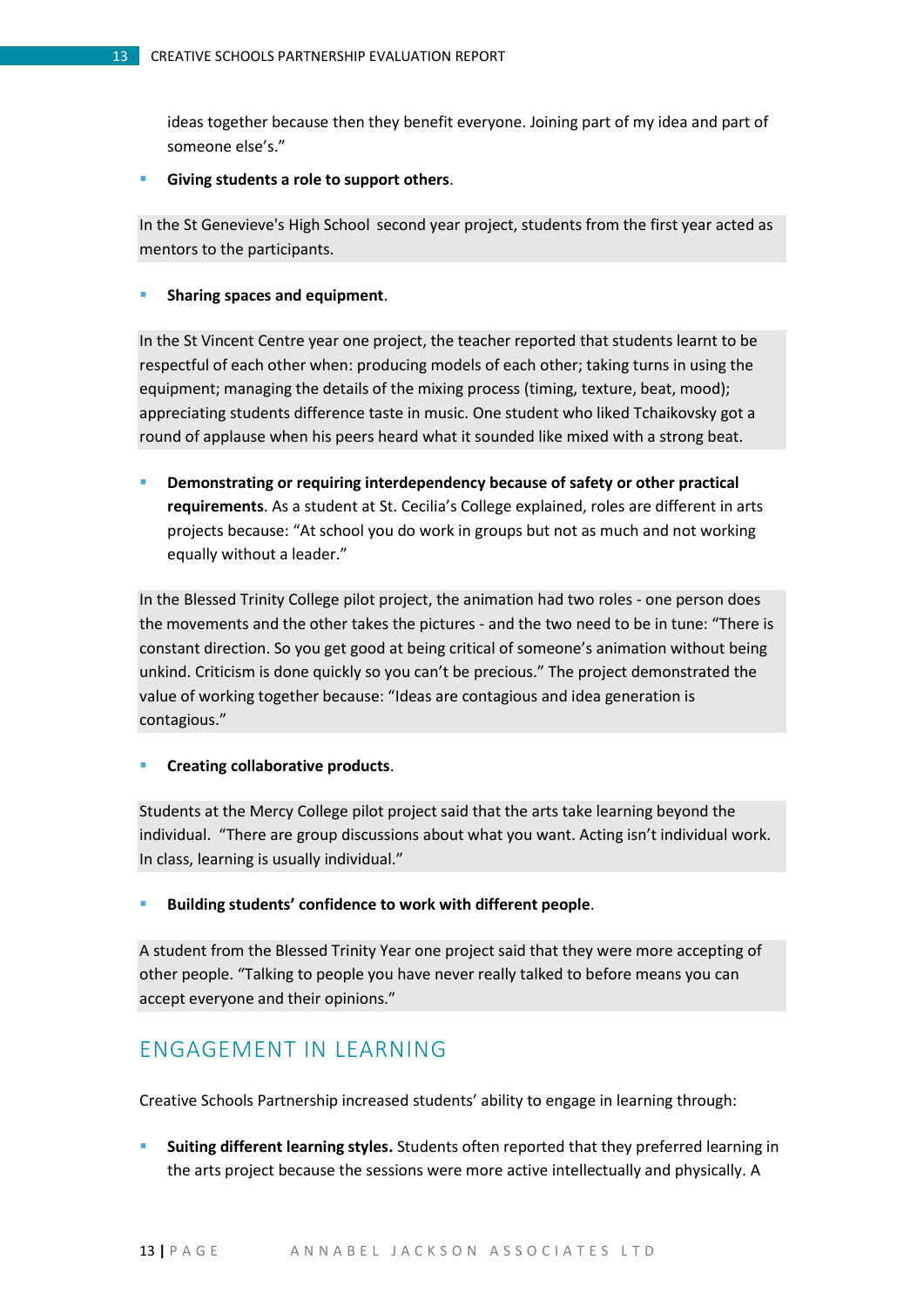common comment was that the arts project made learning more enjoyable or made them feel that they were not working at all even though they were.

Belfast Model For Girls student: "I am a kinaesthetic learning. The project is really good for me. It is like I am actually being able to know things, things are going into my head, whereas usually they just shoot right out of my head. I started learning more things."

Blessed Trinity College students said the arts project: "Is a different way of learning because you are active. It is easier to pay attention because you are not sitting in one place all day; you can do your own thing." "You get to use more technology. It is lots of different subjects all in one. You don't have to do a lot of writing. It is more interactive."

A Mercy College student suggested that more attention to the auditory experience would strengthen teaching: "More teachers should be qualified in Drama so they can make the subject more interesting. Instead of the teacher speaking in a flat voice. It helps your understanding."

Ashfield Boys High School said they could concentrate more in the arts project: "Normally you are sitting still. It is easier to focus if you are moving around. Otherwise you are looking around all the time." "I was using my brain more. Normally you sit in silence and focus on the one thing."

 **Strengthening students' critical thinking skills**. The projects included stages where students had to reflect on issues (e.g. the environment, drug abuse, bullying, health), develop their own opinions, refine these into ideas or message with other students or partners, and think about how to reflect these creatively, all with an eye on the audience experience. Where artistic expression often differs from other project-work is in the layering, the scope to embrace complexity and ambiguity in the presentation.

At Ashfield Girls High School the Programme Manager reported that: "The writer and scientist used different forms of questioning encouraging the girls to think for themselves and to make connections with previous experiences in their lives. They were asked for their own opinions and had to make judgements during the presentation. They were also making many connections between science and the arts and being encouraged to think "how and why does music impact on us" – all of our minds were opened up and great debate came from our discussion of Emer's presentation/talk."

In St. Cecilia's College, the artist mentioned that: "To engage critical thinking in relation to recording and filming techniques, we experimented with shot sizes, and microphone placement before playing footage back to pupils, asking opinions of how each clip looked and sounded."

In Belfast Model For Boys' second year project, the teacher thought that in the walking tour of sculptures: "The artist speaking with the pupils about the sculpture, and talking about the history and background of each, naturally developed pupil thinking skills in terms of how they might use various techniques in designs for our school sculpture." The artist asked the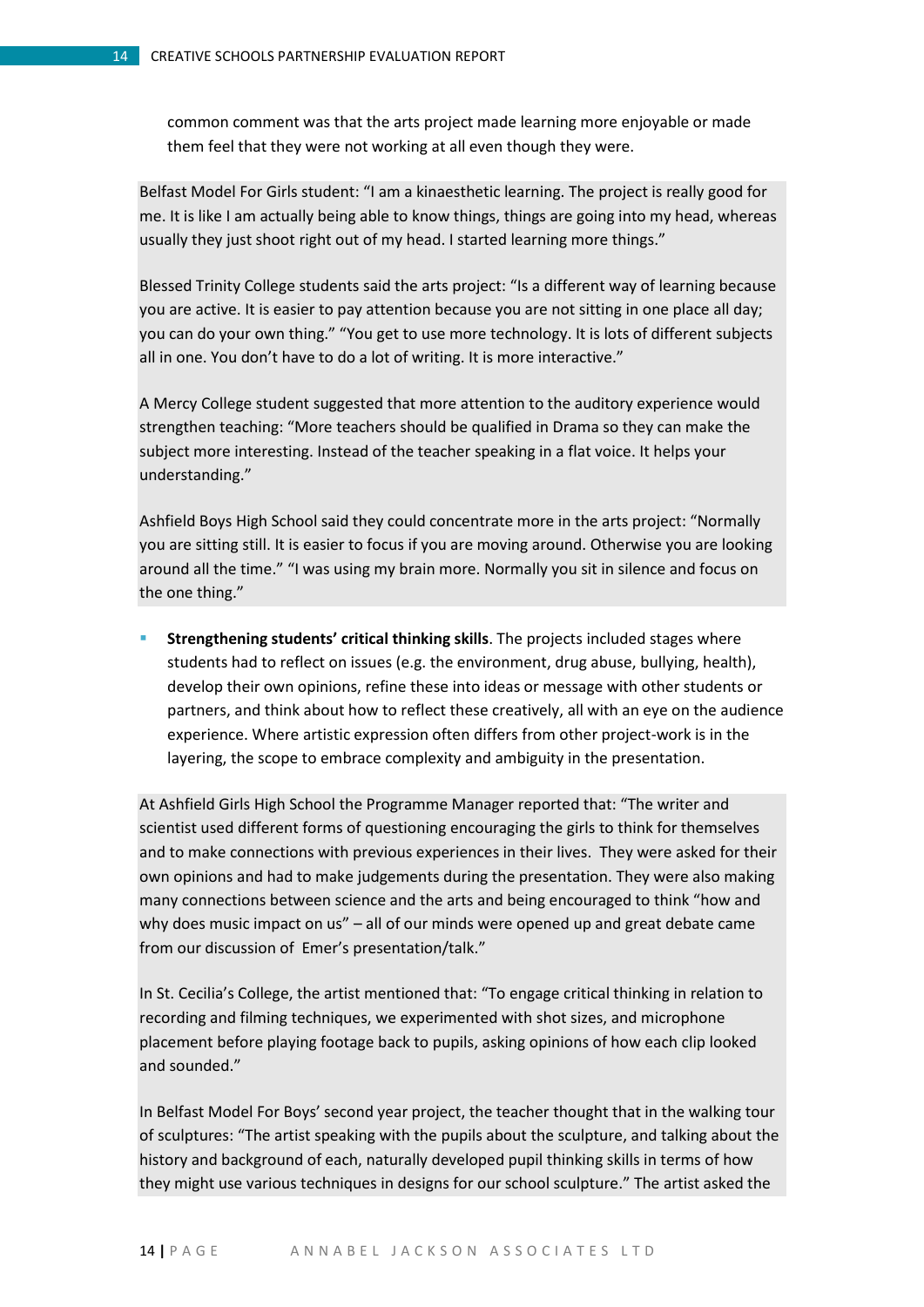students to consider in groups questions like: What is it made of? What do you think it weighs? How do you think it was built? What did it cost? What was the art saying?

#### **Developing students' initiative**.

In Lisneal College's second  $2<sup>nd</sup>$  year project, the teacher said that: "This project gave the students the opportunity to put into action some of their own toolkit, ideas and stories together as a group. The students became more independent learners and thinkers as they had to organise themselves, think of a storyline, create characters/action/dialogue and manage their own behaviours as they created their own piece of scriptwriting." The Programme Manager observed that: "The students were very excited about developing their own ideas and were confident in making their own decisions about the development of their work. They were thinking for themselves, referring to films and other storylines they were familiar with but also connecting and making reference to real live issues and experiences." And "The students are leading their own learning and are enthused and energised by it. They want to use their own voices; they are valuing the opportunity and are keen now to learn the technical side and to see the development of their ideas to screen."

In the St Vincent Centre year one project, the artist gave an overall structure but also drew attention to areas of choice for the students to direct. Students gained a greater sense of, and comfort with, individuality through the exercise of creating mini busts of each other; and through learning to work independently.

Students from Mercy College's year one project explained how they felt more independent. "You feel very mature in drama because you are thinking a lot. In class you don't feel very independent. You don't feel the age you actually are. In drama you feel independent and free."

#### **Giving more space for questioning**.

St Cecilia's College student: "I liked how it was an open-minded, creative space where we could express our ideas without being judged. In a class people don't want to speak out unless they are deemed wrong."

#### **Modelling openness to learning**.

In Ashfield Girls High School second year project, the teacher thought that: "The science communicator's fun, casual approach encourages the girls to be free and experimental in their learning. The experience of holding, let alone tuning and attempting to play, the ukulele was completely novel to the majority of students. While everyone was excited to get started, most pupils struggled with very basics e.g. picking up and holding the ukulele the correctly and more technical aspects such as tuning, working out which way to turn which tuning pegs; operating a digital tuner; thumb-strumming and differentiating between strings. The girls know the artists plays guitar but the ukulele is new to her. Learning together creates a further connection. The artist's enthusiasm is motivating."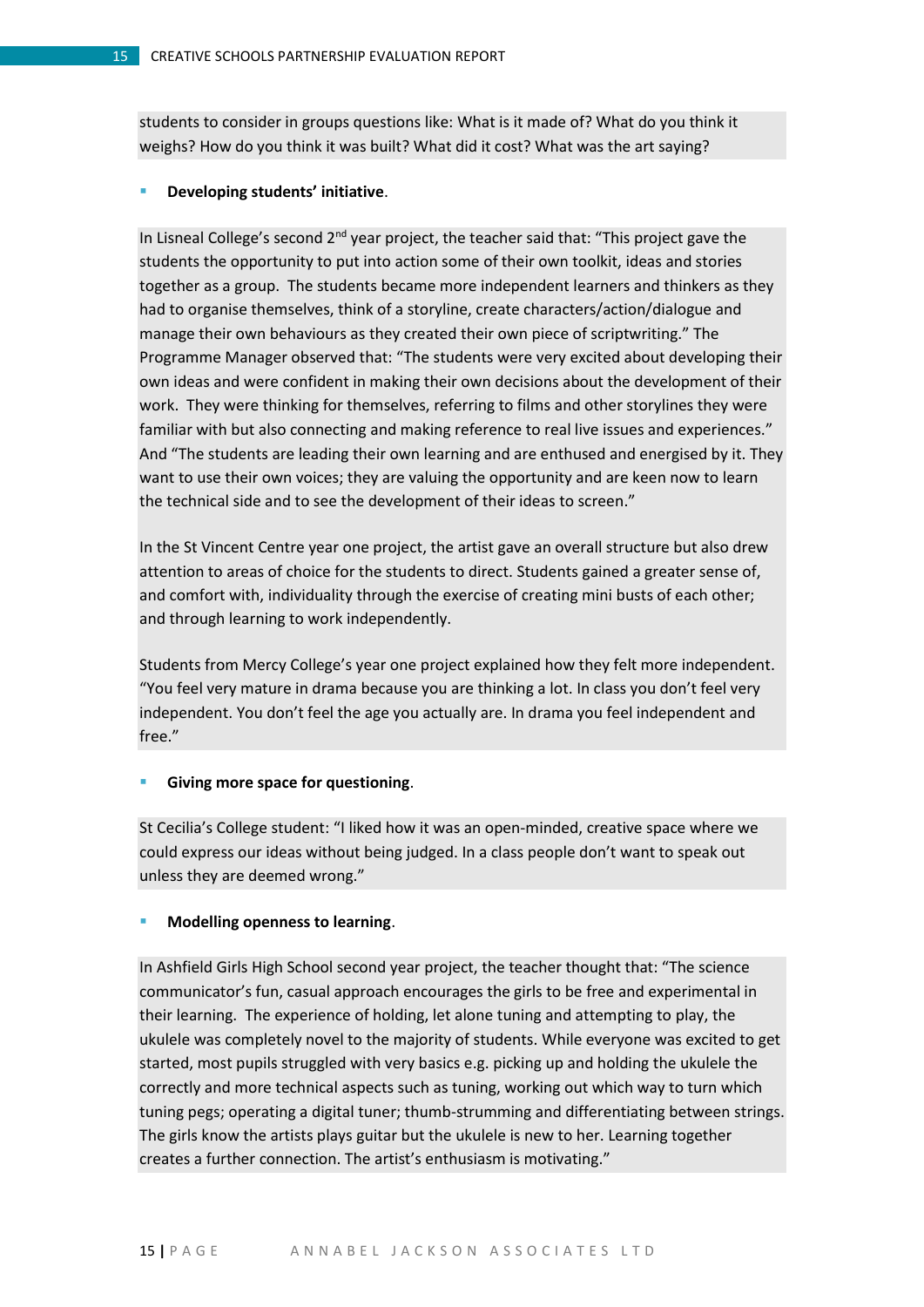#### **Showing students that they could concentrate for long periods of time when they were interested**.

In Belfast Model For Boys second year project, students needed complete concentration during their visit to the foundry because of the high stakes learning environment. The Programme Manager said "This was one of the most exciting workshops that I have been privy to." In the workshop students made their own moulds based on impressions of their faces into which recycled molten aluminium would be poured. "This was a practical workshop where health and safety was paramount – we were all kitted out in boiler suits, protective hob nail boots (which we got to keep). The boys had to work in pairs to create their "pattern" into which molten aluminium would be poured. The nature of the process meant that the boys had to listen carefully and follow step-by-step instruction from the artist. There was no time for slacking as each process swiftly led into the next."

#### **Making learning more memorable**.

Students from Mercy College's year one project said learning through the arts was more vivid and memorable: "In drama I remember everything I do because it is more physical and you have space to breath. If we had History as a drama lesson I would know everything." "Just writing stuff won't get it into your head. If you write stuff in your drama class, using activity, you understand more." "If everything is written on paper you will remember less than 50%. With words that are active it sticks in your head more." "Whenever you are trying to learn something but you don't really understand: if you put a voice on, it gives you a wee bit more understanding."

 **Showing the value of learning**. As with other practical learning, students were energised by the connection to future careers and work.

At St Genevieve's High School 2nd year. The Programme Manager thought that: the artist "is so encouraging and always building on the positive. The fact too that she is a past pupil and has been very successful in her own career is a wonderful role model for these students." The teacher reported that some of the students had aspired towards a career in makeup, theatre and dance and were disengaged from school learning because they didn't see its relevance. Being part of the project showed them the amount of hard work involved in working in the creative industries, which meant that some re-engaged with school, either because they wanted to consider other careers or they could see the need to have good basic skills in the creative industries.

**Making students more motivated and invested in the product**.

Students from Mercy College's year one project said they were more open to feedback in the drama group because: "Everyone is looking at what can make your piece better, which is nerve-wracking but really fun because you know they are trying to help you. And you know you are going to get that adrenalin rush when you are on that stage."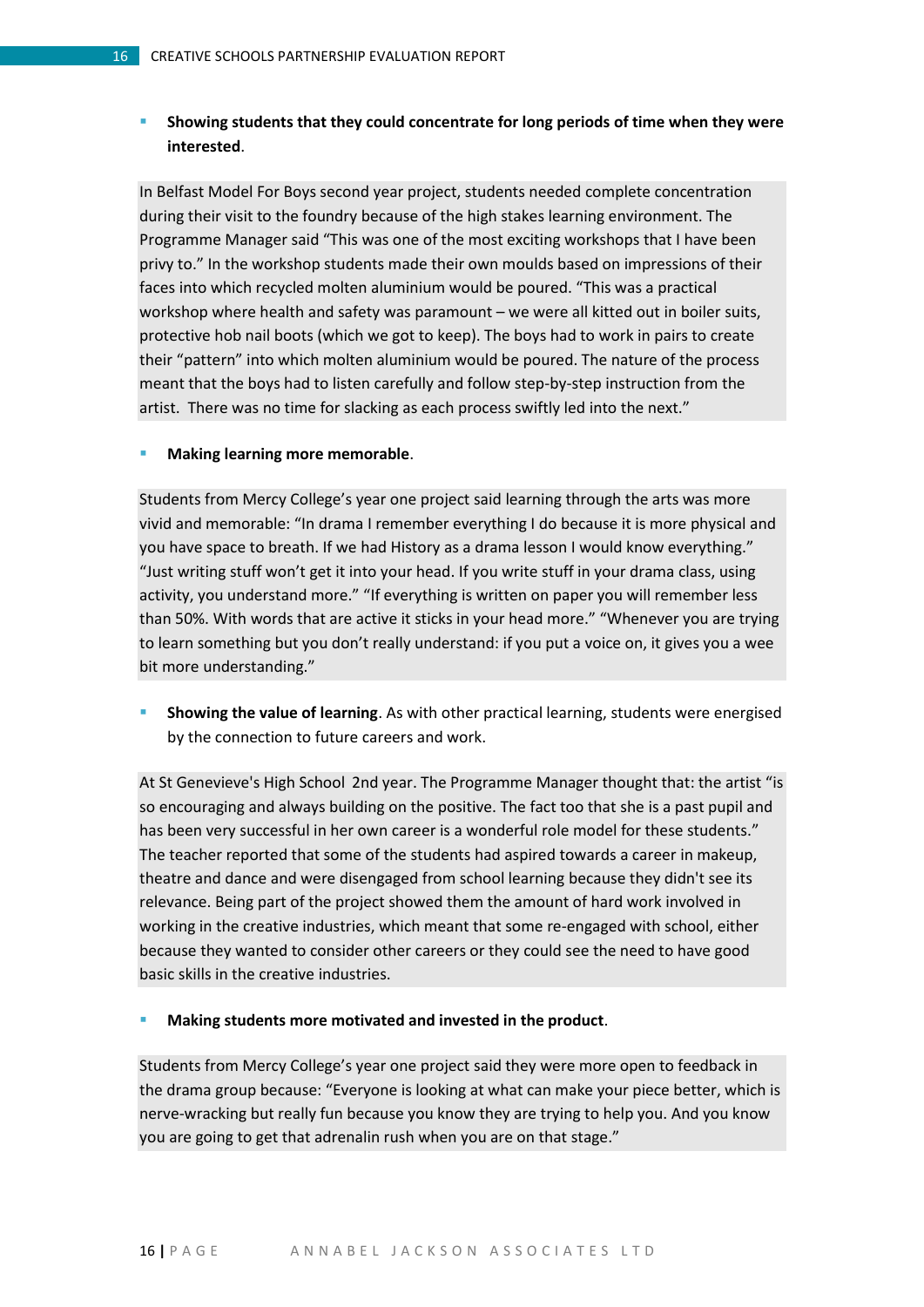These skills and attitudes seemed to be transferable to other lessons. Teachers often remarked on the strong attendance of students at, but also after, the projects.

In the Mercy College year one project, a student who broke her ankle a few days before the final show insisted on coming in and taking part, and so her role was adapted to accommodate her being in a wheel chair.

In Ashfield Girls High School, the Programme Manager tells the story of one pupil: "A girl whose attendance is extremely sporadic and who could be classified as a school refuser, never misses a session during this programme and spoke of her love for musical theatre. She told us that she spent a lot of time at home playing her guitar and ukulele."

In Malone Integrated College's year one project, all 14 students attended every session with the artist, which was a significant increase on their previous attendance (in an average class of 20 four would be absent).

Students said that the positive associations from the project made them look forward to school more and feel that the school really did care about them. There is some evidence of impact on attainment, although this was not a focus of the evaluation.

At St Joseph's Boys School, the teacher reported that the students improved their attainment in Creative Writing Skills from the magazine project. 43% of the class achieved a higher grade than the previous time. The responses were longer. All except one achieved a C grade or above at the end of Year 8. A grade was achieved by 9 students, which is nine times more than would be expected.

Students felt very strongly that schools should have more arts projects.

Students at Mercy College said that schools would be letting students down by not teaching Drama and the arts: "I have a friend who would be so much more confident if she was involved in this. She has really good opinions. If she had this project she would be flying. Drama not being in primary schools is disgraceful. I want people to go into secondary schools being confident and drama gives that confidence." "It is disheartening that lots of people don't have drama in their lives. This means they don't have a voice. Drama should be obligatory. This school makes you feel very welcome so drama should be part of that." "Every school should do this because it has given us a voice instead of just learning about other people's stories."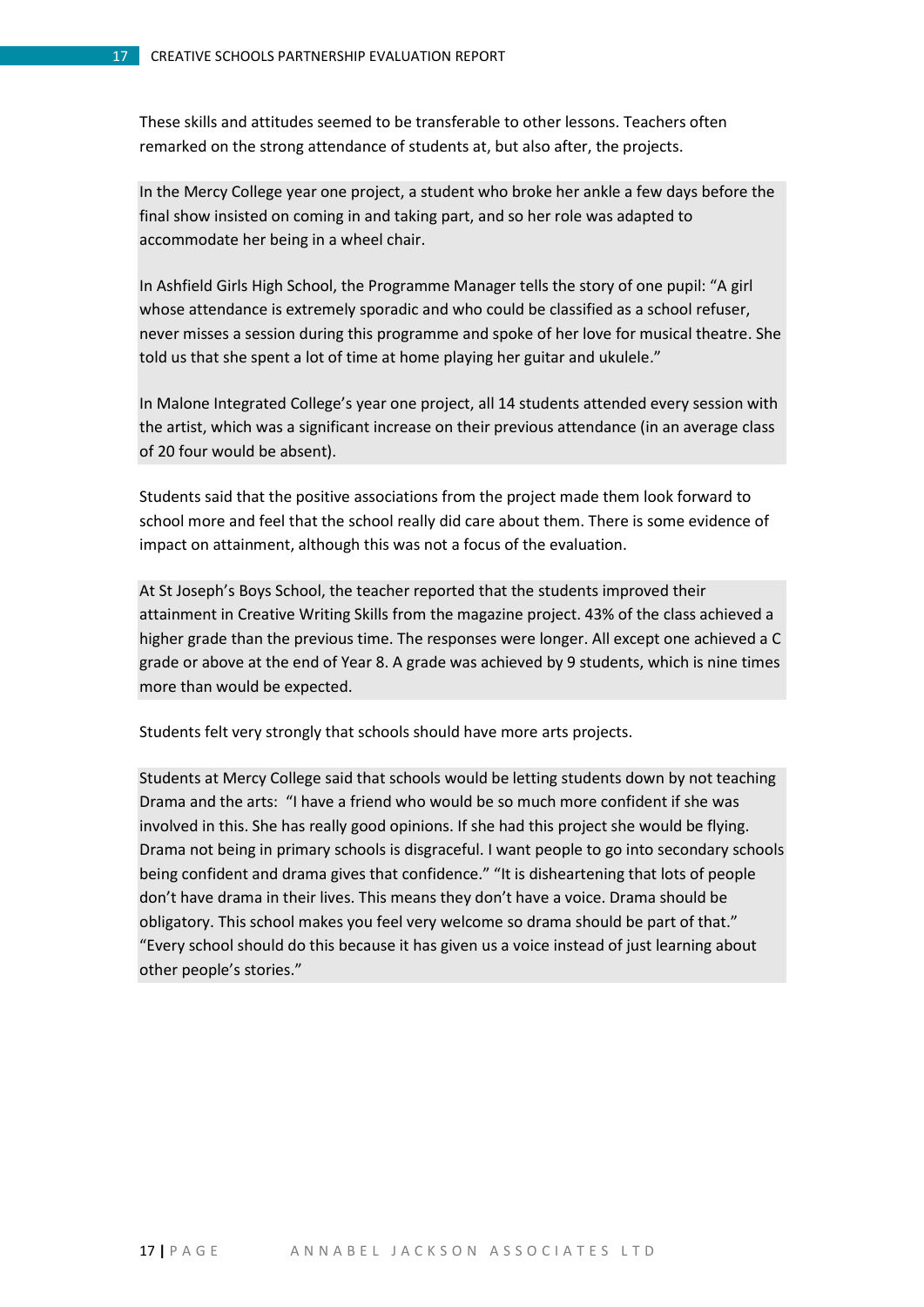# <span id="page-17-1"></span><span id="page-17-0"></span>IMPACT ON TEACHERS INTRODUCTION

Teachers varied in their familiarity with creative and project-based approaches. The arts projects providing a learning and developmental process for them as well as enhancing their wellbeing by providing greater freedom in pedagogy.

## <span id="page-17-2"></span>LEARNING ABOUT THE ARTS

Teachers learnt about specific **artistic techniques** that they can use in class, for example:

- In Mercy College, the teachers developed their skills in working with improvisation.
- In Blessed Trinity College, teachers learnt about types of animation, different software, and some of the skills involved in creating a quality piece in the first year of the project. In the second year, an English teacher used stop motion to show the different sentence types and film to tell the story of Lady Macbeth.
- In Malone Integrated College, teachers learnt about and started using Illustrator.
- In Belfast Model For Boys, a teacher increased his confidence in SLR cameras, creative angles and filters, and trained two other teachers in his department.

More important, perhaps, than the specific techniques teachers learnt was the appreciation of a **less directive and more student-led form** of teaching:

- In Blessed Trinity College teachers observed how some students flourished with the individual attention that was possible in the project's smaller groups. They saw how the artists were able to teach technique relatively quickly and efficiently by simplifying the process and breaking it into steps. They also saw how artists let students develop their own ideas, for example their own questions in the interviewing stage, where teachers might otherwise be tempted to "jump in and provide the answer".
- In Malone College, the teacher said that he was impressed with the calm and open way the artist worked and would try and adopt some of this style in his teaching. "The artist had a calming influence. As a teacher we are driven by a time line and always feel you are trying to cram things in. The artist had time for questions. She didn't mind the kids talking. She let the pupils take control. I will try and be a lot calmer. I loved the brainstorming and letting the pupils work together in twos and threes. Not forcing them together."
- The teacher at Mercy College made a similar observation. "The artist had a way of facilitating students rather than directing them. Teachers sometimes suffer from wanting to direct or over-direct. I realise if I get frustrated I tend to jump in with ideas. The artist has the ability to let ideas grow organically. I can very clearly see what it means for students to take ownership. I want to do more of this."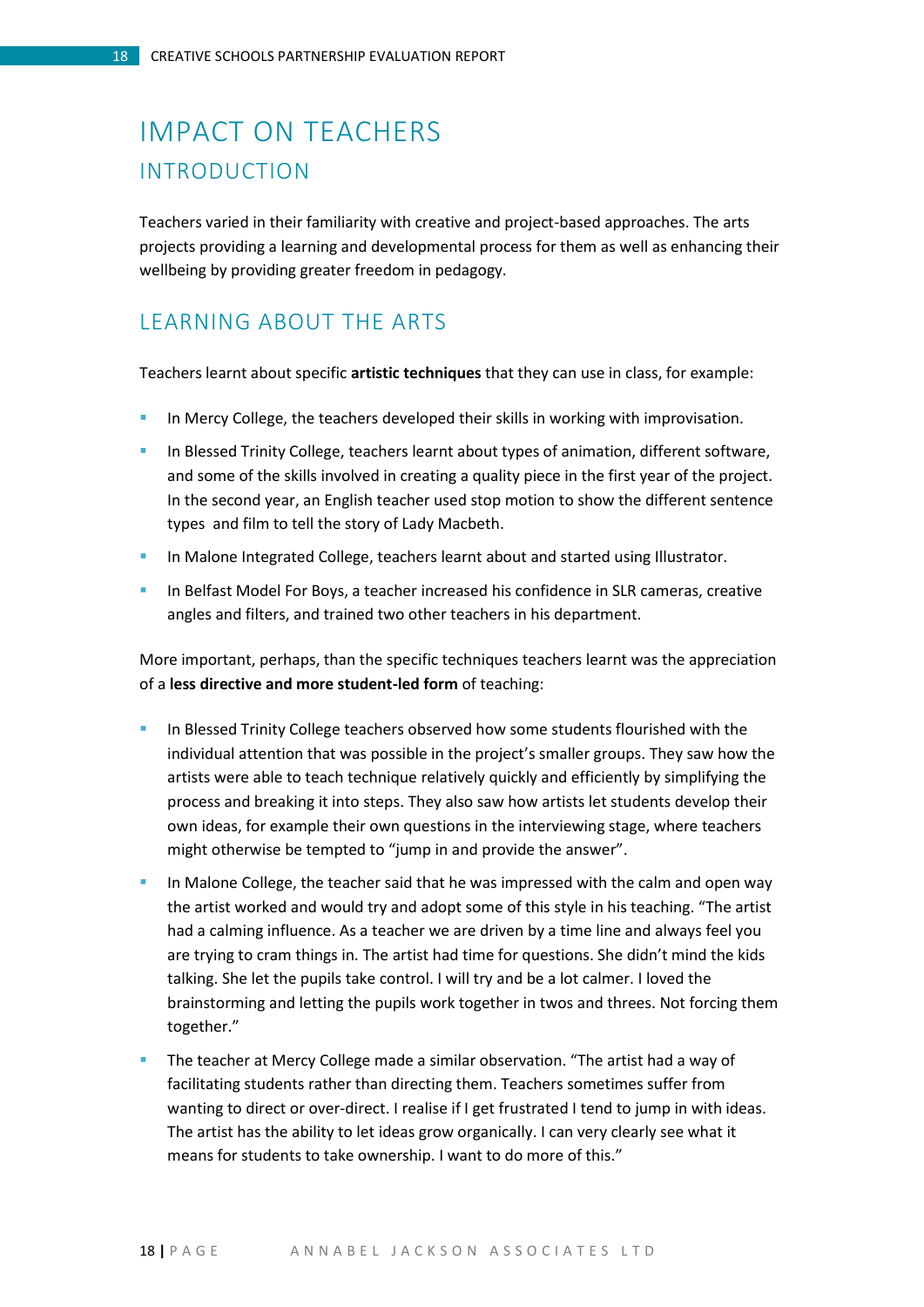# <span id="page-18-0"></span>UNDERSTANDING HOW CREATIVE AND PROJECT BASED LEARNING IMPROVES PUPIL ENGAGEMENT

Teachers reinforced their **commitment to creative and project-based approaches** to teaching.

- At St Joseph Boys School, the teacher concluded that: "The most significant lesson is the value that is clearly evidenced in the pupil's access to the arts and the impact that the arts has to inspire the most complex learners."
- At St. Cecilia's College, **t**he teacher learnt about the value in terms of setting a long term goal and allowing freedom to get there: "Often in traditional teaching our vision is either too broad (you will achieve a GCSE) or too narrow (today we will learn about…). If we could set a clear and captivating vision, then let the students find their own path to it, how much more exciting would learning be?" And "There are no conditions set on participation, by which I mean everyone feels like they can get involved. The team never say "well you need to do x, y or z first". The girls just know they will be able to do something and will be valued. As a teacher I struggle with the noise level and different conversations going on at the same time but I have to challenge myself about what learning looks like."
- At Belfast Model For Boys, a teacher noted that: "Many of the boys said they much preferred the hands on approach to learning, being able to move around and engage with their environment while they learned and developed new skills."
- At Ashfield Girls High School a teacher said that: "The school had already noticed the way creative projects increased student engagement. The students from the pilot project still talk about it and sing the song they wrote together. The video they produced is still shown in assemblies.

## <span id="page-18-1"></span>STRENGTHENING CONNECTION WITH PARENTS/CARERS

The arts projects provided a positive and open context in which to strengthen relationships with parents. This is very different from narrower communication with parents that is about problems or requests for contributions.

Connections took different forms:

- **Telling parents about the project.** For example, Ashfield Girls High School told parents/carers about the second year project individually during a parents evening in March 2020.
- **Including parents or other carers in the planning process**. For example, Mercy College's second year project planning included interviews with parents and other members of the local community. Parents or grandparents were also invited on visits.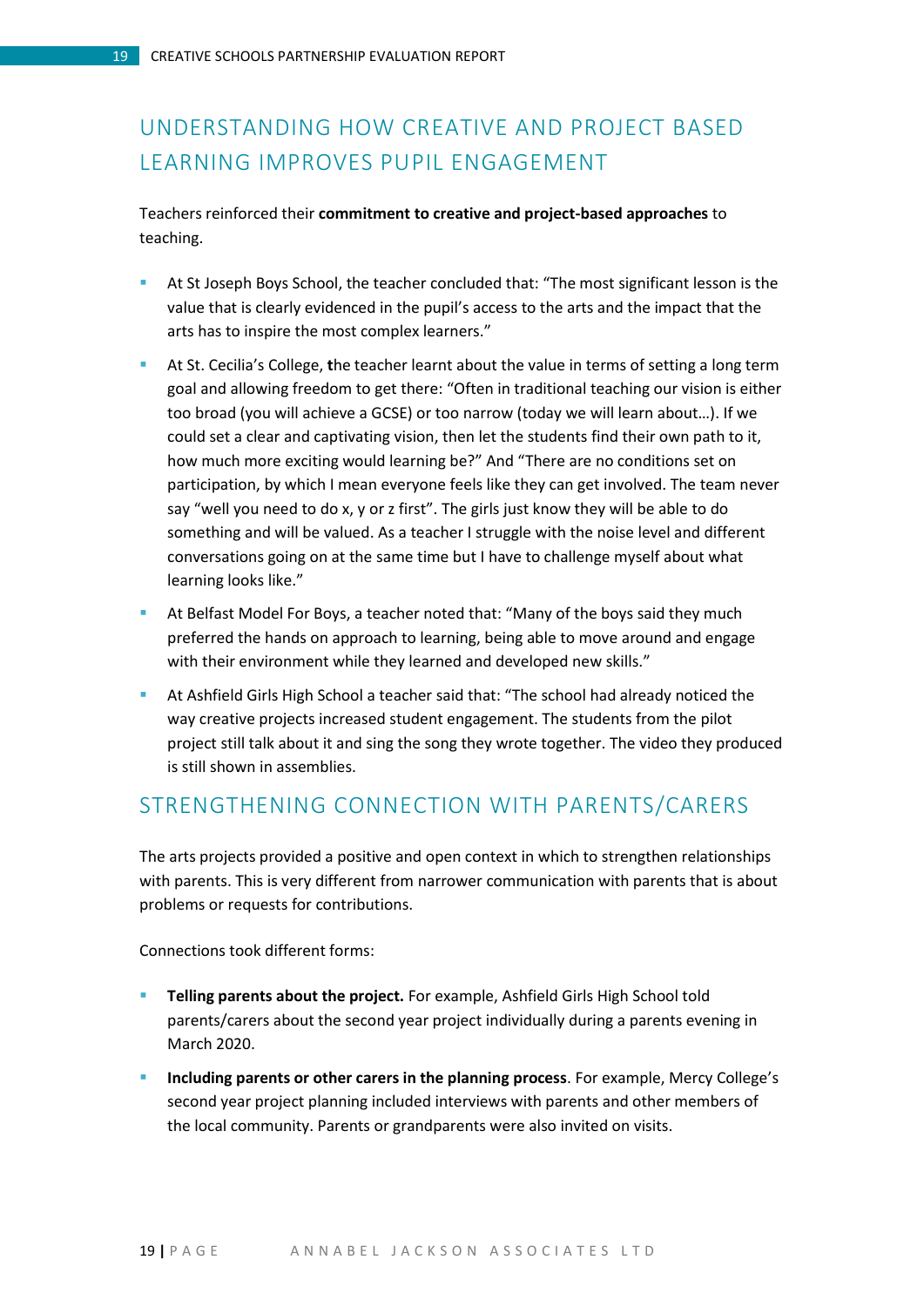During the year one project the teacher at Mercy College said: "The project gave us an insight into how we can support parents. All parents came to the performance bar two. We also had grannies and aunties. One baked a cake for us. One acted as a welcome. More often we are asking for money or permission. This time we just wanted parents to celebrate and to see if they had noticed any difference in their kids."

- **Inviting parents to workshops and sessions**. For example, Belfast Model For Girls invited parents to both art and drama sessions of the year one project and four came. In addition, one parent came on a trip to the Lyric Theatre and parents helped paint the backdrop for the show.
- **Including stories from the parents**. For example, Belfast Model For Girls' year one project included asking parents about their homes were like when they were young and the show started with voiceovers made from recordings of what parents had said.
- **Showcasing the work to parents**. For example, St Joseph Boys School's second year project plans to showcase the work for parents on three occasions.
- **Developing an ongoing dialogue with parents**. In its first year project, St. Colm's High School organised four meetings to talk about wellbeing issues for parents. In September 2019, the structure was extended to parents of three other years and sessions covered subjects requested by parents e.g. e.g. on having difficult conversations around selfharm or suicide, signposting to services, and what to expect from health care providers.

## <span id="page-19-0"></span>IMPROVED MORALE

Teachers mentioned that the focus on mental health and creativity was helpful to them as well as the students and parents.

A teacher at St. Colm's High School said: "The project was a really unifying force for the school. It brought staff together. We all have a role in strengthening mental health and this brought it to the forefront. Morale was low because of staff redundancies and suicides. It is now on the way up."

Teachers also appreciated the opportunity for personal and professional development, which is a rare event in NI schools. Literature on arts education shows that arts teachers (across the arts) have higher morale when their own creative practice is supported.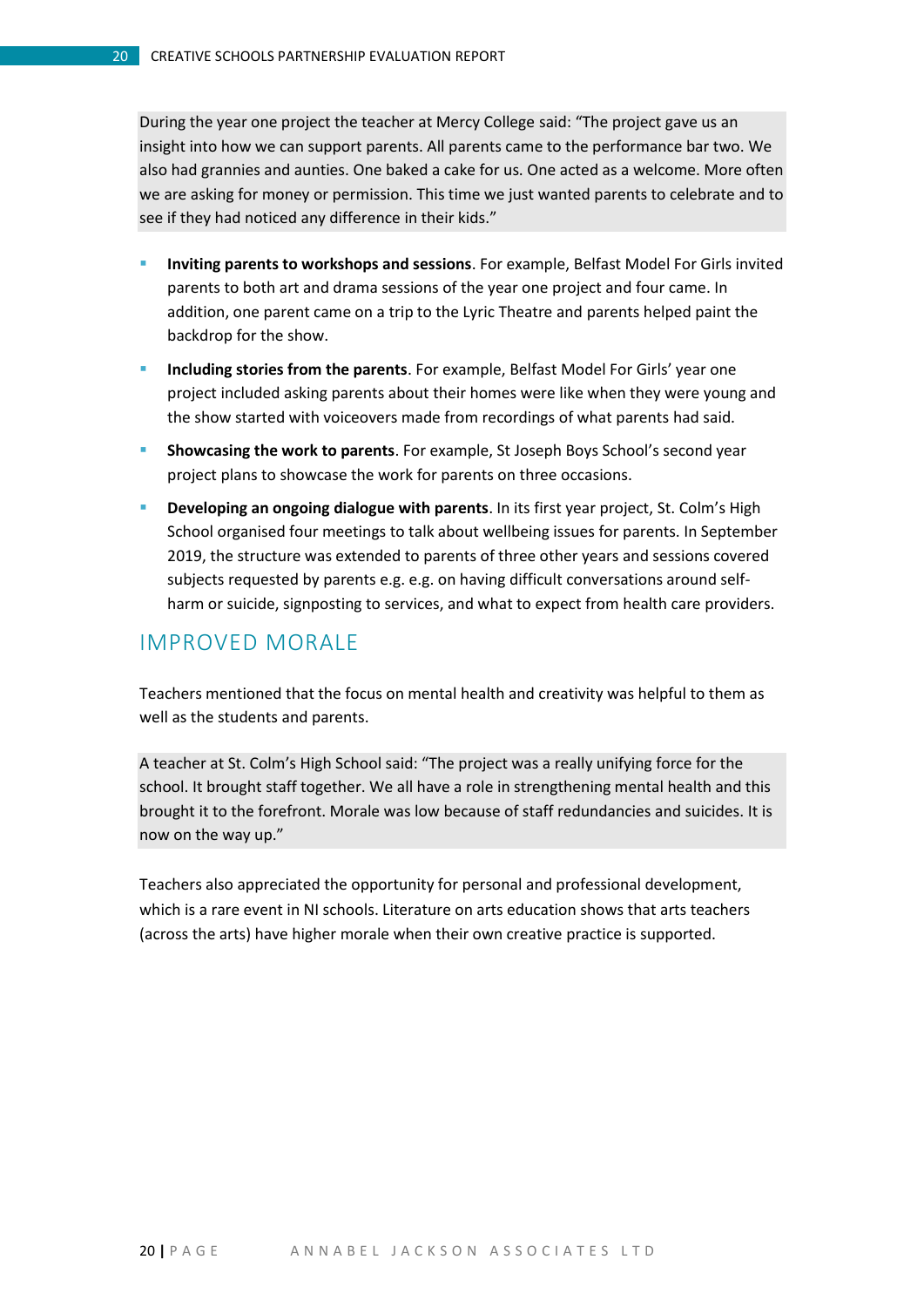# <span id="page-20-1"></span><span id="page-20-0"></span>IMPACT ON SCHOOLS INTRODUCTION

The pandemic placed additional pressure on schools. It is not yet clear whether the arts will be squeezed out or whether schools will see the need to find creative and project-based ways to engage students. Until the pandemic, the organisational impact of the Creative Schools Partnership programme was strong.

## <span id="page-20-2"></span>EMBEDDING CREATIVE LEARNING

Schools had made substantial progress in embedding creative learning:

#### **Incorporating creative approaches into the curriculum**.

In 2020, St Joseph Boys School was reviewing its KS3 Pathway structure, pedagogy and assessment with the aim of embedding creative arts approaches across the KS3 curriculum.

In 2019, St Cecilia's College committed to redesign Year 8 to embed creative learning. All heads of department were told to remove some of the content and to start to look at ways of being creative in the classroom. As the Head explained: "We have put the emphasis on the process. In the past, we have been very focused on the end result, the exam result. We have paid less heed to how they get that product. With artists the emphasis is on the process and learning through the process. Sometimes it will get you the result that you want and sometimes it won't. But there is personal ownership. There is learning to develop the end process. We found that the process sometimes gave a better end product and they have ownership of it. Not having control: not being able to fix things is going to be difficult for staff." As evidence of commitment, in June 2020, the school invited all pupils to take part in a creative challenge that arose from Creative School Partnerships.

In 2020, the teacher at St Genevieve's High School started developing an alternative curriculum, where disengaged students would study English, Maths and Science within the context of creative careers, and piloted the approach over six weeks. The teacher presented the project and this proposal to a SMT meeting, who agreed, before the lock-down, to expand the approach.

#### **Upskilling teachers**.

In 2019, the Head at St. Cecilia's College wondered if teachers lacked confidence in teaching using creative approaches because of perceived lack of structure and so expanded the CPD element of the Creative Schools Partnership project for 2020 to include five teachers.

#### **Involving teachers across the school**.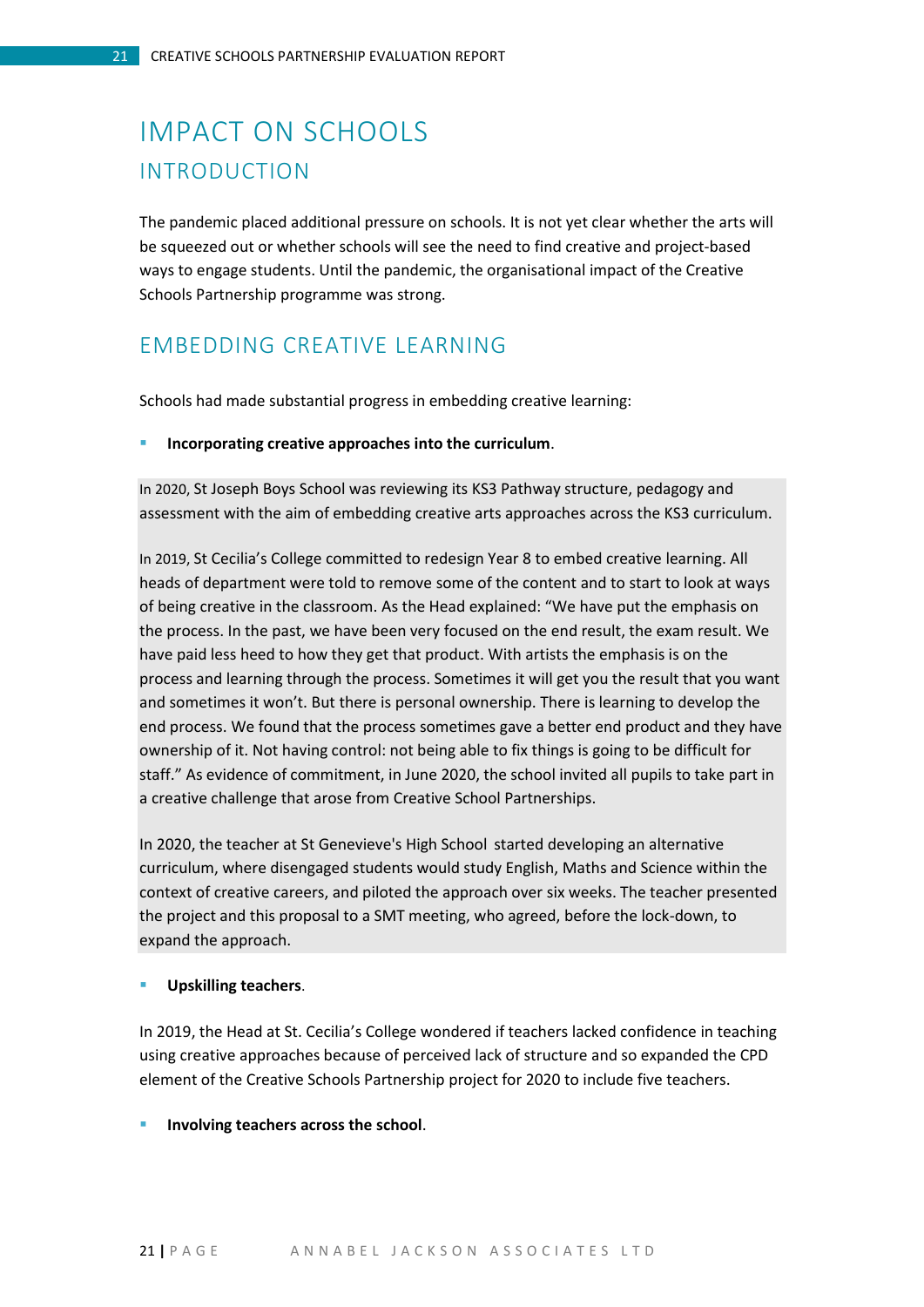In St. Colm's High School's first year project, 29 teachers and six classroom assistants took part in a twilight session to design the doves, which is 85% of the staff. The teachers told us that this activity has helped to spread the word about the importance of creativity across the curriculum. "Being able to work in a relaxed and positive space on a creative project, has been cathartic. We need more sessions like this."

#### **E** Creating a physical legacy.

In St Joseph's Boys School, the publication produced from the pilot project, Becoming Joe, is being deployed to help with Year 8s' transition into the school.

In St. Colm's High School, the school is building a new park and some of the poetry from the first year project will be used on the hoarding for the site. Teachers are also considering other places to inscribe students' poetry e.g. the inner courtyard.

#### **E** Considering creative approaches to assessment.

In St. Cecilia's College, the teacher who led on the Creative Schools Partnership project has responsibility for the KS3 curriculum review in the school. She is considering ways to use film to document achievement. "It can be hard to capture teaching outcomes. There is a lot of focus on the summative testing. Film allows us to measure engagement. It captures a process and the outcome. It provides ownership. And film reminds them of what they have learnt. When they leave school they won't remember some of the dry content in lessons, but they will remember the film. I would completely reconsider how I capture students' skills development. We are so paperwork driven. This project has completely changed how I would allow students to articulate their progress. They could be talking to an IPad or writing a blog."

### <span id="page-21-0"></span>SUPPORTING INTERDEPARTMENTAL WORKING

The Creative Schools Partnership projects **brought teachers and departments together**. For example:

- Mercy College second year project brought together Drama, English, Art and Media Studies. History and English teachers volunteered to help in the drama workshops. A teacher from Design and Technology made back up masks to be used in rehearsals and stands for the masks to be placed at the front of the stage during the show. These three departments each asked to be involved in future arts projects. The teacher thought that connection was helpful because: "Having a multidisciplinary project allowed all children to engage. It showed them the connections between the artforms."
- St Joseph Boys School's second year project involved ICT, Technology and Design, Maths and English.
- In Ashfield Girls High School, the pilot project combining the arts with science and therefore communicated the creativity and rigour of both. The teacher thought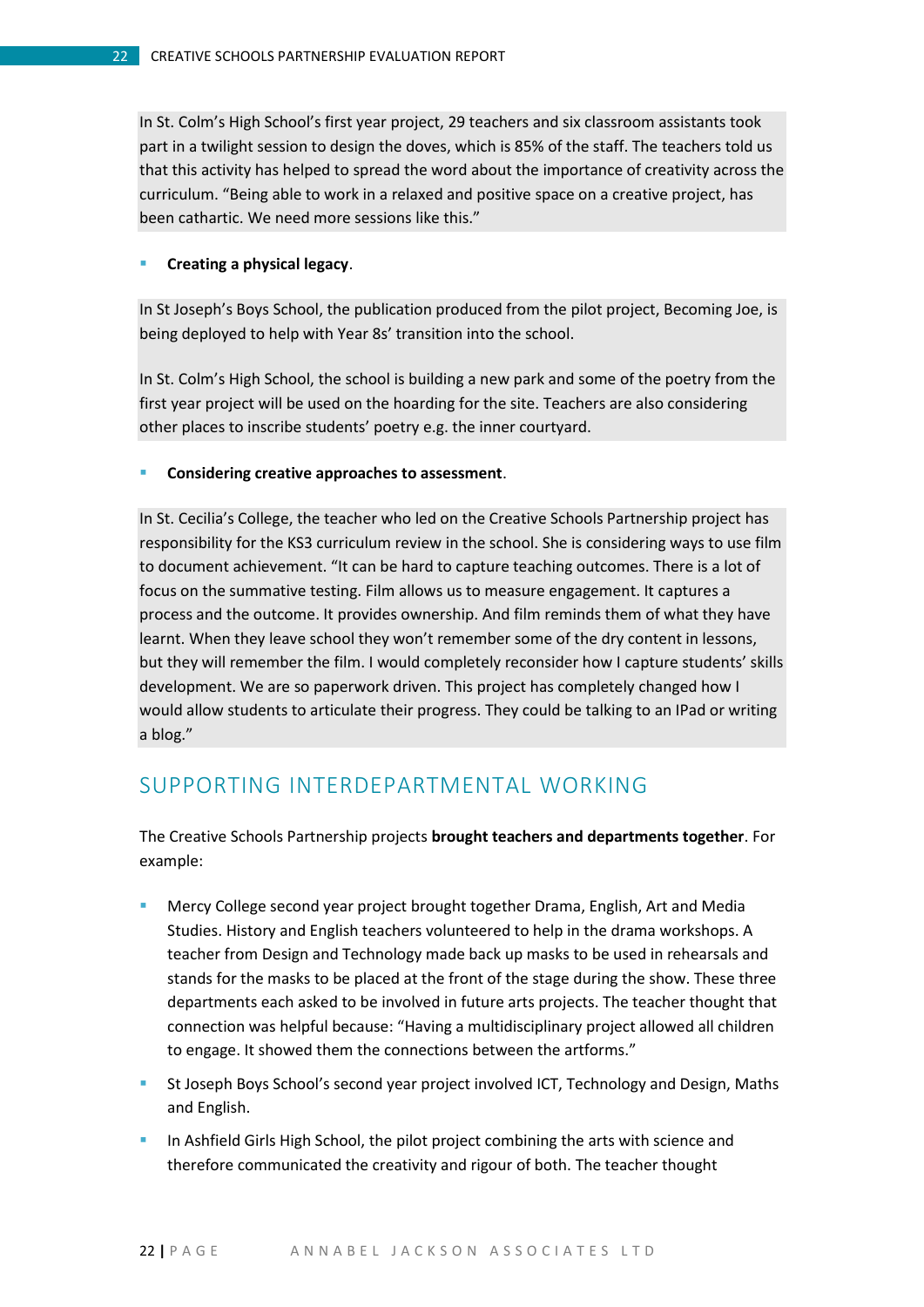collaboration looked positive to the students: "Cross-curricular learning and collaboration between English, Science and Music departments has a positive impact on students. The girls respond well to seeing staff working together, out of their subject areas – they seem more animated and are excited to demonstrate / explain information to teachers of another discipline."

- **Malone Integrated College year 2 project connects Art and Design, Literacy and Drama.**
- **Belfast Model For Boys second year project combined Media, Art, History, Geography,** Maths and Environmental Science.

### <span id="page-22-0"></span>STRENGTHENING COMMUNITY LINKS

The programme connected the schools to different groups:

 **Day care centres and community organisations**. Blessed Trinity College developed a relationship with Newington Day Centre. The project included a bus tour of North Belfast for students and senior citizens together which allowed the group to reflect on their shared community identity and share stories as they decided how to represent the area in their film. Intergenerational work was especially powerful.

St Vincent Centre worked with Mullan Mews, a supported housing scheme for people living with dementia. The Head explained: "Working with residents brought out sides of the pupils we don't often see like patience and understanding. This protectiveness came out of them. They recognise their own vulnerability in these older people."

Belfast Model For Girls worked with the Fold. The teacher said: "It was like a love affair between the girls and the older people. After the project, the students were much more interested in older people; in a nice respectful way. They were much more interested in helping people who don't have homes. They were also very mindful of how easy they have it compared to the older generation. We were asking what chores the residents had to do and realised how little they to do by comparison."

- **Community members**. St. Cecilia's College second year project including a structure of community stakeholders and volunteers supporting each class.
- **Primary schools**. Blessed Trinity involved two feeder Primaries in the project. Belfast Model For Boys strengthened relationships with its feeder primary school: students displayed their exhibition in the school and presented an assembly to encourage primary pupils to responsibility and playing their part in taking care of their environment.
- **Universities**. At Blessed Trinity College undergraduate students from Queen's University, Belfast taught on the drama workshops.
- **Arts organisations**. Malone Integrated College's year 2 project plans to exhibit students' work at the Ulster Museum. Mercy College developed a relationship with the Duncairn Centre, which included joint events.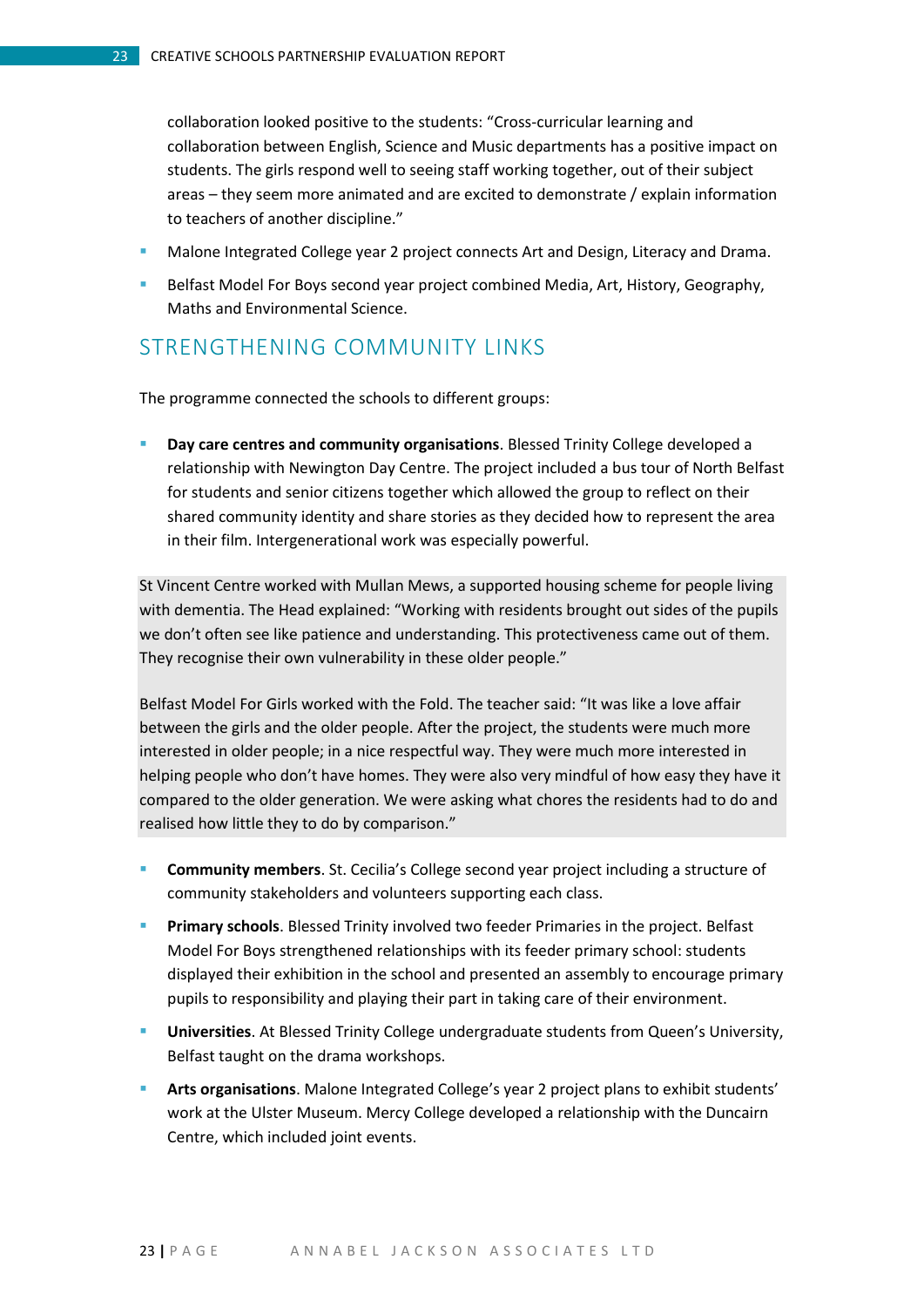- **Urban Villages**. Urban Villages helped organise St. Colm's High School students' work to be displayed on the hoardings for Colin Park. Teachers and pupils from the school attended the launch of the new Colin Transport Hub in March 2020. At the event, pupils from St Colm's recited their poetry which was composed on their perceptions of mental health and on positive strategies for improving mental health such as the use of outdoor spaces.
- **Businesses**. St Joseph Boys School's first year project included interviewing local businesses, a higher percentage of whom were past pupils. "It gave an idea that we are not a wee speck in Derry."

The Head of St Joseph's Boys School said The Creative Schools Partnership project was more impactful than the school could have anticipated: it improved the participants' literacy and academic performance; it increased their confidence and gave them the assurance that they could stand up and speak in front of a group; it also raised the profile of the school in the community. "The boys were everywhere in the community. The project was fantastic for community relations. The participants now have a different standing in the school. Other years are looking up to them."

These connections embedded the students more positively in society, but also benefitted the organisations with which the schools worked and the community in general. Interviewees mentioned these **mechanisms that support social cohesion and regeneration**. The programme:

- Raised participants' aspirations and created images or experiences that inspired other students and in some cases families.
- Raised the status of the arts with this group of students and so gave students interested in creative careers a greater feeling that they had a place in the school and community.
- **Communicated creative values around originality that embody respect for individuality** and difference.
- Implied a complex view of place that allows for pride in history and community, combined with an openness to new ideas and horizons.
- Gave students the experience of, and interest in, travelling outside their communities.
- Gave students the confidence and independent thought to question the prejudices of their parents.
- **Helped engage all students in learning and so reduced feelings of disadvantage.**
- Showed children that there were enjoyable and rewarding jobs in creative fields that they could find or develop for themselves.
- **Brought students and families from different backgrounds together in a positive and** bonding experience that went beyond religion.
- Helped create cohesion across newly integrated schools.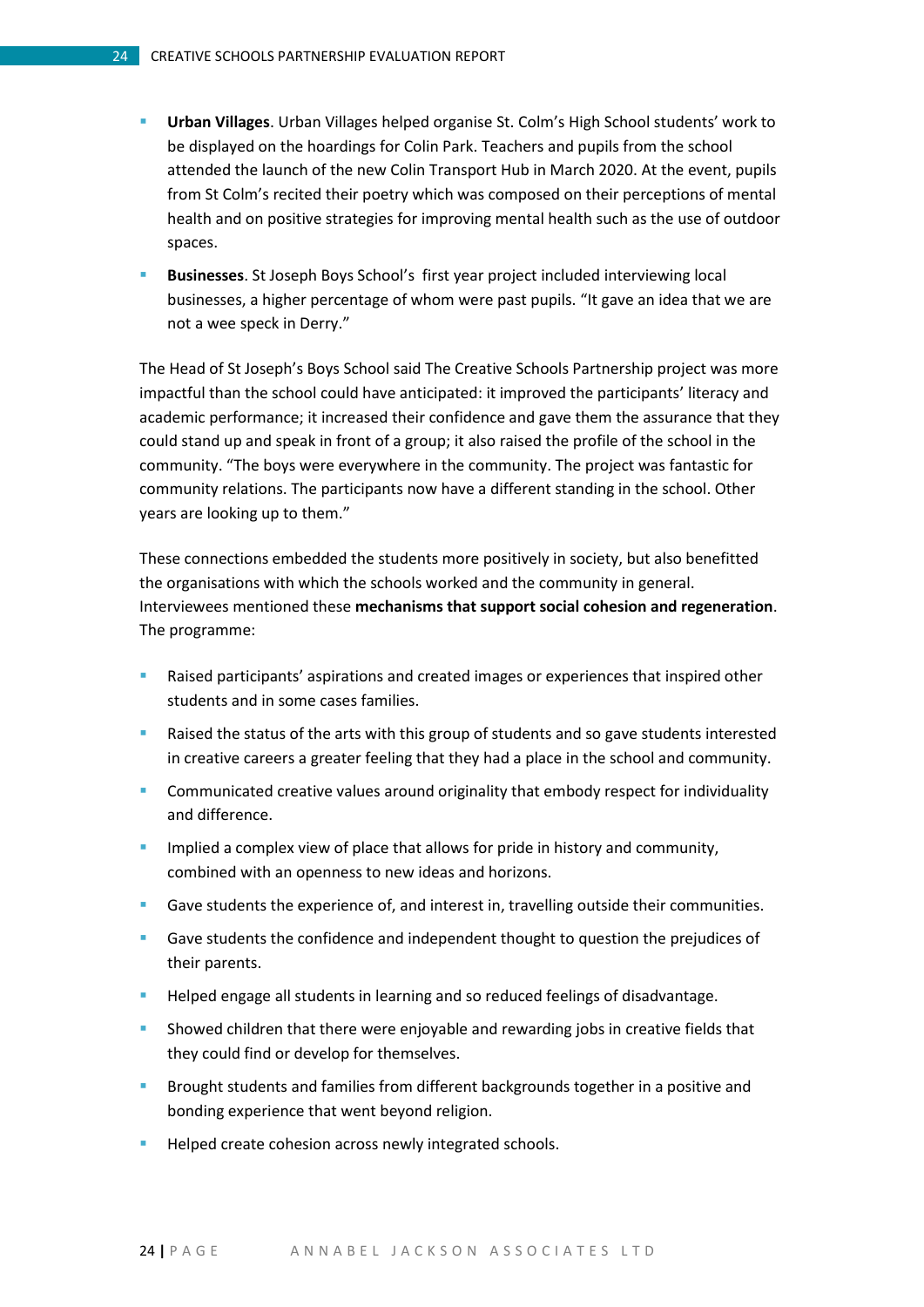- **Gave parents positive experiences of schools that might override negative associations** from their own schooling.
- **Strengthened the link between students and teachers so that the students were more** willing to accept help and had someone to talk to if they had problems.
- Made the schools more visible in the local community.
- Gave arts organisations and businesses a route to recruit future volunteers or employees.
- **Created long-term relationships, especially with care homes.**
- **Developed a more positive image of young people and their role in society.**

Some projects were explicitly focused on issues around sectarianism. For example, Mercy College's first year show had the message that the students didn't want to be a generation that holds onto bitterness or hatred. The second scene in the final performance depicted sectarian name-calling and had the lines: "It is our whole community's problem. We need to accept each other."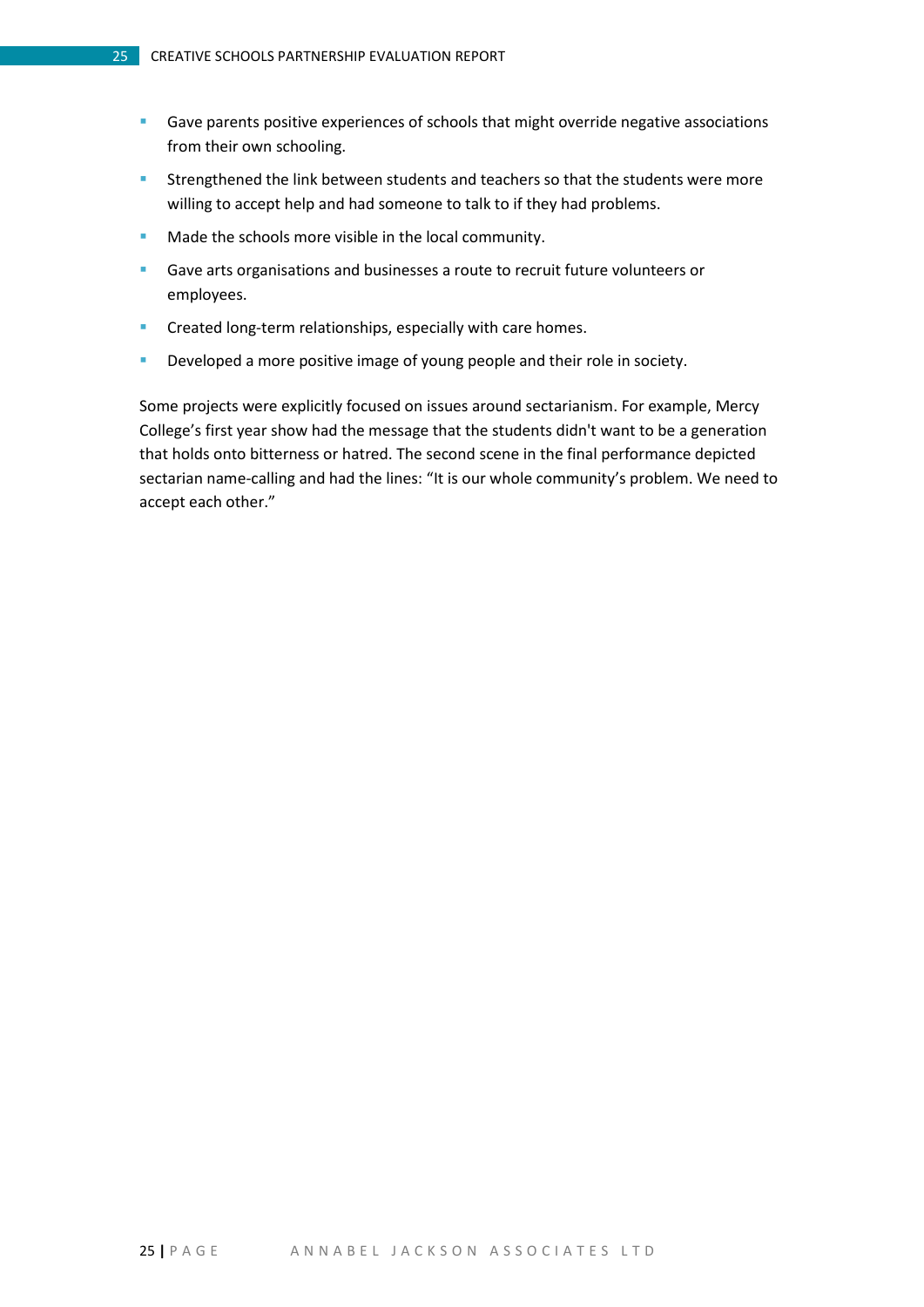# <span id="page-25-1"></span><span id="page-25-0"></span>CONCLUSION CREATING THE CONTEXT FOR IMPACT

The programme has almost a year left to run, so its full value cannot yet be judged. However, this report demonstrates the programme has already had a strong impact on students, teachers, schools and the community. There is a strong case for the programme to be continued and ideally expanded to a wider range of secondary schools. This expansion could be through including more schools but should also be through involving schools in spreading the word about the programme, for example, through a conference and/or championing process (where each school supports one or two other schools to adopt creative learning). All of this work should be based in a deep understanding of the purpose of the Creative Schools Partnership Programme, which is not just as a set of arts projects but as a programme of organisational development and change around creative learning.

It is important that the next stage of the programme is set up to maximise impact. These good practice principles are derived from my work evaluating creative schools projects for twenty years, including my book that places creative schools projects and participative practice at the heart of new audience development<sup>2</sup>. This section applies mainly to dedicated arts projects. However, some also apply to the wider aim of using creative approaches across the curriculum, which can be seen as a second stage in harnessing the arts for the benefit of students' learning and wellbeing.

### HAVE FOCUSED OBJECTIVES FOR EACH PROJECT LINKED TO THE SCHOOL'S **STRATEGY**

The arts are powerful. Having an eye on high-level important objectives avoids the potential risk of trivialising or dissipating the potential impact of arts engagement. Having precise objectives gives a clear guide to selecting the right artform, each of which has a slightly different flavour and potential.

#### HAVE A PROJECT MANAGER WORKING FOUR DAYS A WEEK

A skilled project manager will make an important contribution to the quality and impact of creative schools programmes. They will encourage applications from schools most in need of the arts – often those most lacking in capacity. They will help match schools to artists who suit their needs and style of working. They will provide advice on planning and good practice in arts projects. They will support and facilitate evaluation. They will provide a common thread between projects. Some of this support is practical, and some pastoral, helping teachers to continue when they are already over-stretched. The four days a week is specified because of the potential benefit an arts specialist can give to a programme like this and also because of the need for responsiveness: replying within a day not a week.

 $\overline{a}$ 

<sup>2</sup> https://www.phf.org.uk/publications/imagining-arts-organizations-for-new-audiences/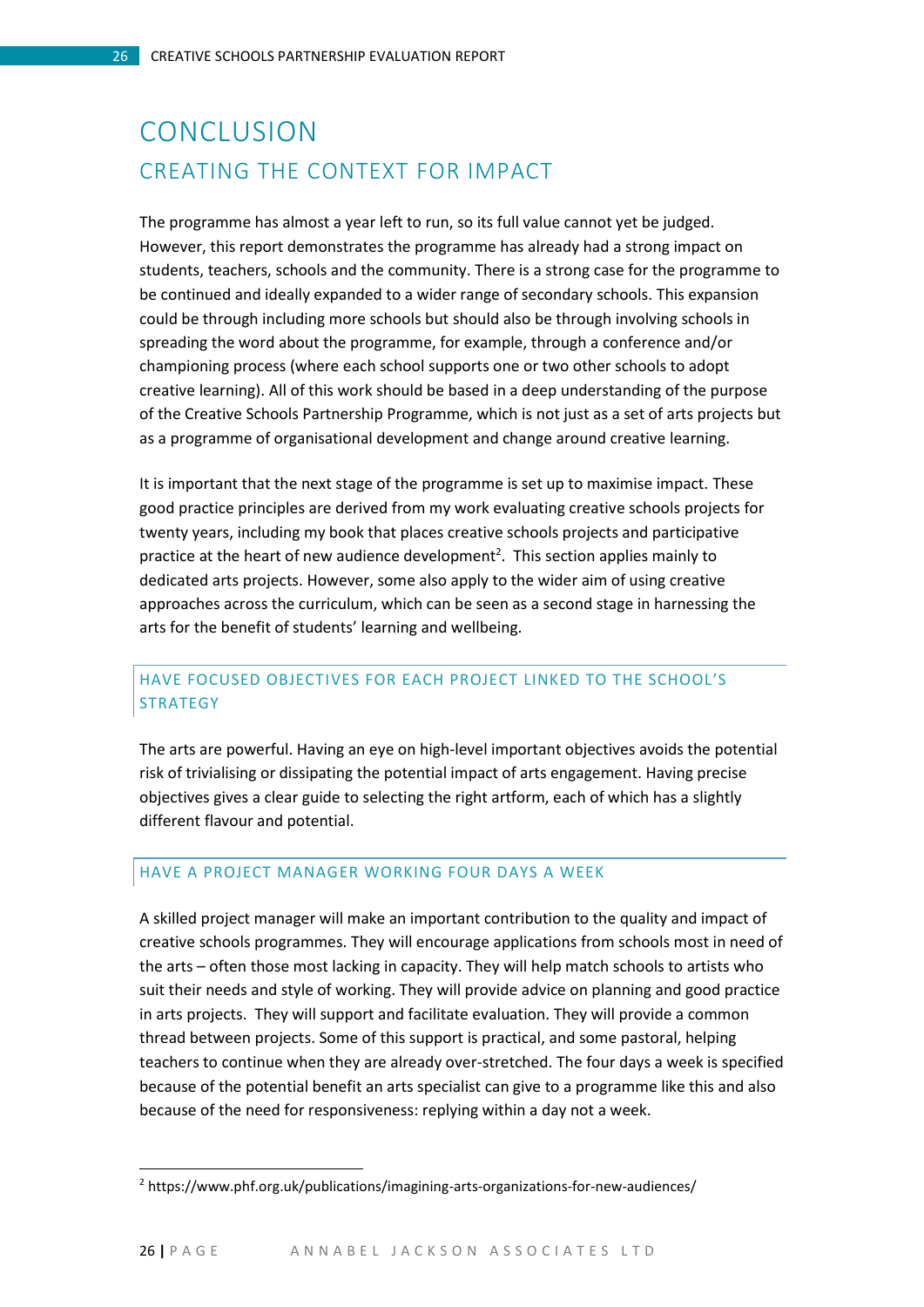#### EMPLOY PROFESSIONAL ARTISTS

One of the unintended positive consequences of the weakening of arts teaching in schools is the opportunities that arise for working with professional artists and arts organisations. Employing professional artists who are also skilled facilitators is one of the best ways of ensuring quality in the project. Professional artists have much to contribute to the students: they usually model forms of openness and experimentation, often with a very strong intellectual or conceptual basis that those unfamiliar with the arts might find surprising; they make a link to the world of work – or even of celebrity - that is motivating for pupils; and they can often pass on detailed practical advice that helps teachers in their practice.

#### CHOOSE TARGETED GROUP OF STUDENTS

Schools often want to spread the benefit across a whole year group in order to achieve equity. While this is an understandable aim, impact is likely to be higher if the school chooses individuals based on their relationship to the identified strategic objective.

#### HAVE A SUSTAINED ENGAGEMENT

This principle underpins the previous one. Having four groups of children each attend one workshop is likely to have lower impact than having one group of children attend four workshops. Building students' ownership of the process and product – which I would see as a route to greater impact - takes time. Developing skill takes time, it requires trial and error. Building relationships between artists and students, and between students themselves, takes time. Building a habit of attending a theatre or gallery takes time.

#### HAVE MULTIPLE CONTACTS IN THE SCHOOL INCLUDING THE PRINCIPAL

If sustainability is one of the indicators of success in creative schools programmes, and I believe it is, then projects need to have multiple roots in the school if they are to flourish in the long term.

#### HAVE AN EXTERNAL EVALUATOR APPOINTED FROM THE START

Evaluation can help to clarify objectives, identify hidden assumptions, create customised ways of measuring outcomes, structure and capture learning, and document the process and outcomes. Evaluators need to be appointed from the start so that schools know what will be expected from them and have a structure for reflection.

#### LINK TO ARTS VENUES

One of the themes of my book is that participative practice can build skills, connections and emotions that pave the way for arts engagement.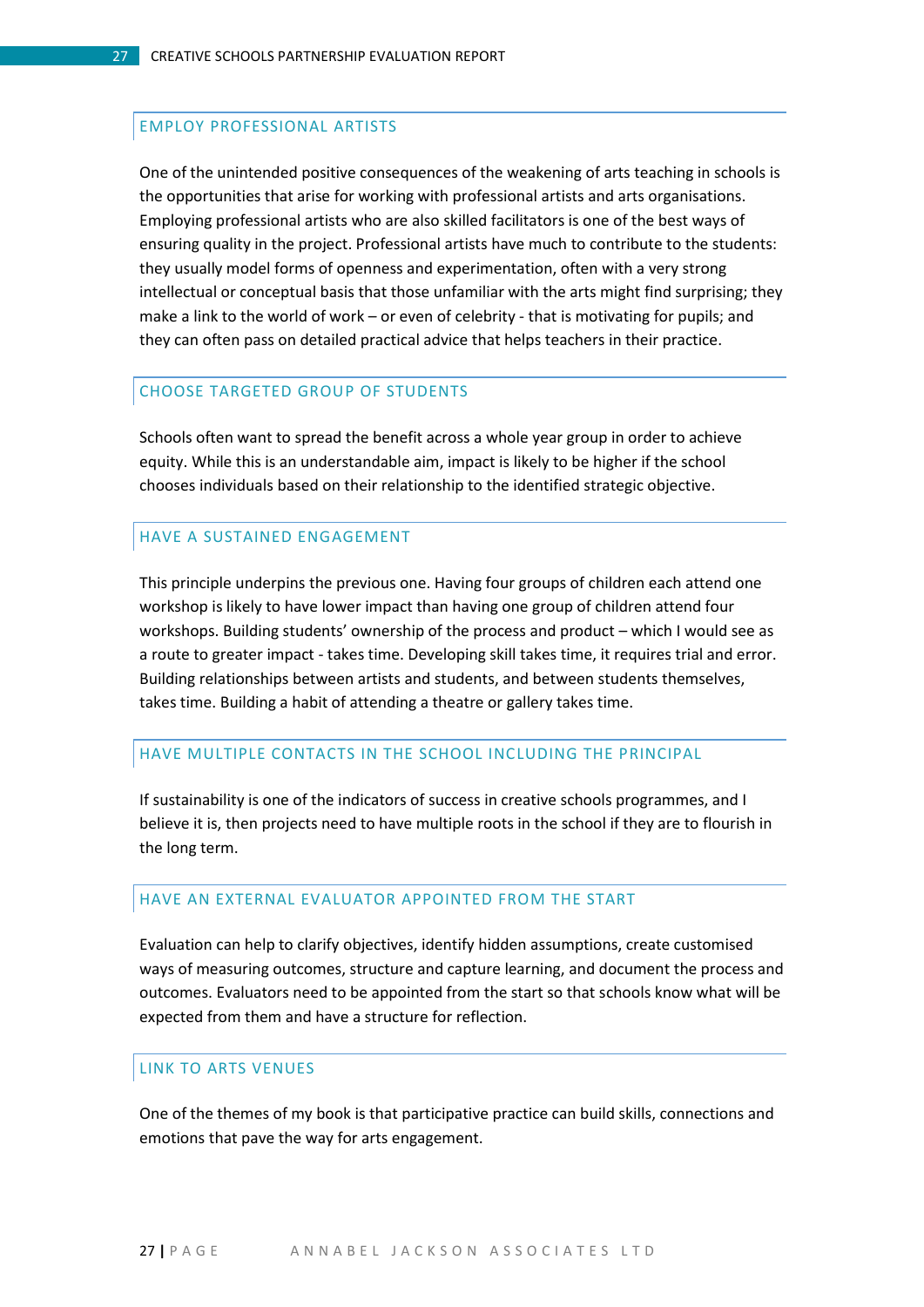"Learning about the arts in childhood is correlated with, and assumed to predict, future arts attendance.<sup>3</sup> Without this foundation, people are less equipped to have a meaningful experience of the arts, despite the best endeavors of arts organizations." Imagining Arts Organizations<sup>4</sup>

#### INVOLVE PARENTS

There are many reasons to involve parents in creative learning programmes. Creative projects provide a positive and celebratory way of talking to parents about their child's accomplishments - an opportunity that might be rare for non-academic or disengaged students, an opportunity that might be particularly heart-felt because of the personal nature of creativity for the children, the extent to which they put themselves into the work. Helping parents to become invested in their child's education is, of course, one of the proven ways of helping children's education. Helping parents to become interested in the arts is one of the rare routes to drawing non-attenders into the arts as part of new audience development. This is too good an opportunity to miss.

#### HAVE TEACHERS IN THE SESSIONS AS EQUAL PARTNERS

The relationship with teachers is important to: embeds skills more deeply in the school, to ensure that the project is customised to the needs of the school, to model the collaborative nature of the creative process – which is one of its most unique aspects - and to restore the status of teachers as artist in their own right.

#### BRING SCHOOLS TOGETHER

Where schools have designed projects around a common theme, bringing teachers and students together - or even creating a combined or collaged artwork - showcases the wide vista of creativity. Where schools have carried out projects at the same time, bringing teachers together can help to build knowledge and momentum. Bringing schools who have participated in a programme together with those who have yet to participate or express an interest to participate can help to create a ripple effect of awareness and interest.

#### THINK REFLEXIVELY

 $\overline{a}$ 

Reflexivity is the important concept of bi-directional or mutually beneficial relationships. I use this principle to suggest that creative schools programmes should not be interventions that are directed only at students' learning. All stakeholders – funders, principals, teachers, and artists - should have time in the programme to reflect on the meaning of the project for their practice and thinking.

<sup>&</sup>lt;sup>3</sup> There are many sources for this claim, but see the analysis of Novak-Leonard and Brown (2011) for National Endowment for the Arts; and Zakaras and Lowell (2008) for The Wallace Foundation.

<sup>4</sup> https://www.phf.org.uk/publications/imagining-arts-organizations-for-new-audiences/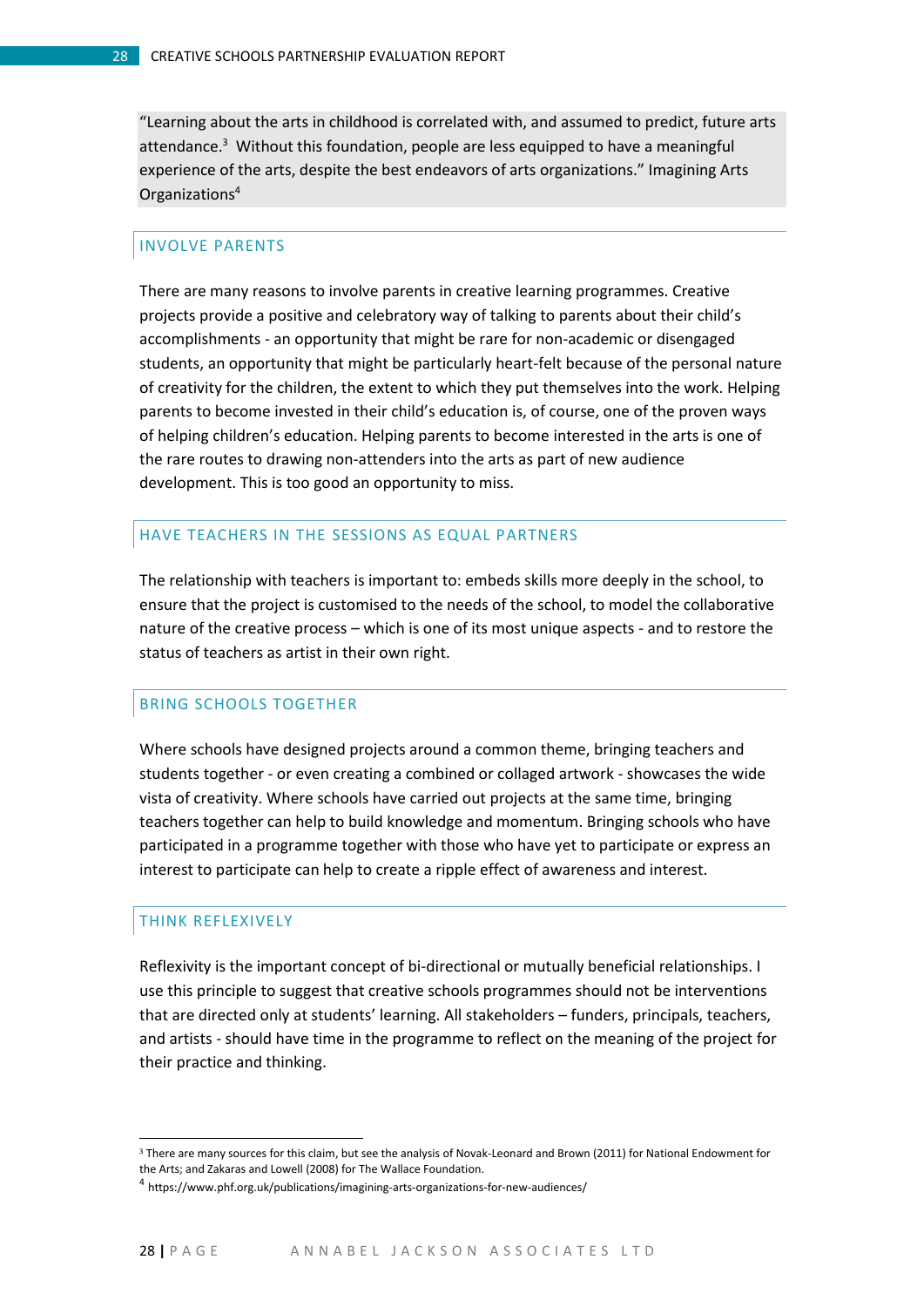#### MAXIMISE LEGACY

This principle underpins and brings together all the other principles. Action taken during the project can give deliberateness to legacy. Maximising legacy can include:

- Discussing the project with or showcasing the results to other teachers, especially those teaching non-arts subjects.
- Discussing the project with or showcasing the results to other students, especially those who might not consider themselves artistic.
- **•** Creating teaching resources and making them accessible e.g. online, to reduce the time for other teachers to develop similar projects.
- Creating a permanent artwork and displaying it in the school.
- Using the artwork as part of the school's communication or identity, for example, in a prominent position on its website, or as a logo for an area of work.
- Commissioning and publishing an evaluation report, especially one that gives guidelines for other projects.
- **IDENTIFY IDENTIFY IDENTIFY:** Identifying future journeys for participants, which might include career visits or advice, after school clubs, follow on projects (especially those where participants progress to becoming mentors to a new intake), youth fora for venues, or support so that students can organise their own visits to venues.
- **Inviting policy-makers and other decision-makers to observe key moments in the** process so that they can see for themselves the power of the arts.

### <span id="page-28-0"></span>THE VALUE OF A LONG TERM PROGRAMME

The evaluations so far give strong evidence of the need for a three to five year programme. Benefits include:

 **Developing relationships with artists**. It is important to understand that students, especially those with traumatic experiences, take time to develop trust. Several of the schools retained the same artists from one year to the next and this gave a strong impact in terms of mutual understanding and impact on the school.

For example, Ashfield Girls High School employed the same artists and the teacher noted that: "The open atmosphere, pupil engagement and interest, air of relaxed confidence and openness is clearly a legacy of last year's project. No one appeared shy or withdrawn."

 **Applying learning from one year to the next**. Projects often built on interests expressed by students in previous years, or produced products that were complementary.

For example, St Joseph's Boys School's pilot project created a character called Joe to represent students at the school. The second year took the idea further by using the term for alumni to self-identify. The outcomes from the project included a display of former pupils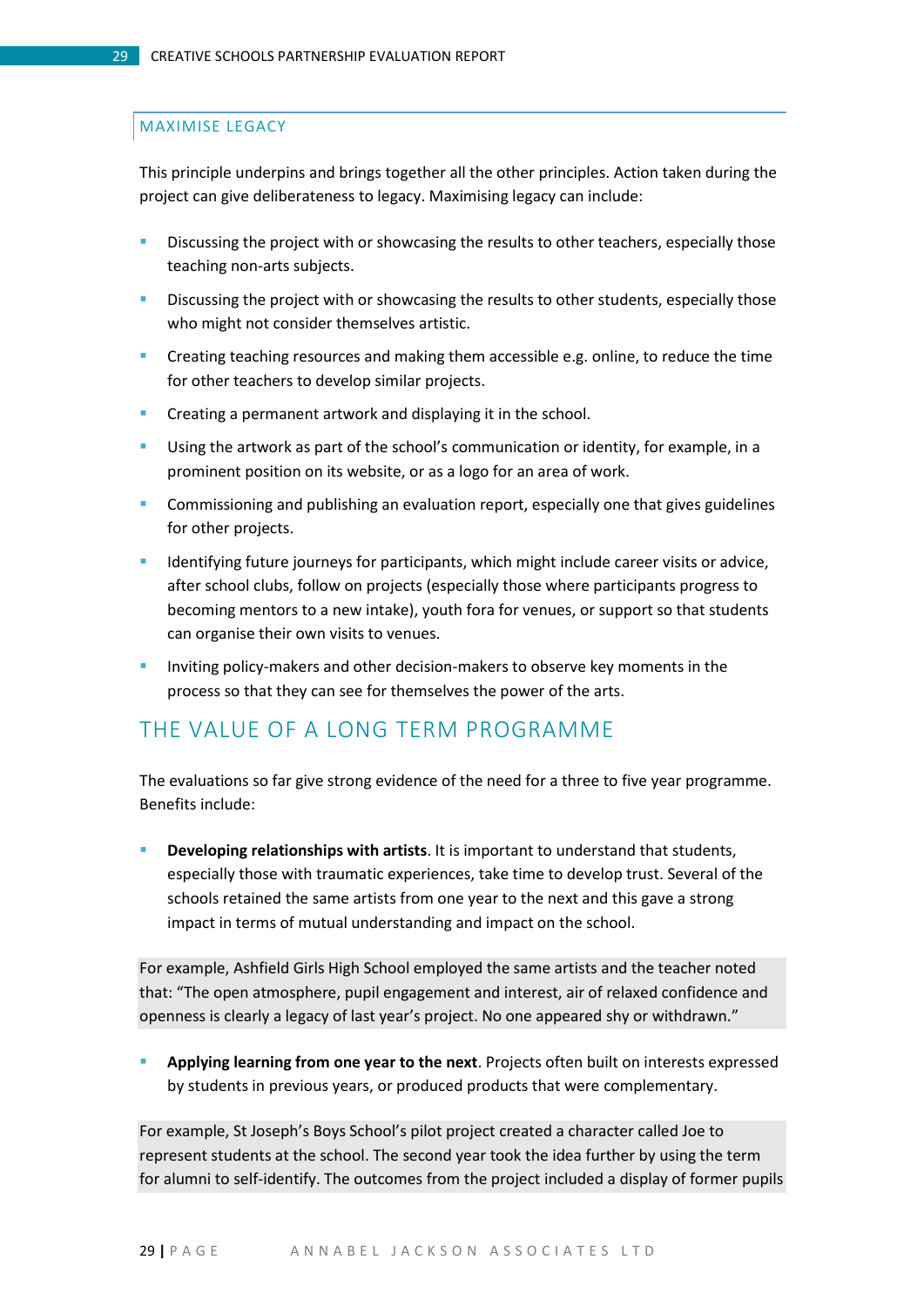(Joes) and a professional quality film of men with different jobs saying "I am a Joe," in a way that communicated pride in the school.

 **Giving progression routes for students**. Students from one year can help deliver the next year's project.

For example, in St Joseph's Boys School's some of the students from the pilot year acted as mentors to the younger boys, including managing the filming shoots and acting as an editorial committee.

If, as happened in this programme, the next stage is limited to a small number of Urban Village schools, then the processes should reflect this structure. In particular, it is important that the application process is for the whole period – rather than having annual application processes. This would reduce repetition in the administration and would focus attention, where it should be, on building long-term relationships with the schools.

## <span id="page-29-0"></span>THE DIFFERENT CONTRIBUTIONS OF THE ARTFORMS

As well as understanding the special contributions of the arts, a future programme needs to understand the full range of choices and experiences available from different artforms. I will give three examples:

#### FORUM THEATRE

In the pilot year, Mercy College used Forum Theatre.

Drama is special because:

- **Performing can bring out the quiet children.**
- Drama is thinking expressively including dance, song and visual arts.
- Getting in character gives transferable skills in analysing texts.

"One of the assumptions of Forum Theatre is that human beings think with their entire body and the entire body has to be involved in the search for alternatives to the unresolved conflicts the audience is experiencing." Angelo Miramonti, How to Use Forum Theatre for Community Dialogue 2017

Forum Theatre is special because:

- **The intergenerational research gave a framework for children to talk to their parents** about deep issues and to compare their lives with those of their parents.
- **The structure is inclusive and participatory: rooted in the students' experiences and** preferences.
- Students grew from being asked repeatedly 'what is your view? What do you want?'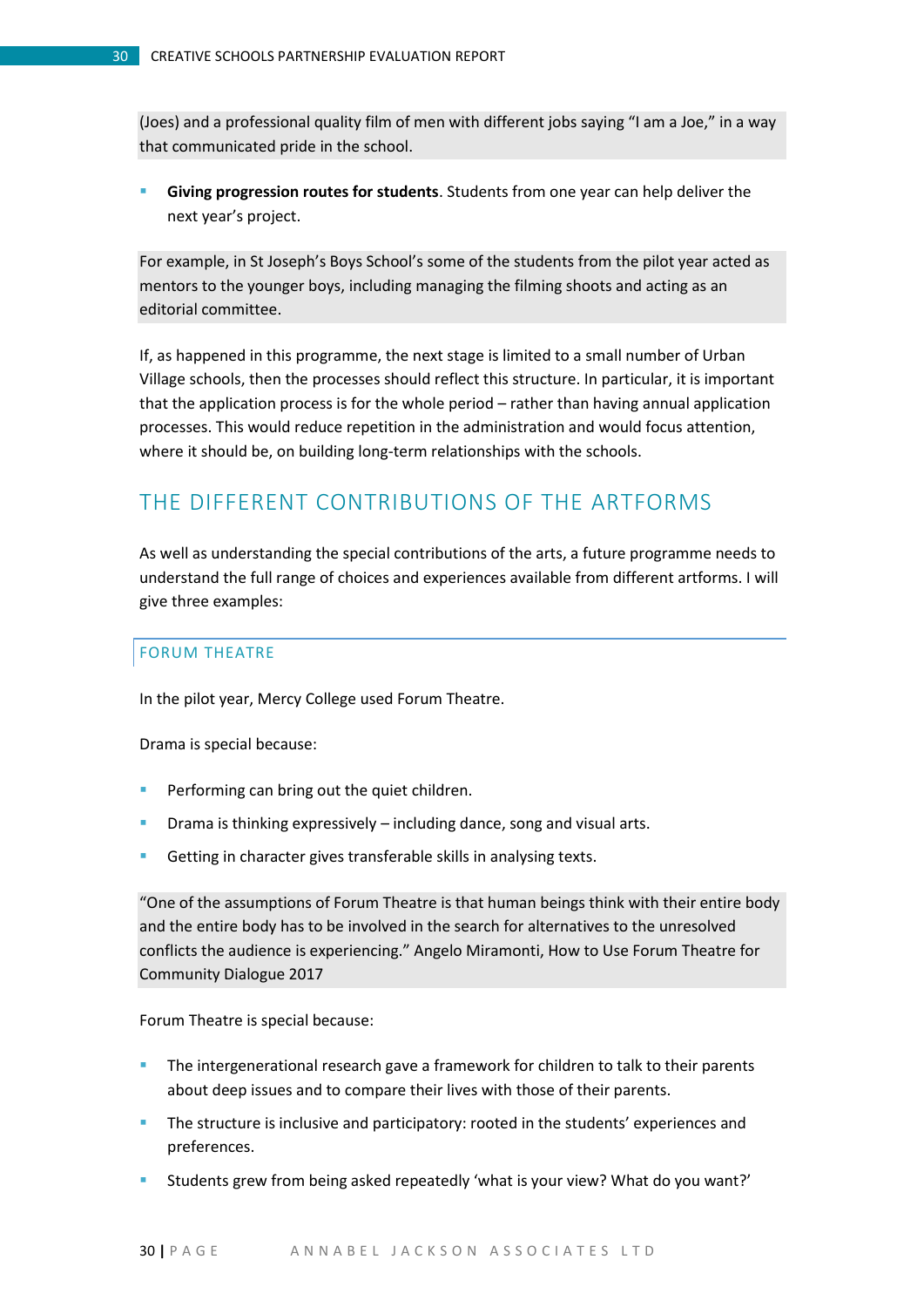Talking in the second person allowed children to say things they wouldn't feel able to say personally.

"You get to talk as the character. You can say what you want without being judged because it is your character saying it. You can say things that you might not be brave enough to speak out. You can be open and talk about how suicide affects families You get to see different sides. You get to see the families and how they are affected. You get to see the person." Teacher

- The narrative gains power from connections to real experience.
- The structure of continually refining and questioning the pieces exposes values underpinning society and creates a multi-layered narrative. It also gave a fast pace to each session.
- The structure helps teachers feel more comfortable teaching creativity: it gives a framework for them to take risks safely.
- Playing different characters allowed students to try out different identities, to look at the risks and consider the consequences of actions, and so reflect on what would form a good choice.

"Through drama you can 'fake it until you make it'; you can put on this persona and see how it feels." Teacher

- Students who are quiet or shy have their time in the light and their peers start to see them differently and understand that they too want to have a voice.
- The open and non-judgemental nature of the process created a sense of group unity and trust.

#### "You can always rely on drama to bring a group together." Teacher

- Students have an understanding and a sense of ownership over the drama piece. The intention is for this feeling to extend to students' families, as their word and images, and local street names, appeared in the piece.
- The debrief process encourages students to consider different perspectives and to see behaviour as active rather than passive, as embodying choice.

"Asking students to put themselves in the role of being the oppressor, being the bully or the person shoplifting encourages them to reflect on their own behaviour." Artist

#### **CLAY**

In its pilot and first year, St. Vincent's Centre introduced pottery making. Clay is special because: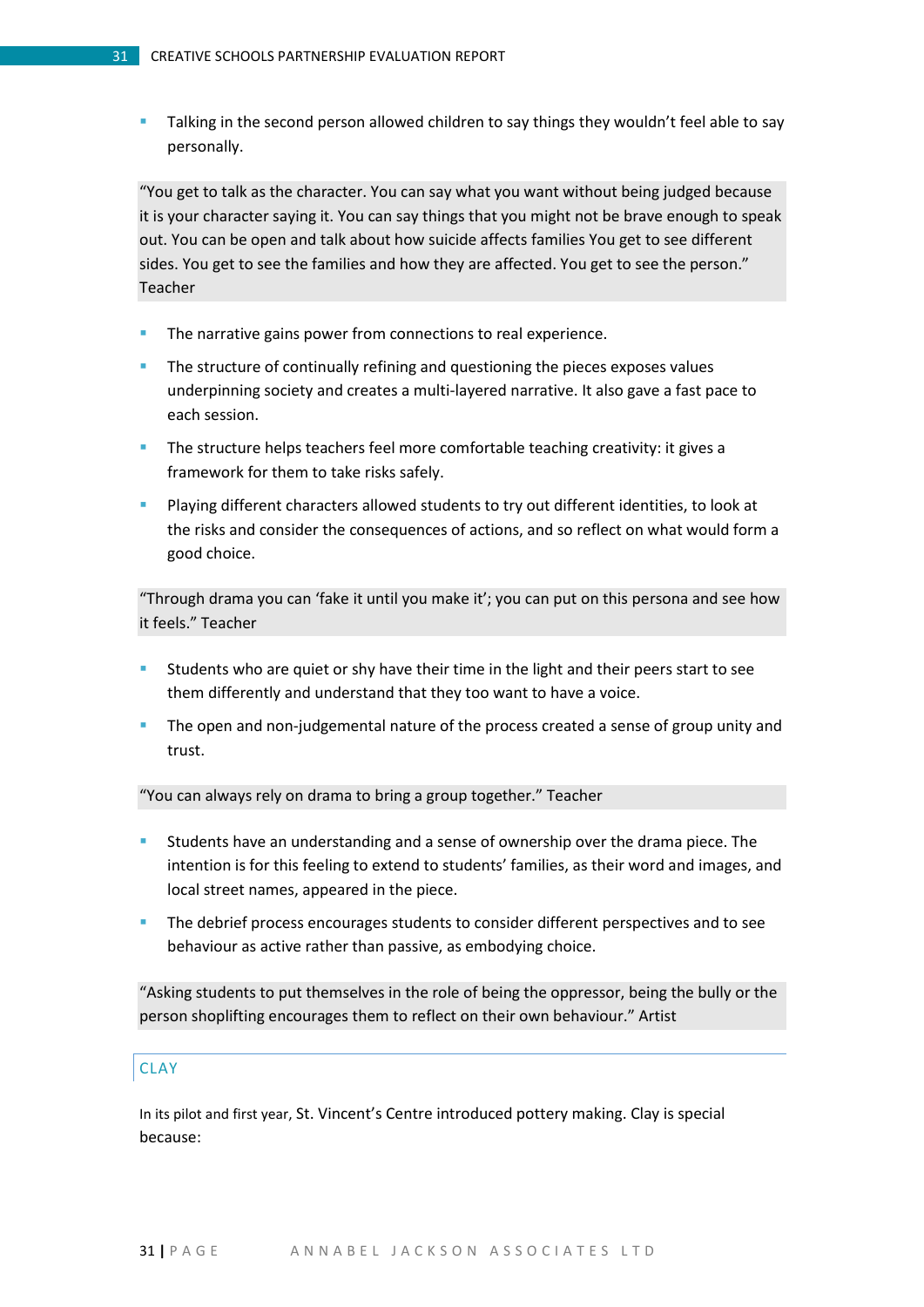- It is a form of touch without touch, which might be important for traumatised children who dislike being touched.
- It is possible that this stroking effect soothes nerve endings. Certainly, I observed children were fidgeting during the interviews and it is possible that clay-making redirects this energy.
- Clay is a very flexible medium, malleable in three dimensions. It supports free creativity.
- **Clay changes in the hands, becoming warm and soft. It is very forgiving and allows the** participant to make and remake.
- It is messy, which is an attraction for students who are often reined in.
- Clay has a cultural and symbolic value: it is mentioned in the bible and makes a link to the earth. It is also a way of escaping from a world defined by technology.
- **EXT** Clay is a common/non precious material, which reinforces a sense of creativity as being easily accessible.
- Clay-making requires intense concentration, which gives people a distraction from worries or cares.
- Some techniques of clay-making are rhythmic, which again might have a relaxing effect.
- Clay-making requires physical proximity. The artist guides the student by placing her hands over theirs.
- Clay-making strengthens visualisation skills because glazing changes colour during the firing process, so the user has to apply one colour in order to create another.

"Deliberately working with clay stimulates the rich interaction of limbic, cortical and bodily sensorial pathways, permitting access to implicit emotional memories." Art Therapy and the Neuroscience of Relationships, Creativity and Resilience, Norton Series on Interpersonal Neurobiology, Noah Hass-Cohen and Joanne Clyde Findlay, 2015

- Many of the students are kinaesthetic learners and the artform suited their learning style well.
- **•** One of the students said he thought about the clay sessions when he wanted to calm himself down.
- **The core group all increased their behavioural scores during the time they participated** in the project. In one case the improvement was remarkable.

#### MIXED MEDIA DRAWING/PRINTING

In its pilot year, Belfast Model For Girls worked with a mixed media artist: Mixed media is special because:

- It encourages a playful, experimental approach.
- It epitomises choice and flexibility.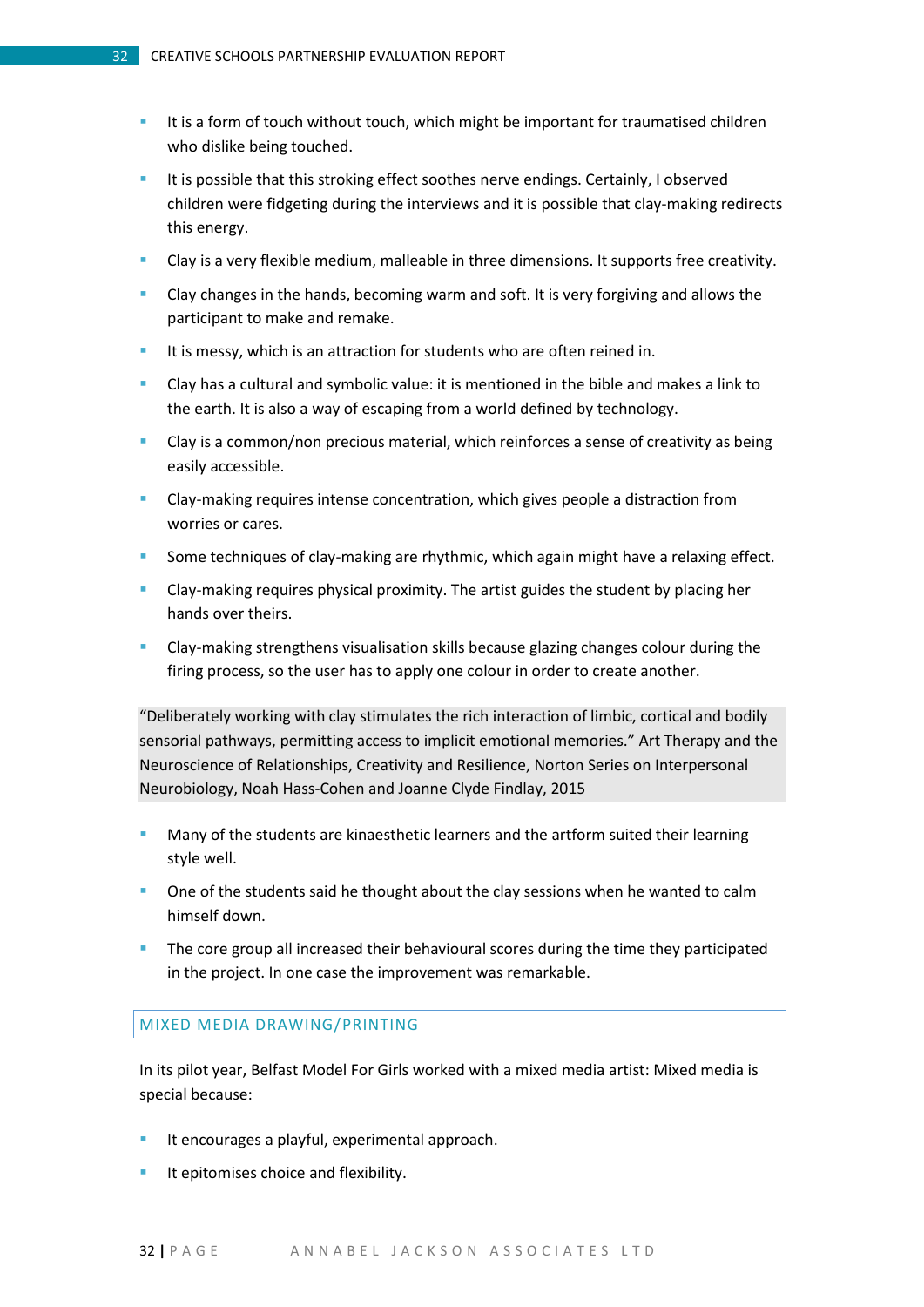- It diverts attention from a focus on material to a perspective of art as a way of seeing and thinking. The artist employed exercises that accentuated these skills, for example, blind drawing (not looking at what you are drawing) and drawing upside down.
- It challenges the assumption of students who think they are not good at art because they cannot draw.
- It allows children with special needs to take part on a level because they are not trying to match something on the board.
- Using charcoal and natural materials makes a link to the subject of many of the images (trees).
- $\blacksquare$  It suits kinaesthetic learners.
- It gives an element of surprise that increases the excitement.
- It gives a broader range of possibilities for each child to find their special talent.

# <span id="page-32-0"></span>UNDERSTANDING WHAT IS SPECIAL ABOUT THE ARTS AND WHAT IS SPECIAL ABOUT PROJECT-BASED LEARNING

What is special about the arts? In 2009, I produced a Theory of the Social Impact of the Arts based on Self Determination Theory. This argues that the three Basic Psychological Needs - Autonomy, Competence and Relatedness – are exceptionally well served through artistic activity because of its unique combination of sensory, emotional and cognitive participation.

Summarising the many mechanisms mentioned in my three Creative School Partnership evaluation reports, we can see that:

- **The arts have a special ability to engage students because of the vividness of sensebased and emotional approaches, which provide more relaxing, varied, vivid and memorable contexts for learning, and visible products that extend pride and engagement**. Students learn that persevering can increase their satisfaction and transfer this understanding, as well as the positive emotions from participating in the arts project, to other subjects and the school.
- **Artists bring powerful ways of working that are non-judgemental but also highly aspirational, explicit about process but also open to improvisation, respectful of the individual but also collaborative in a profound and highly personal way**. Some of these approaches can be learnt and applied by teachers.
- **Project-based approaches have benefits because of the small group size, feeling of being special, student's satisfaction from seeing the process through, greater initiative and collaboration, all of which strengthen students' abilities and desire to be selfdirecting in their learning**. Arts projects are especially powerful because of the meaningful nature of the process and social context of the product, but other projectbased approaches will also have some of these benefits.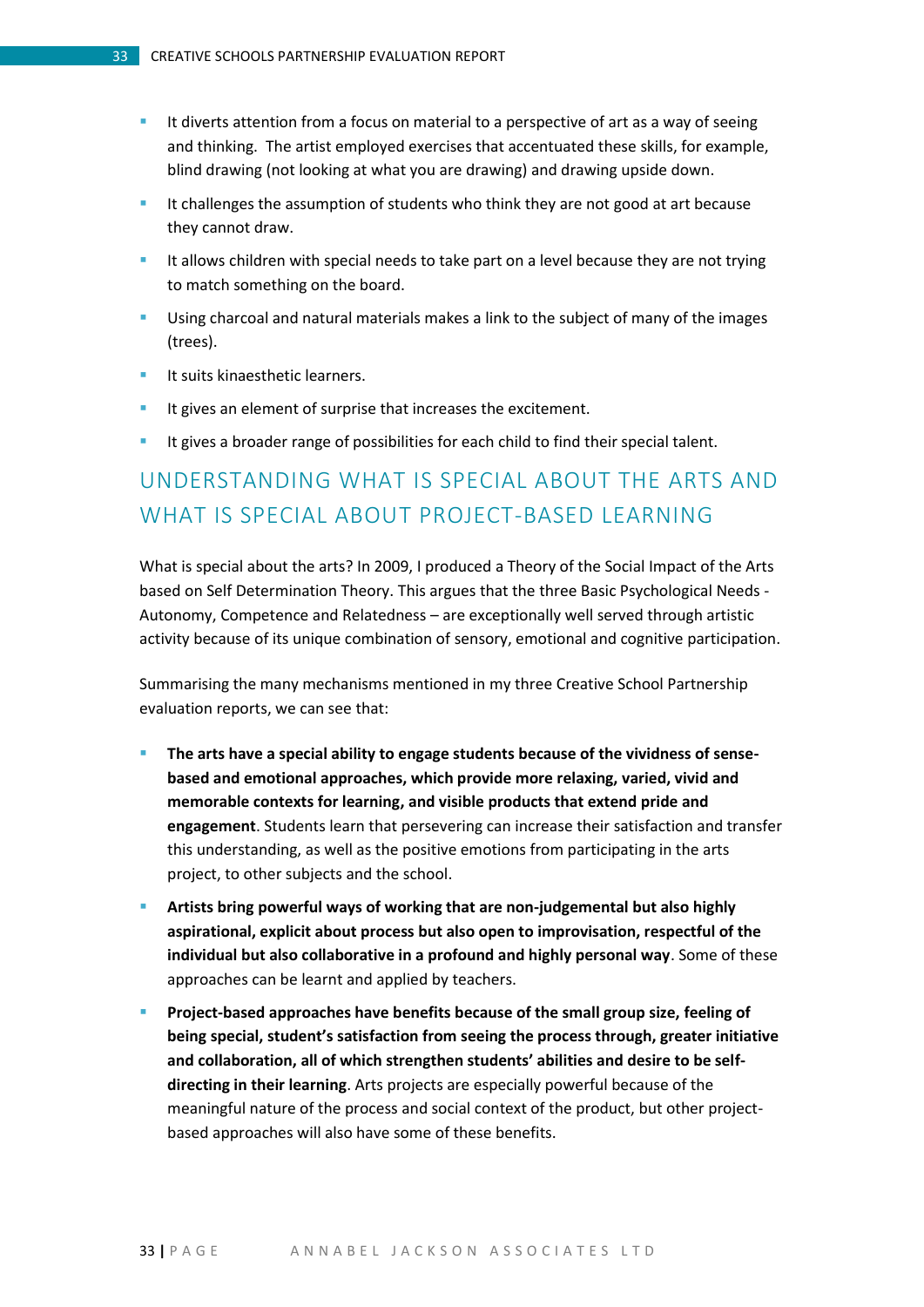# <span id="page-33-0"></span>IMPLICATIONS FOR SCHOOLS RETURNING FROM LOCKDOWN

When schools return from the lockdown, they will face special challenges because of the mental health problems of students, disparities in the quality of home learning, and loss of learning habits. The arts have a potentially valuable role in supporting schools with each of these challenges. It is important that the rethink after the lockdown is used to embed creative learning rather than dismiss it in some supposed focus on 'core subjects'.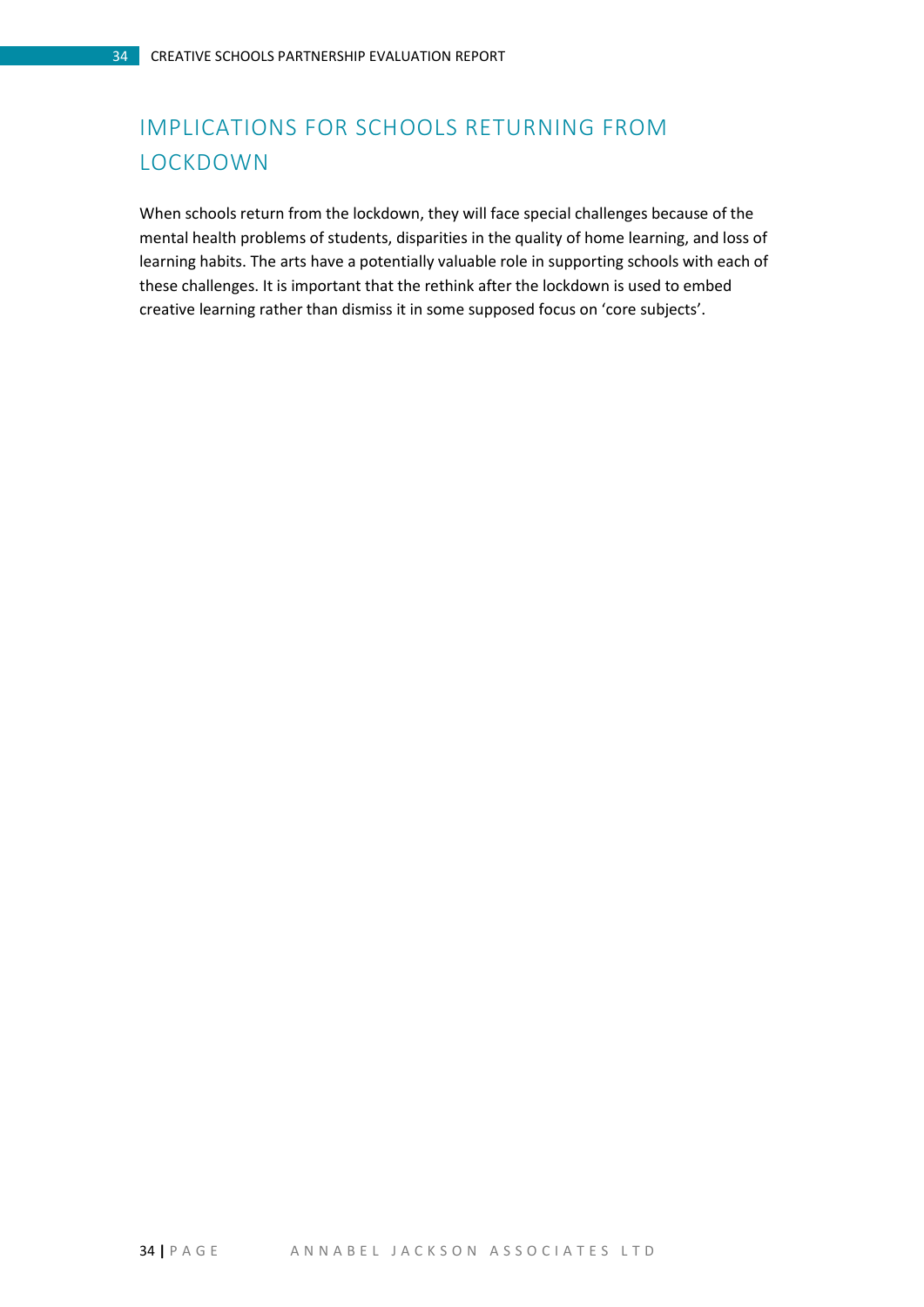# <span id="page-34-0"></span>APPENDIX ONE: BACKGROUND ON SCHOOLS AND PROJECTS

## <span id="page-34-1"></span>MERCY COLLEGE

| Post code                  | Belfast BT14 7QR         |                          |                        |
|----------------------------|--------------------------|--------------------------|------------------------|
|                            | Pilot                    | Yr <sub>1</sub>          | Yr <sub>2</sub>        |
| <b>Total enrolments</b>    | 450                      | 556                      |                        |
| % of students who          | 70%                      | 68%                      |                        |
| receive free school        |                          |                          |                        |
| meals                      |                          |                          |                        |
| Number of pupils with      | 222                      | 263                      |                        |
| <b>Special Educational</b> |                          |                          |                        |
| <b>Needs</b>               |                          |                          |                        |
| Religion                   | 98% Catholic             | 94% Catholic, 3%         |                        |
|                            |                          | Protestant               |                        |
| <b>Creative Schools</b>    | D'Ya get me - using      | Putting on a Face -      | Mercy Moments-         |
| Partnerships Project       | drama to explore         | using drama, poetry,     | exploring the history  |
|                            | issues affecting         | music and visual art to  | of Mercy College and   |
|                            | traumatised              | explore identity and     | its impact on students |
|                            | communities past and     | mental and physical      | and the wider          |
|                            | present, watching and    | wellbeing.               | community, as a        |
|                            | creating drama           |                          | haven for pupils       |
|                            |                          |                          | throughout the         |
|                            |                          |                          | Troubles.              |
| Artists and partners       | Patricia Meir, retired   | Patricia Meir, retired   | Nerve Belfast          |
|                            | Drama teacher            | Drama teacher            |                        |
|                            | Syd Trotter, Tutor       | Maebh Meir, visual       |                        |
|                            | <b>Ulster University</b> | artist                   |                        |
|                            | Dr Rosemary              | Fleur Mellor, dancer     |                        |
|                            | Moreland, Senior         | <b>Duncairn Centre</b>   |                        |
|                            | Lecturer in Youth and    | Theatre trip to the      |                        |
|                            | Community Studies,       | Grand Opera House,       |                        |
|                            | <b>Ulster University</b> | career trip to the Lyric |                        |
|                            |                          | Theatre                  |                        |
| Timing                     | March to May 2018        | March to June 2019       |                        |
| Age of children            | 14                       | 11                       |                        |
| Number of children         | 20                       | 18                       |                        |

## <span id="page-34-2"></span>ST JOSEPH BOYS SCHOOL

| Post code           | Derry BT48 9NX |                 |                 |
|---------------------|----------------|-----------------|-----------------|
|                     | Pilot          | Yr <sub>1</sub> | Yr <sub>2</sub> |
| Total enrolments    | 720            | 677             |                 |
| % of students who   | 66%            | 66%             |                 |
| receive free school |                |                 |                 |
| meals               |                |                 |                 |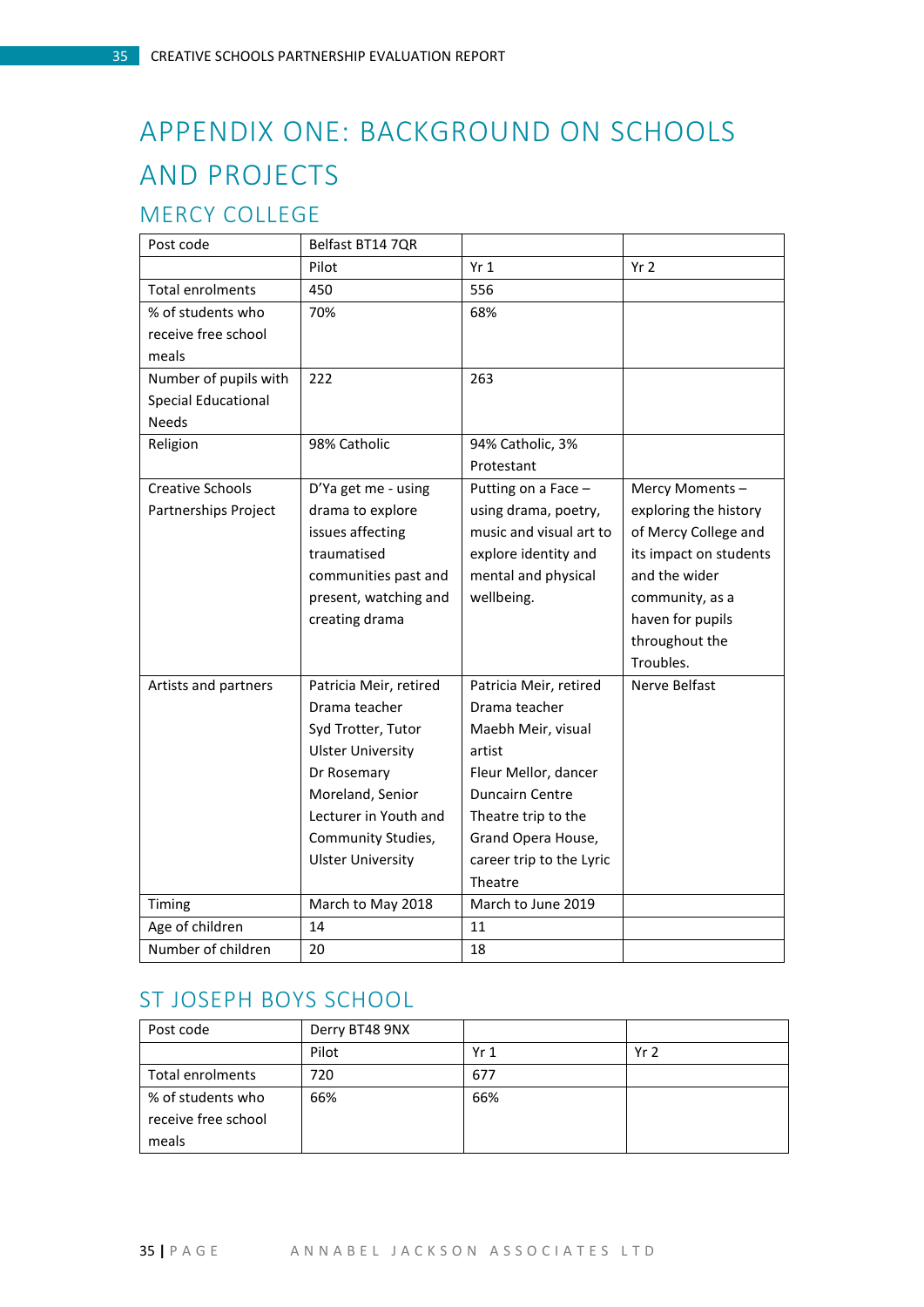| Number of pupils with      | 316                   | 345                    |                         |
|----------------------------|-----------------------|------------------------|-------------------------|
| <b>Special Educational</b> |                       |                        |                         |
| <b>Needs</b>               |                       |                        |                         |
| Religion                   | 99% Catholic          | 99% Catholic           |                         |
| <b>Creative Schools</b>    | Teenage Kicks-        | Becoming Joe - film    | A Week With Joe -       |
| Partnerships Project       | developing literacy   | and e-book on the life | mental health and       |
|                            | through creating and  | of year 8s             | wellbeing               |
|                            | producing own         |                        |                         |
|                            | magazine              |                        |                         |
| Artists and partners       | Leona O Neill, writer | Fionnuala Deane, John  | Leona O'Neill,          |
|                            | and journalist        | McDaid, Dog Ears       | Freelance Journalist    |
|                            | Jim McCafferty,       | John Peto, Sharon      | <b>Irish News</b>       |
|                            | photographer          | Tosh, Nerve Centre     | Fiona Flynn, Verbal Art |
|                            |                       |                        | Centre                  |
|                            |                       |                        | Paul Sandy, Nerve       |
|                            |                       |                        | Centre                  |
|                            |                       |                        | Bogside Bradywell       |
|                            |                       |                        | <b>Health Forum</b>     |
| Timing                     | February to June 2018 | April to June 2019     |                         |
| Age of children            | 12                    | 11                     |                         |
| Number of children         | 22                    | 28 Year 8s and 5 Year  |                         |
|                            |                       | 13s and $14s$          |                         |

# <span id="page-35-0"></span>ST. VINCENT'S CENTRE

| Post code                  | BT6 8HN                 |                         |                          |
|----------------------------|-------------------------|-------------------------|--------------------------|
|                            | Pilot                   | Yr <sub>1</sub>         | Yr <sub>2</sub>          |
| Total enrolments           | 658: overall college/30 | 676: overall college/30 |                          |
| % of students who          | 100%                    | 100%                    |                          |
| receive free school        |                         |                         |                          |
| meals                      |                         |                         |                          |
| Number of pupils with      | 185: overall college/30 | 207: overall college/30 |                          |
| <b>Special Educational</b> |                         |                         |                          |
| <b>Needs</b>               |                         |                         |                          |
| Religion                   | 78% Catholic, 3%        | 76% Catholic, 4%        |                          |
|                            | Protestant: overall     | Protestant: overall     |                          |
|                            | college                 | college                 |                          |
| <b>Creative Schools</b>    | Artist's residency      | A Day in the Life of St | Cause and                |
| Partnerships Project       |                         | Vincents/A Day in Our   | Consequence,             |
|                            |                         | shoes -                 | <b>Exploring Emotion</b> |
| Artists and partners       | Annmarie Robinson,      | Annmarie Robinson,      | Annmarie Robinson,       |
|                            | ceramic artist          | ceramic artist          | ceramic artist           |
|                            |                         | Kwame Daniels,          | Kwame Daniels,           |
|                            |                         | Julien Raux,            | Julien Raux,             |
|                            |                         | Bounce Culture N.I.     | Bounce Culture N.I.      |
| Timing                     | March to July 2018      | March to September      |                          |
| Age of children            | $11 - 14$               | $11 - 16$               |                          |
| Number of children         | $10 - 18$               | 15                      |                          |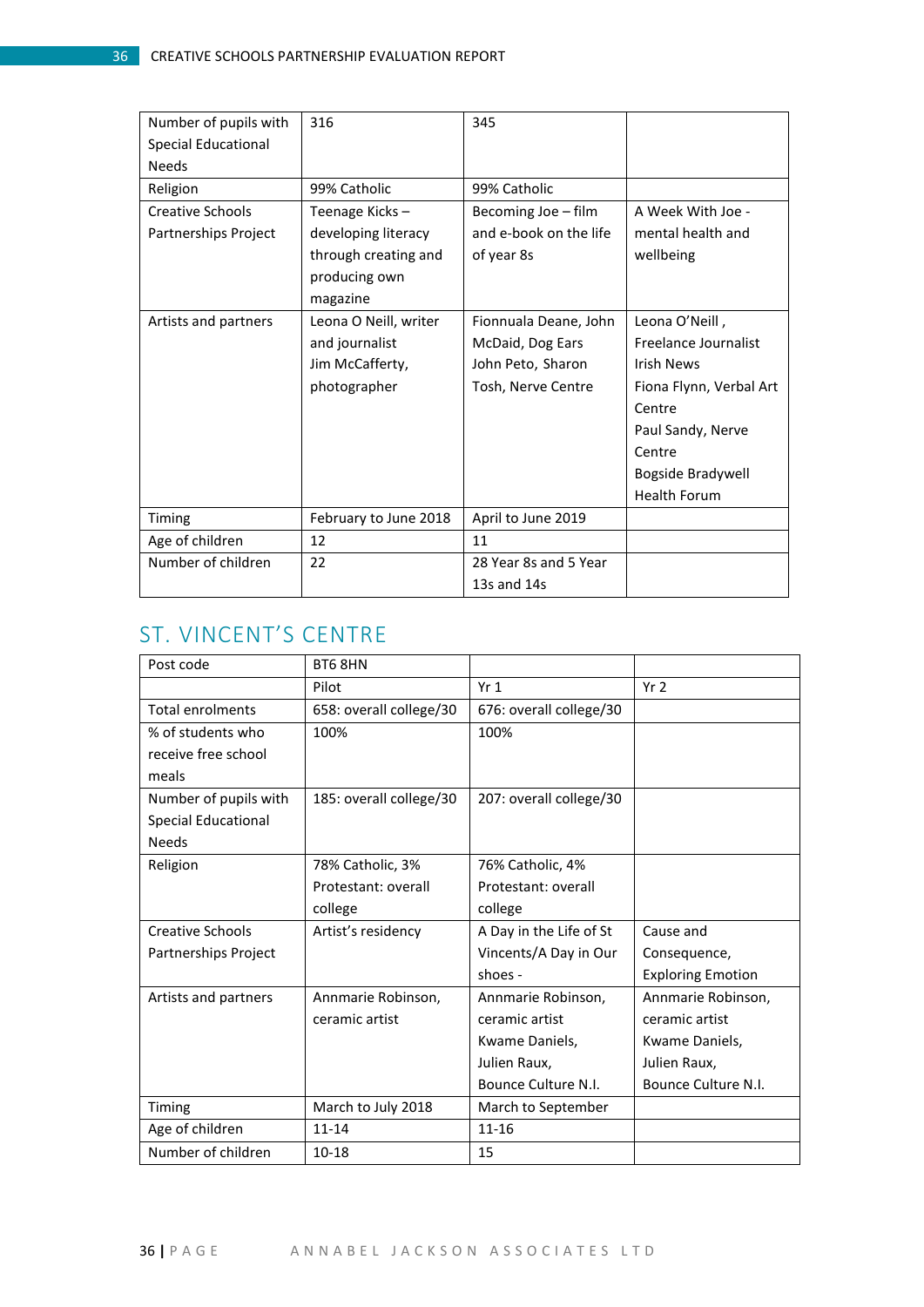# <span id="page-36-0"></span>ST. CECILIA'S COLLEGE

| Post code                  | Derry BT48 9PJ           |                          |                        |
|----------------------------|--------------------------|--------------------------|------------------------|
|                            | Pilot                    | Yr <sub>1</sub>          | Yr <sub>2</sub>        |
| <b>Total enrolments</b>    | 797                      | 806                      |                        |
| % of students who          | 63%                      | 61%                      |                        |
| receive free school        |                          |                          |                        |
| meals                      |                          |                          |                        |
| Number of pupils with      | 154                      | 189                      |                        |
| <b>Special Educational</b> |                          |                          |                        |
| <b>Needs</b>               |                          |                          |                        |
| Religion                   | 99% Catholic             | 99% Catholic             |                        |
| Creative Schools           | Creative workshops       | Let's Talk,              | Make Derry A           |
| Partnerships Project       | and films about mental   | Conversation $2 -$       | Healthier, Happier and |
|                            | health                   | writing and film         | More Prosperous Place  |
|                            |                          | making                   | To Live                |
| Artists and partners       | <b>Bounce Culture NI</b> | <b>Bounce Culture NI</b> | City Smarts, Bounce    |
| Timing                     | March to June 2018       | May to June 2019         |                        |
| Age of children            | 11                       | $13 - 14$                | $11 - 12$              |
| Number of children         | 24                       | 19                       | 137                    |

## <span id="page-36-1"></span>ASHFIELD GIRLS HIGH SCHOOL

| Post code                  | Belfast BT4 2LY           |                         |                    |
|----------------------------|---------------------------|-------------------------|--------------------|
|                            | Pilot                     | Yr <sub>1</sub>         | Yr <sub>2</sub>    |
| <b>Total enrolments</b>    | 691                       | 699                     |                    |
| % of students who          | 45%                       | 44%                     |                    |
| receive free school        |                           |                         |                    |
| meals                      |                           |                         |                    |
| Number of pupils with      | 267                       | 285                     |                    |
| <b>Special Educational</b> |                           |                         |                    |
| <b>Needs</b>               |                           |                         |                    |
| Religion                   | 67% Protestant, 5%        | 67% Protestant, 6%      |                    |
|                            | Catholic, 27% Other       | Catholic, 27% Other     |                    |
| <b>Creative Schools</b>    | Self Esteem Succeeds -    | Mind Readers $-$        | Ashfield Ukuladies |
| Partnerships Project       | creation of music video   | creative journaling and |                    |
|                            |                           | exploring the science   |                    |
|                            |                           | of screen time          |                    |
| Artists and partners       | <b>Accidental Theatre</b> | Residential at          | Author, Sheena     |
|                            | Company                   | Kilcronaghan            | Wilkinson          |
|                            |                           | Visit to MED-Lab        | Science            |
|                            |                           | Author, Sheena          | Communicator, Emer |
|                            |                           | Wilkinson               | Maguire            |
|                            |                           | Science                 |                    |
|                            |                           | Communicator, Emer      |                    |
|                            |                           | Maguire                 |                    |
| Timing                     | May to July 2018          | May to June 2019        |                    |
| Age of children            | 13                        | $11 - 12$               | $12 - 13$          |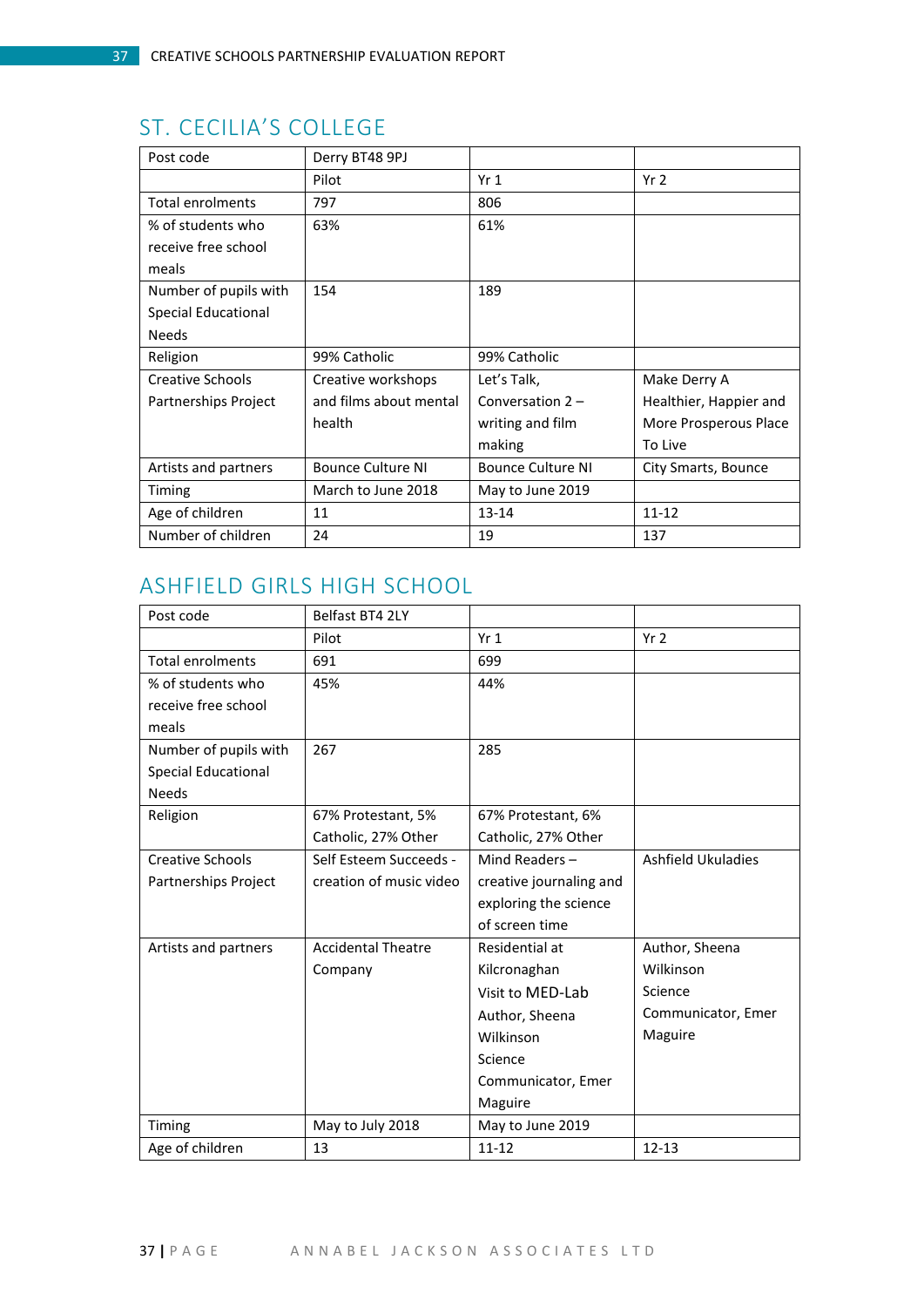| Number of children | 18 | 24 (also 3 reading               | 24 |
|--------------------|----|----------------------------------|----|
|                    |    | buddies from the 6 <sup>th</sup> |    |
|                    |    | form, who also helped            |    |
|                    |    | with cooking on the              |    |
|                    |    | residential)                     |    |

## <span id="page-37-0"></span>ASHFIELD BOYS HIGH SCHOOL

| Post code                                       | Belfast BT4 2LY                                        |
|-------------------------------------------------|--------------------------------------------------------|
| Total enrolments                                | 740                                                    |
| % of students who receive free school meals     | 44%                                                    |
| Number of pupils with Special Educational Needs | 269                                                    |
| Religion                                        | 77% Protestant, 2% Catholic, 21% Other                 |
| <b>Creative Schools Partnerships Project</b>    | Write Down Our Street, a story writing journey, story- |
|                                                 | telling supported by trained volunteer mentors         |
| Artists and partners                            | <b>Fighting Words Belfast</b>                          |
|                                                 | Visit to CS Lewis Trail and The Wee tram               |
| Timing                                          | April to June 2018                                     |
| Age of children                                 | $11 - 14$                                              |
| Number of children                              | 16                                                     |

# <span id="page-37-1"></span>BELFAST MODEL FOR GIRLS

| Post code                  | Belfast BT14 6NQ       |                          |                       |
|----------------------------|------------------------|--------------------------|-----------------------|
|                            | Pilot                  | Yr <sub>1</sub>          | Yr <sub>2</sub>       |
| <b>Total enrolments</b>    | 946                    | 983                      |                       |
| % of students who          | 61%                    | 61%                      |                       |
| receive free school        |                        |                          |                       |
| meals                      |                        |                          |                       |
| Number of pupils with      | 352                    | 341                      |                       |
| <b>Special Educational</b> |                        |                          |                       |
| <b>Needs</b>               |                        |                          |                       |
| Religion                   | 89% Protestant, 1%     | 88% Protestant, 1%       |                       |
|                            | Catholic, 10% Other    | Catholic, 11% Other      |                       |
| <b>Creative Schools</b>    | Landscapes - explored  | Home/Shelter-            | Portraiture           |
| Partnerships Project       | students' physical and | explored past ways of    |                       |
|                            | metaphorical           | living and feelings      |                       |
|                            | landscapes             | about home for           |                       |
|                            |                        | students, their parents, |                       |
|                            |                        | and groups in the        |                       |
|                            |                        | community                |                       |
| Artists and partners       | Anushiya               | Anushiya                 | Anushiya              |
|                            | Sundaralingam, visual  | Sundaralingam, visual    | Sundaralingam, visual |
|                            | artist                 | artist                   | artist                |
|                            | Visits to Clotworthy   | Michelle Young,          |                       |
|                            | House, Antrim Castle   | theatre practitioner     |                       |
|                            | Gardens, Ulster        | Visits to the Folk       |                       |
|                            | Museum, the Huge       | Museum, Lyric            |                       |
|                            | Lane Gallery and the   | Theatre,                 |                       |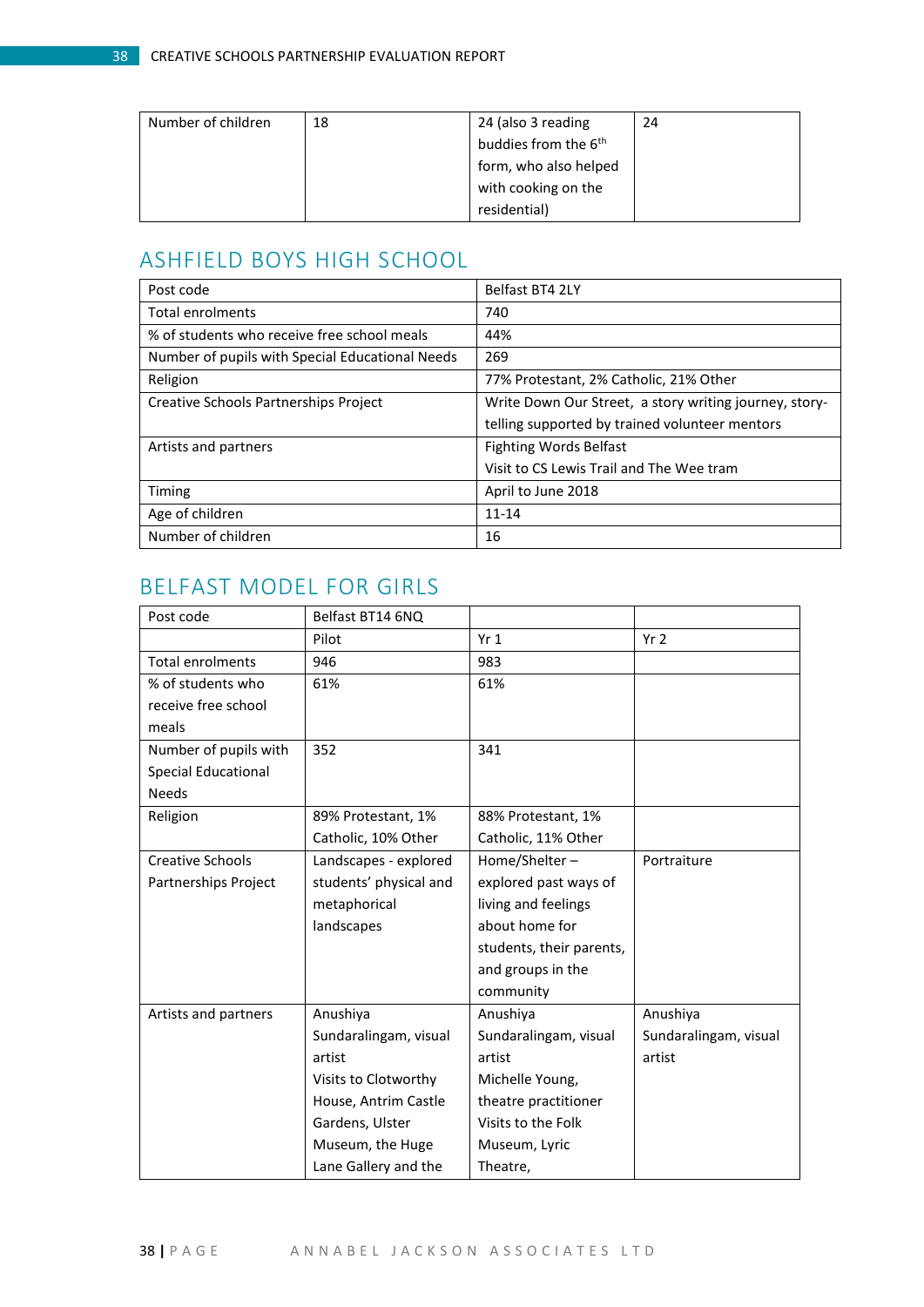|                    | National Gallery in |                    |         |
|--------------------|---------------------|--------------------|---------|
|                    | Dublin              |                    |         |
| Timing             | March to September  | April to June 2019 |         |
|                    | 2018                |                    |         |
| Age of children    | $12 - 13$           | $11 - 12$          | $13-14$ |
| Number of children | 50                  | 17                 |         |

## <span id="page-38-0"></span>BLESSED TRINITY COLLEGE

| Post code                  | Belfast Bt15 4DZ              |                         |                        |
|----------------------------|-------------------------------|-------------------------|------------------------|
|                            |                               |                         |                        |
|                            | Pilot                         | Yr <sub>1</sub>         | Yr <sub>2</sub>        |
| <b>Total enrolments</b>    | 1271                          | 1239                    |                        |
| % of students who          | 60%                           | 58%                     |                        |
| receive free school        |                               |                         |                        |
| meals                      |                               |                         |                        |
| Number of pupils with      | 622                           | 659                     |                        |
| <b>Special Educational</b> |                               |                         |                        |
| <b>Needs</b>               |                               |                         |                        |
| Religion                   | 96% Catholic, 1%              | 95% Catholic, 0%        |                        |
|                            | Protestant, 3% Other          | Protestant, 5% Other    |                        |
| <b>Creative Schools</b>    | <b>Creative Learning</b>      | Colours of the Mind $-$ | The Identities Project |
| Partnerships Project       | Project                       | students exploring      | - students working     |
|                            | Story-telling, film and       | their emotional and     | with the older         |
|                            | video                         | personal relationship   | generation from the    |
|                            |                               | with colour through     | Newington Day Care     |
|                            |                               | print making            | Centre to research     |
|                            |                               |                         | local history and      |
|                            |                               |                         | presents their stories |
|                            |                               |                         | using film and music.  |
| Artists and partners       | <b>Fighting Words Belfast</b> | The Nerve Centre        | <b>Bounce Culture</b>  |
|                            | and the Nerve Centre          | <b>Belfast Print</b>    | Queen's University     |
|                            | Trips to the Titanic          | Workshop                | Drama Department       |
|                            | Belfast, Ulster               | Newington Day Care      | Newington Day Care     |
|                            | American Folk Park            | Centre                  | Centre                 |
|                            | and Newington Day             |                         |                        |
|                            | Care Centre                   |                         |                        |
| Timing                     | March to May 2018             | March to June 2019      | November to May        |
|                            |                               |                         | 2020                   |
| Age of children            | 13                            | 14                      | 13                     |
| Number of children         | 15                            | 15                      | 16                     |

# <span id="page-38-1"></span>MALONE INTEGRATED COLLEGE

| Post code           | Belfast BT10 OJB |      |                 |
|---------------------|------------------|------|-----------------|
|                     | Pilot            | Yr 1 | Yr <sub>2</sub> |
| Total enrolments    | 485              | 508  |                 |
| % of students who   | 69%              | 66%  |                 |
| receive free school |                  |      |                 |
| meals               |                  |      |                 |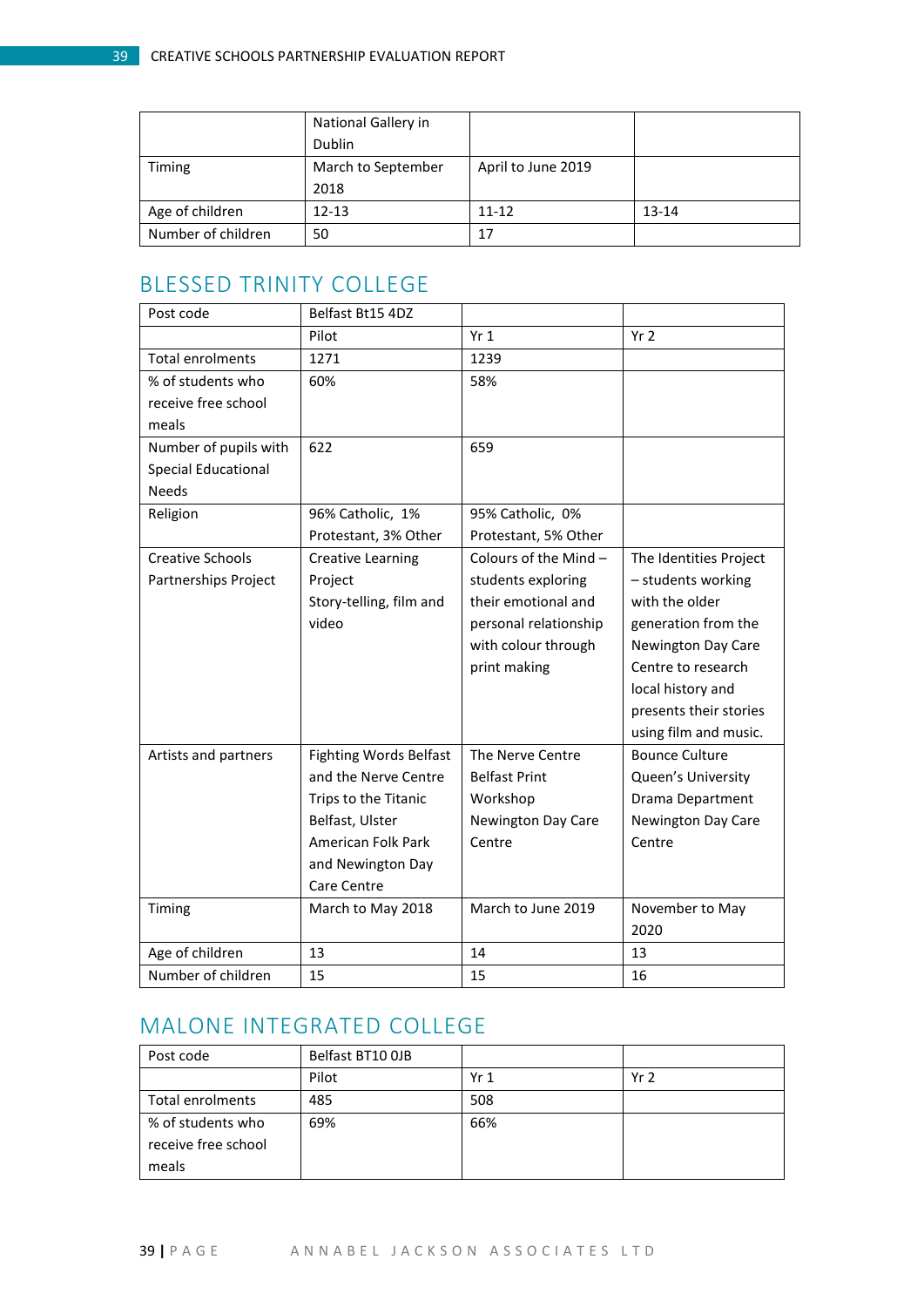| Number of pupils with      | 196                    | 136                          |                          |
|----------------------------|------------------------|------------------------------|--------------------------|
| <b>Special Educational</b> |                        |                              |                          |
| <b>Needs</b>               |                        |                              |                          |
| Religion                   | 51% Protestant, 27%    | 48% Protestant,              |                          |
|                            | Catholic, 22% Other    | 28%Catholic, 24%             |                          |
|                            |                        | Other                        |                          |
| <b>Creative Schools</b>    | Creating a large-scale | <b>Mental Health Affects</b> | We Are All Equal         |
| Partnerships Project       | artwork for the        | Us All: Race Colour          |                          |
|                            | entrance hall of the   | Creed - using practical      |                          |
|                            | school celebrating     | workshops to address         |                          |
|                            | diversity              | mental health                |                          |
| Artists and partners       | Trevor Woods,          | Claudia Greene,              | Niall Carlin, film maker |
|                            | ceramic artist         | <b>Graphic Designer</b>      | Jim Doyle, author        |
|                            | Brendan McKinley,      | Nerve Centre                 | William Simpson,         |
|                            | sculptor               | Bill Penney, Associate       | storyboard artist        |
|                            | Nerve Belfast          | Lecturer in fine art         | Revised visual artist:   |
|                            |                        | print, UU Belfast            | <b>Sharron Currie</b>    |
|                            |                        | Campus                       |                          |
|                            |                        | <b>Belfast South</b>         |                          |
|                            |                        | <b>Community Resource</b>    |                          |
| Timing                     | April to June 2018     | April to June 2019           | March to June 2020       |
| Age of children            | 13                     | 13                           | $12 - 13$                |
| Number of children         | 15                     | 14                           | 20                       |

## <span id="page-39-0"></span>ST. COLM'S HIGH SCHOOL

| Post code                  | Belfast BT17 OBT   |                       |                           |
|----------------------------|--------------------|-----------------------|---------------------------|
|                            | Pilot              | Yr <sub>1</sub>       | Yr <sub>2</sub>           |
| <b>Total enrolment</b>     | 366                | 430                   |                           |
| % of students who          | 72%                | $\overline{?}$        |                           |
| receive free school        |                    |                       |                           |
| meals                      |                    |                       |                           |
| Number of pupils with      | 359                | 363                   |                           |
| <b>Special Educational</b> |                    |                       |                           |
| <b>Needs</b>               |                    |                       |                           |
| Religion                   | No data            | No data               |                           |
| <b>Creative Schools</b>    | Production of an   | Ceramic Exterior Wall | <b>Embracing Positive</b> |
| Partnerships Project       | online cookbook    | Mural/Development     | <b>Mental Health</b>      |
|                            |                    | of Literature Through |                           |
|                            |                    | Poetry                |                           |
| Artists and partners       | Dolan Heaney, chef | Annmarie Robinson,    | Kwa Daniels, Bounce       |
|                            | Colin MCguiver,    | ceramic artist        | Culture                   |
|                            | Sheena Kelly Wheel | Gina McDonald,        | Young at Art              |
|                            | Works              | Caoimhe McGrath,      | Jan Carson, writer        |
|                            |                    | <b>CNP</b>            |                           |
| Timing                     | April to June 2018 | March to June 2019    |                           |
| Age of children            | $13 - 14$          | $11 - 12$             |                           |
| Number of children         | 10                 | 100                   |                           |

40 | P A G E A N N A B E L J A C K S O N A S S O C I A T E S L T D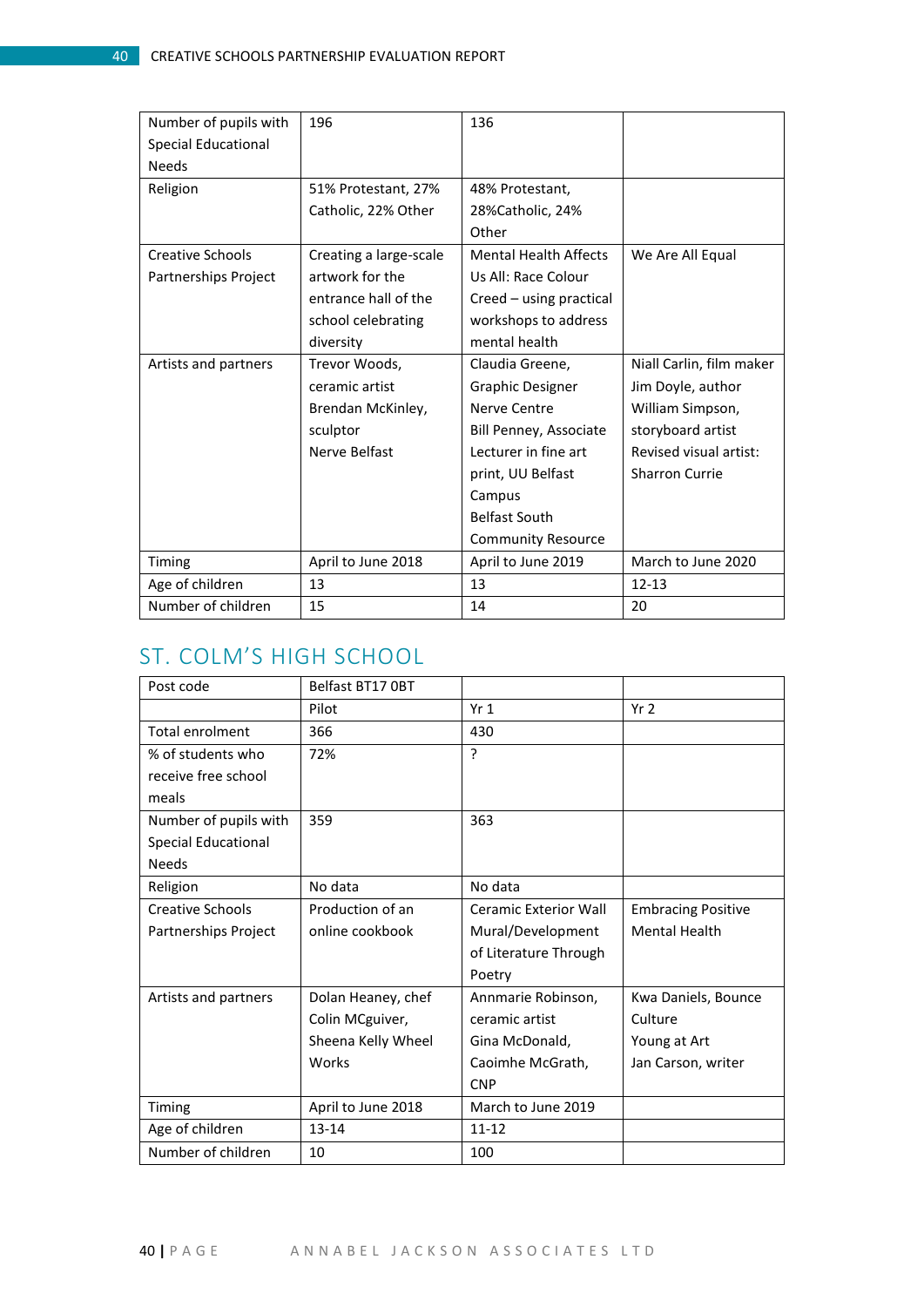# <span id="page-40-0"></span>ST GENEVIEVE'S HIGH SCHOOL

| Post code                  |           |                        |                          |
|----------------------------|-----------|------------------------|--------------------------|
|                            | Pilot: NA | Yr1                    | Yr <sub>2</sub>          |
| <b>Total enrolments</b>    |           | 1047                   |                          |
| % of students who          |           | 55%                    |                          |
| receive free school        |           |                        |                          |
| meals                      |           |                        |                          |
| Number of pupils with      |           | 242                    |                          |
| <b>Special Educational</b> |           |                        |                          |
| <b>Needs</b>               |           |                        |                          |
| Religion                   |           | 98% Catholic           |                          |
| <b>Creative Schools</b>    |           | Only the Lonely-       | Only the Lonely          |
| Partnerships Project       |           | tackling loneliness in |                          |
|                            |           | the elderly through    |                          |
|                            |           | dance and make up      |                          |
| Artists and partners       |           | Oonagh Boman,          | Oonagh Booman, Jo        |
|                            |           | make-up artist         | Woosely, Connie          |
|                            |           |                        | McGrath make-up          |
|                            |           |                        | artists                  |
|                            |           |                        | Mags Byrne DU Dance      |
|                            |           |                        | Alan Clarke, Clarke      |
|                            |           |                        | <b>School of Dancing</b> |
|                            |           |                        | The Nerve Centre         |
|                            |           |                        | Into Film                |
|                            |           |                        | Patricia Brown - Film    |
|                            |           |                        | and Theatre Wigs and     |
|                            |           |                        | Make up                  |
| Timing                     |           | April to June 2019     |                          |
| Age of children            |           | $13 - 14$              | 13-14                    |
| Number of children         |           | 18 plus the wider      | 25                       |
|                            |           | group                  |                          |

# <span id="page-40-1"></span>BELFAST MODEL FOR BOYS

| Post code                   |           |                    |                      |
|-----------------------------|-----------|--------------------|----------------------|
|                             | Pilot: NA | Yr1                | Yr <sub>2</sub>      |
| <b>Total enrolments</b>     |           | 1047               |                      |
| % of students who           |           | 60%                |                      |
| receive free school         |           |                    |                      |
| meals                       |           |                    |                      |
| Number of pupils with       |           | 483                |                      |
| Special Educational         |           |                    |                      |
| <b>Needs</b>                |           |                    |                      |
| Religion                    |           | 90% Protestant, 1% |                      |
|                             |           | Catholic, 9% Other |                      |
| Creative Schools            |           | Postcards from     | Facing the Future -  |
| <b>Partnerships Project</b> |           | Cavehill $-$       | public art/sculpture |